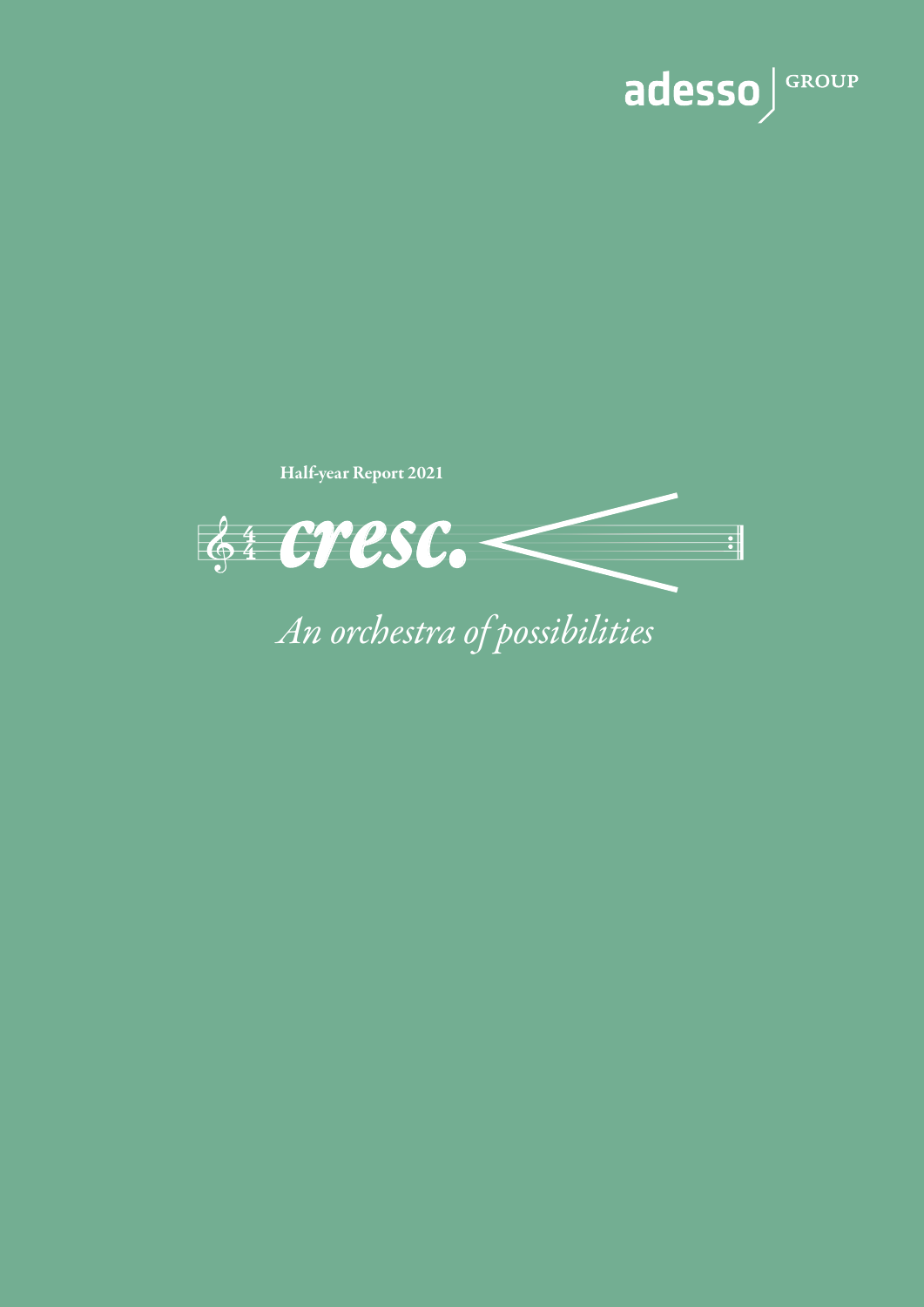# Key Figures

| in EUR k                                                     | 1st HY 2021 | 1st HY 2020 | Change    | in%    | 01/2021   | 02/2021   | 02/2020   |
|--------------------------------------------------------------|-------------|-------------|-----------|--------|-----------|-----------|-----------|
| <b>PROFIT SITUATION</b>                                      |             |             |           |        |           |           |           |
| Sales revenues                                               | 322,433     | 246,073     | 76,360    | 31     | 163,199   | 159,234   | 120,437   |
| domestic                                                     | 257,191     | 193,694     | 63,497    | 33     | 130,404   | 126,787   | 95,275    |
| foreign                                                      | 65,242      | 52,379      | 12,863    | 25     | 32,795    | 32,447    | 25,162    |
| EBITDA                                                       | 55,652      | 21,558      | 34,094    | 158    | 35,827    | 19,825    | 9,335     |
| EBITDA margin (in%)                                          | 17.3        | 8.8         | 8.5       | 97     | 22.0      | 12.5      | 7.8       |
| Consolidated earnings                                        | 30,453      | 5,474       | 24,979    | 456    | 23,492    | 6,961     | 1,793     |
| <b>BALANCE SHEET</b>                                         |             |             |           |        |           |           |           |
| Balace sheet total                                           | 442,750     | 341,103     | 101,647   | 30     | 417,694   | 442,750   | 341,103   |
| Equity                                                       | 126,460     | 94,912      | 31,548    | 33     | 126,328   | 126,460   | 94,912    |
| Equity ratio (in %)                                          | 28.6        | 27.8        | 0.8       | 3      | 30.2      | 28.6      | 27.8      |
| Liquid assets                                                | 29,352      | 34,805      | $-5,453$  | $-16$  | 51,147    | 29,352    | 34,805    |
| Net cash position                                            | $-59,579$   | $-20,142$   | $-39,437$ | $-196$ | $-17,649$ | $-59,579$ | $-20,142$ |
| <b>EMPLOYEES</b>                                             |             |             |           |        |           |           |           |
| Employees (FTE)                                              | 5,309       | 4,259       | 1,050     | 25     | 5,079     | 5,309     | 4,259     |
| domestic                                                     | 4,305       | 3,483       | 823       | 24     | 4,106     | 4,305     | 3,483     |
| foreign                                                      | 1,004       | 776         | 228       | 29     | 973       | 1,004     | 776       |
| Gross profit/Employees                                       | 110         | 112         | $-2$      | $-2$   | 112       | 107       | 100       |
| <b>SHARE</b>                                                 |             |             |           |        |           |           |           |
| Number                                                       | 6,193,593   | 6,176,093   | 17.500    | 0      | 6,185,343 | 6,193,593 | 6,176,093 |
| Price at the end of the period (in EUR)                      | 133.60      | 55.00       | 78.60     | 143    | 108.50    | 133.60    | 55.00     |
| Market capitalisation at the end of the<br>period (in EUR m) | 827.5       | 339.7       | 487.8     | 144    | 671.1     | 827.5     | 339.7     |
| Earnings per share (in EUR)                                  | 4.90        | 0.89        | 4.01      | 451    | 3.78      | 1.12      | 0.29      |
|                                                              |             |             |           |        |           |           |           |



*Q22020 2021 Q22020 2021 Q42020 2021 2021 Q32020 Q42020 Q12020 2021 Q32020 2021 2021*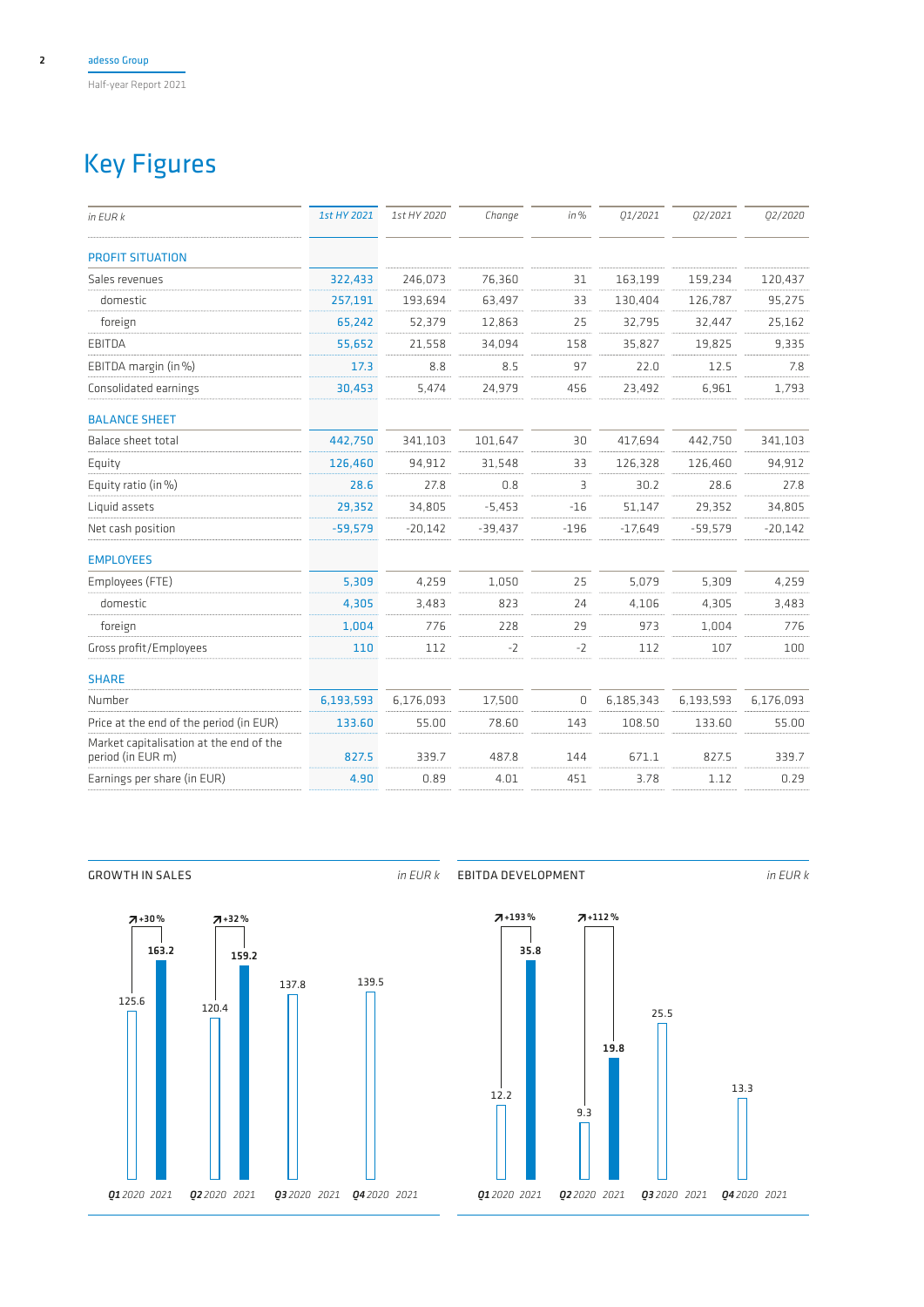### Mission Statement

adesso optimises companies' core business processes with the targeted use of information technology. We off er customers expert consulting based on our in-depth industry knowledge and use our technical knowhow to develop customised software solutions. For a defined set of operational tasks adesso provides innovative solutions and products. As an independent partner, we aim to help our customers make the most of their business potential while retaining flexibility in the future.

# **An orchestra of possibilities**

With modern information technology, striking the right tone with the customer is all about the orchestration. And to gain an edge over the competition through harmoniously developed solutions, you need virtuoso players.

With average annual sales growth of almost 20 % (2010 to 2020) over the past ten years, adesso is one of the fastest-growing companies in the IT service provision and software industry. This high pace of predominantly organic growth is achieved and maintained by developing existing and new core industries, engaging in regional and international expansion and establishing and cultivating an in-house product portfolio by tapping into new technology areas. All of this ensures that adesso can draw on a rich selection of instruments and skilled "artists" to create outstanding works together with its customers.

Originally established as a Java specialist, adesso's current technological repertoire is universal and extensive. Each of adesso's technologies offers exciting prospects, which is why we have always remained true to our principle of provider neutrality and will do so in the future.

# Content

- 6 Group Principles
- 7 Economic Report
- 12 Subsequent Events
- 12 Forecast, Opportunities and Risk Report

#### 4 Group Management Interim Report 36 Investor Relations 14 Consolidated Interim Statement

- 16 Consolidated Balance Sheet
- 18 Consolidated Income Statement
- 18 Consolidated Statement of Comprehensive Income
- 19 Consolidated Cash Flow Statement
- 20 Consolidated Shareholders Equity Statement
- 22 Consolidated Notes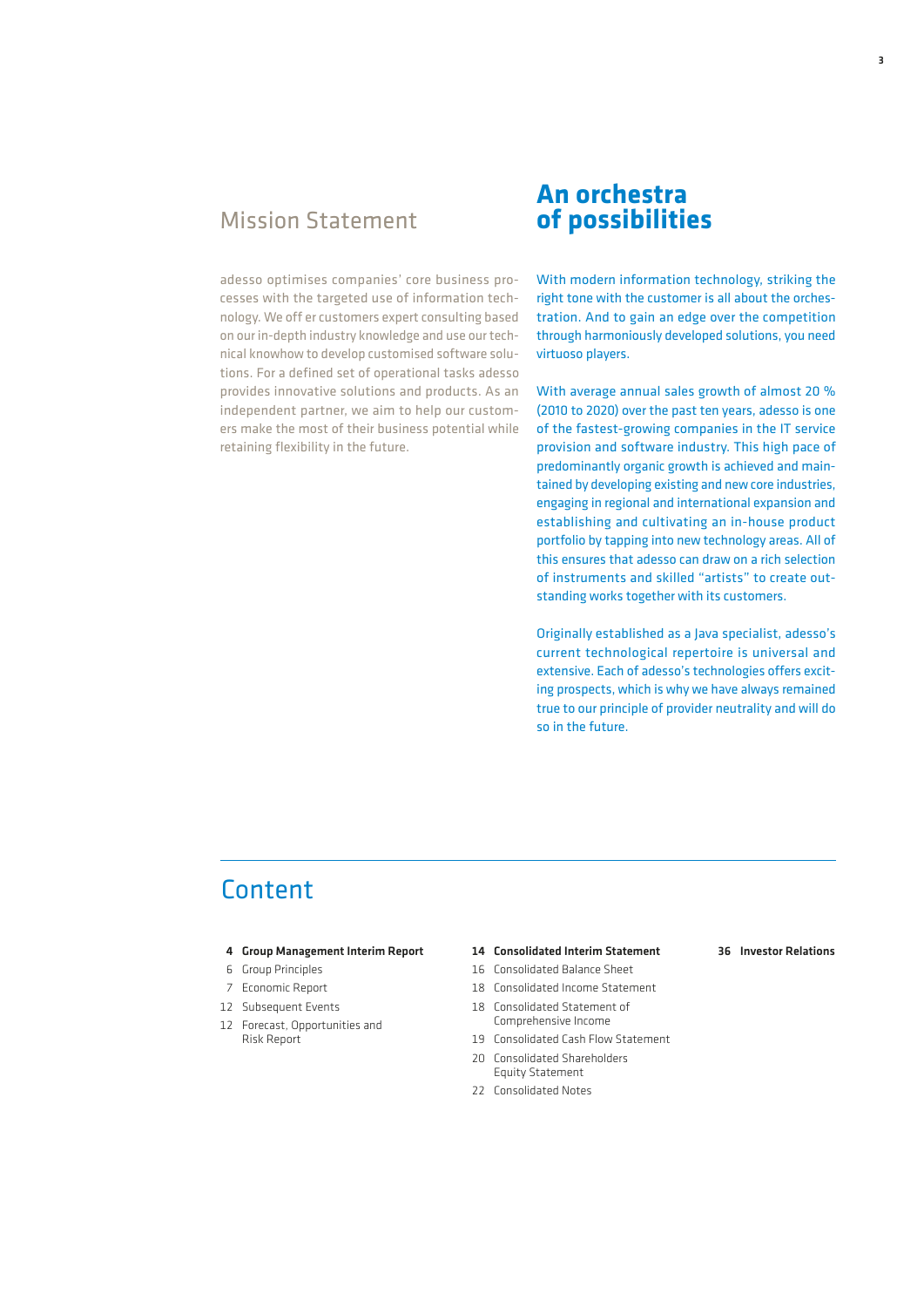Half-year Report 2021

SC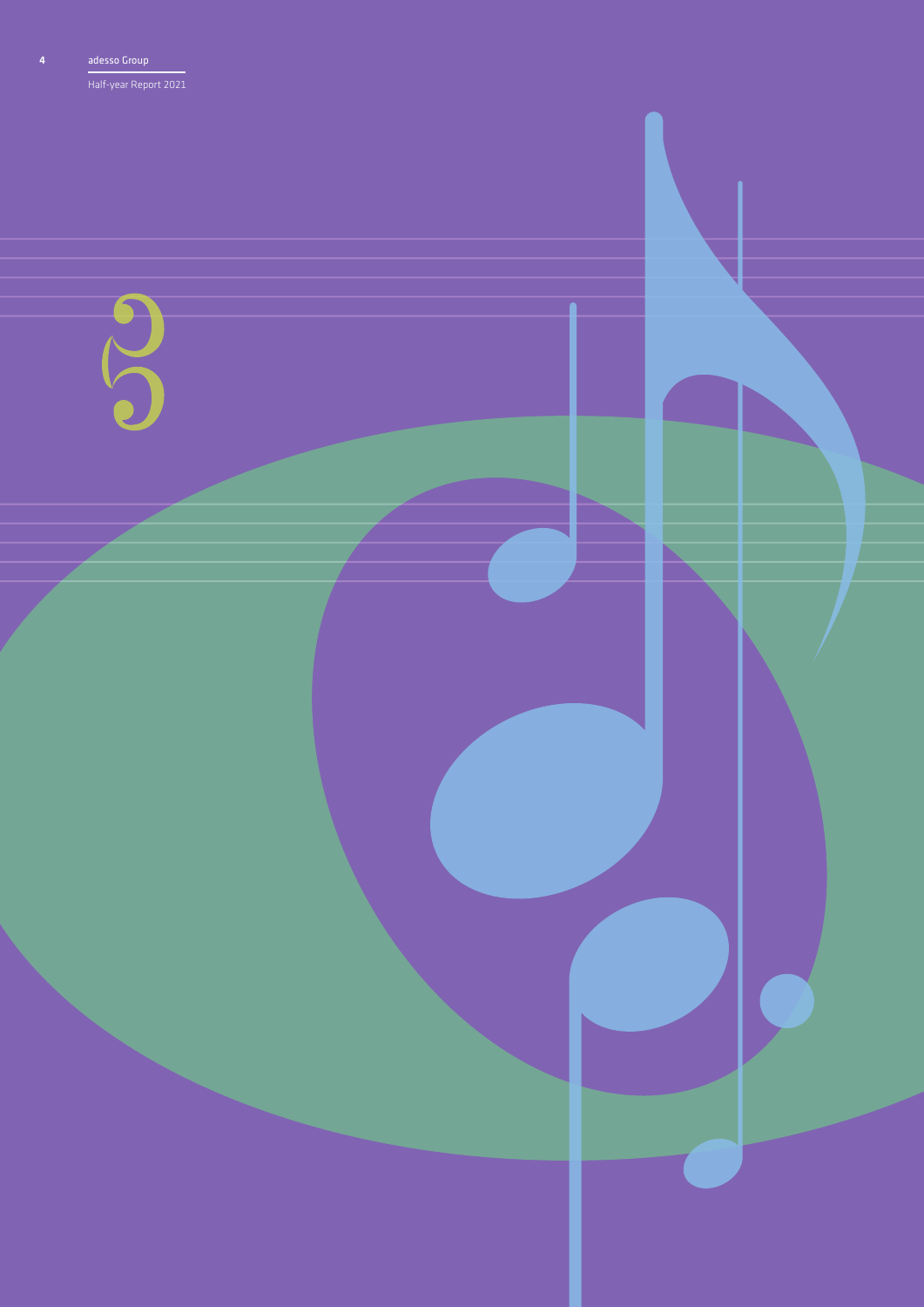# **GROUP MANAGEMENT INTERIM REPORT**

- 6 Group Principles
- 7 Economic Report
- 12 Subsequent Events
- 12 Forecast, Opportunities and Risk Report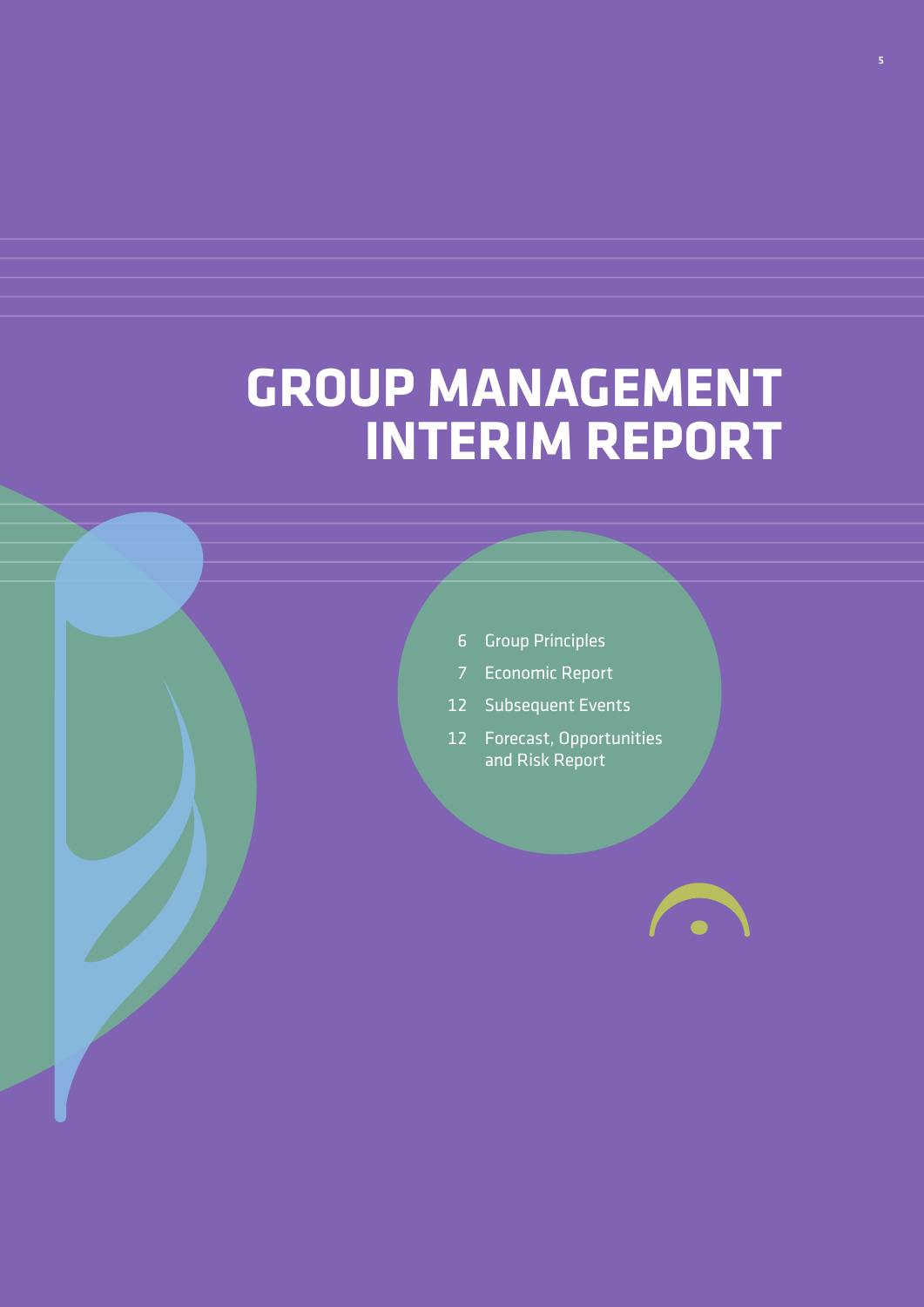# Group Principles

### Business Model, Targets and Strategies

adesso is a fast-growing IT company which has set its sights on becoming one of the leading consulting and technology groups for industry-specific business processes in Central Europe. With a high level of expertise in the areas it caters to, adesso operates at the interface between business processes and IT, implementing software projects at the highest technical level. The development of its own software solutions increases market penetration and strengthens the company's profit margin. adesso pursues the strategic goal of expanding into European markets after so far focussing on the German market. Enterprise development is complemented by a well-defined acquisition strategy.

Fuelled by past growth and growth in the making, a focused business model and an insistence on outperforming industry average margins, the company's value is continually being enhanced. adesso puts significant resources in targeted business development, the expansion of sales capacities, recruiting and marketing. These investments and the development of new products, coupled with extensive industry and consulting expertise, enable growth rates which exceed the industry average by far. adesso is a leading technology company in the field of software development which invests more than average in the training and development of its workforce and in the ongoing development of its own model for the software development process.

The Executive Board is committed to a strategy of striving for the right balance of growth, solid finances and profitability.

The company's strategy in the first half of 2021 remained largely unchanged compared to the disclosures in the Annual Report 2020.

### Employees and Structure

The structure and management systems remained largely unchanged in the first half of 2021 compared to the disclosures in the Annual Report 2020. Changes pertaining to headcount and the scope of consolidation are detailed in the Economic Report and/or the Consolidated Notes. Headcounts continued to rise at many different locations and across a number of business areas, with the total number of full-time equivalents at the end of the period increasing year on year by 25 % from 4,259 to 5,309.

Torsten Wegener (born 1966) joined the Executive Board of adesso SE as an additional member on 1 April 2021. He is responsible for the cross-disciplinary Data & Analytics, Microsoft and Digital Experience divisions. The strengthening of the management team comes in response to the accelerated growth and further internationalisation of the adesso Group.

### Research and Development

Research and development expenses are negligible in relation to group expenses. These disclosures continued to apply in the reporting period. Please refer to the Group Management Report as of 31 December 2020 for further details.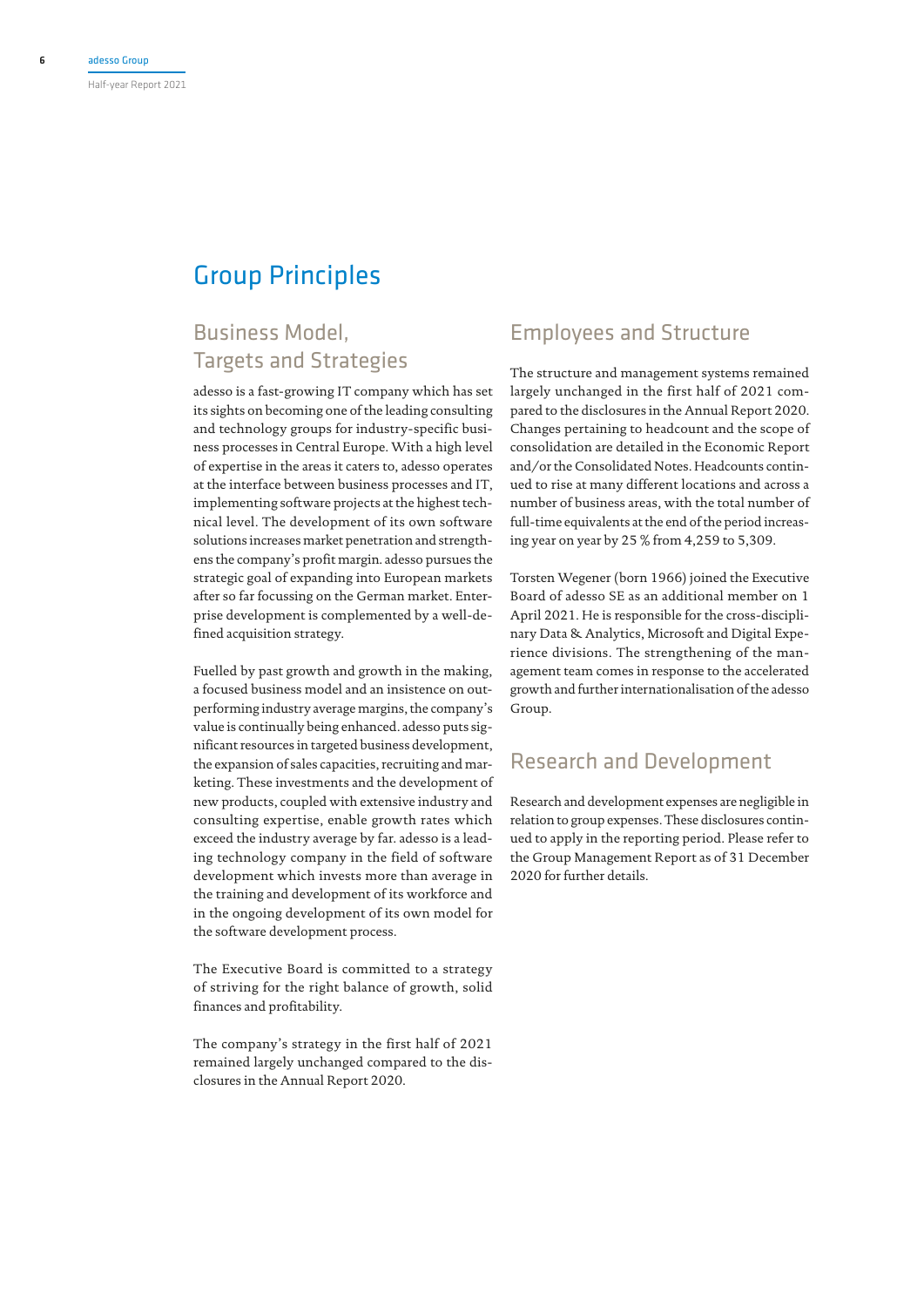### Economic Report

### Macroeconomic Climate and Industry-specific Conditions

The impact of the COVID-19 pandemic sent the global economy tumbling into a deep recession in 2020. That being said, Germany is now on course for growth in the current year in line with the German government's 2021 projection. At the end of January, price-adjusted GDP growth was forecast at 3.0 % following the 4.9 % decline in economic output in 2020. However, gross domestic product is now expected to develop more dynamically in 2021 at 3.5 %, according to the spring projection issued on 27 April 2021. The German government's projection is based on the assumption that the far-reaching restrictions on public life and social contact in place in the second quarter of 2021 will gradually be eased. Once this happens, domestic economy development and consumer spending are expected to recover markedly. So far, the pandemic has not yet triggered a wave of insolvency. Government spending and investment continues to help bolster the economy, according to the projection. In spite of the ongoing rates of infection, the projection cites industry development and the foreign trade environment as the primary influencing factors. According to the German government, the global economy continues to be dominated by robust development in Asia and significant momentum created by comprehensive economic stimulus packages in the United States. According to forecasts published by international organisations such as the IMF and the OECD, global economic output is expected recover to 5.7 % on average in 2021, with further growth of 4.6 % forecast for 2022. German exports rose by a significant margin of 9.2 % in 2021 on the back of positive sales market trends.

The Swiss State Secretariat for Economic Affairs, SECO, forecast a 3.0 % increase in GDP in December 2020, adjusted for sporting events. The easing of measures to contain the coronavirus pandemic has kicked off significant recovery, SECO writes. This, coupled with the improvement to the global economic situation, has led the expert group to raise its GDP forecast for 2021 to 3.6 %.

The Austrian Federal Ministry for Digital and Economic Affairs has also raised the economic forecasts reported in adesso's annual financial statements due to the pandemic. As of June 2021, the Austrian Institute of Economic Research (WIFO) and the Austrian Institute for Advanced Studies (IHS) expect full-year growth of 4.0 % (WIFO) and 3.4 % (IHS) in 2021. In its 2020 annual report, adesso referred to the OECD forecasts for Turkey of 2.6 % GDP growth in 2021, but the latest data published in the end of May 2021 indicates that the country will generate a significantly higher rate of growth of 5.7 %, provided there are no major shocks throughout the rest of the year.

The German industry association Bitkom published revised forecasts for the development of the IT, telecommunications and consumer electronics markets in July 2021. According to the forecasts, the IT sector was able to generate marginal growth of 0.2 % in 2020 – contrary to the original forecast of -0.7 % published in January 2021 – driven primarily by robust IT hardware development and will continue to outperform existing growth forecasts in 2021, too. In fullyear terms, the sector is expected to grow by 6.6 % (previously 4.2 %) to EUR 101.8 billion. The referenced growth rates for the individual sub-segments also saw marked upward corrections. The IT hardware sub-segment is therefore expected to grow by 10.9 % to EUR 33.2 billion. The software and IT services sub-segments, which are particularly relevant to adesso, will see their market volume grow by 6.0 % (previously 4.1 %) to EUR 27.5 billion and 3.7 % (previously 1.1 %) respectively to EUR 41.1 billion.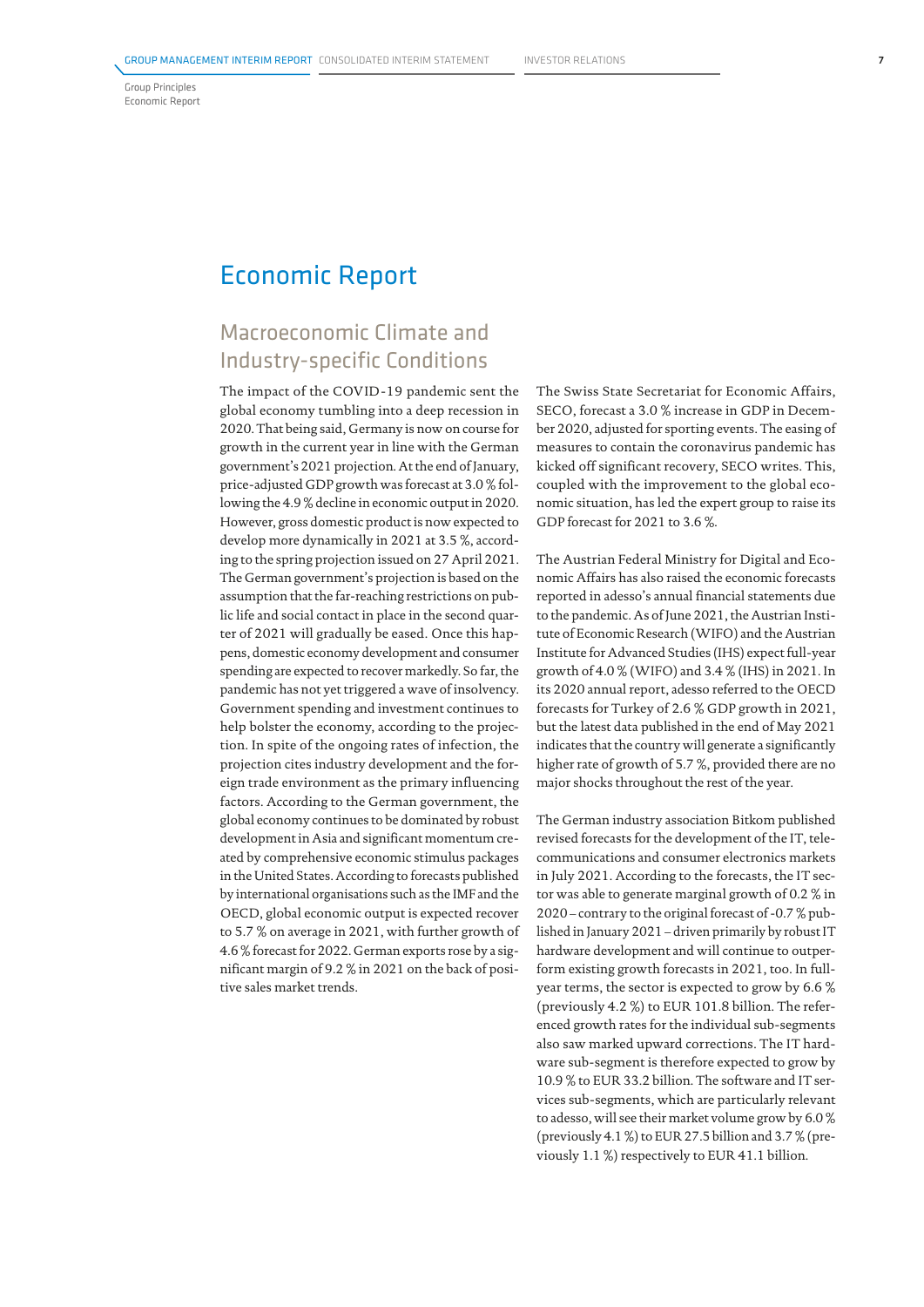### Business Performance

The adesso Group increased sales in the first half of 2021 by 31 % year on year to EUR 322.4 million. Organic growth accounted for the vast majority of this figure (25 %) thanks to the successful expansion of existing business activities. The acquisition of adesso orange (formerly: Quanto) and Bluegroup IT in 2020, which accounted for 6 percentage points of the organic growth, resulted in a year-on-year increase in the share of inorganic sales growth. All in all, adesso was once again able to exceed its target of outperforming overall market growth organically by at least a factor of two. Business performance over the year to date also showed that the adesso Group is on course to meet its full year forecast for sales.

adesso's business performance benefited from the company's solid positioning in growth areas such as business intelligence, big data, machine learning, artificial intelligence, cloud computing, the internet of things and blockchain applications. At EUR 8.3 million, national subsidiaries in Turkey, Spain, Hungary and the Netherlands also made a contribution to growth in the first half of 2021. adesso's industry- and customer-centric approach opens the door to targeted activities achieving above-average growth.

All established adesso subsidiaries have recorded year-on-year increases in sales. Sales climbed by a particularly significant margin in Turkey and in Spain once again. The adesso national subsidiary in Germany recorded the largest increase in sales in absolute terms. Here, adesso has profited from a sharp rise in the number of personnel in the last few years and a high volume of new projects secured across core sectors. Sales growth in the insurance and manufacturing industries was particularly significant, while the automotive sector also began generating solid growth once again.

Licence revenues from the in|sure product family for companies in the insurance industry rose once again compared to the first half of 2020, continuing the trend observed in the second half of 2020. However, figures have not yet been able to reach 2019 levels. Maintenance and hosting revenues were up slightly year on year. The most significant increase in sales revenue came from service business, where

sales of EUR 163.2 million were generated in the first quarter and sales of EUR 159.2 million in the second quarter (previous year: EUR 125.6 million and EUR 120.5 million respectively). There were 63 working days in Germany in the first quarter of 2020 and only 61 working days in the second quarter (previous year: 64 and 60).

### Position

#### Earnings Situation

Total operating earnings before interest, taxes, depreciation and amortisation (EBITDA) of the adesso Group came to EUR 55.7 million in the first half of 2021, up 158 % on the previous year's figure of EUR 21.6 million. The one-off effect of EUR 17.7 million from the sale of e-Spirit companies was a main contributing factor in this increase. Adjusted for this effect, the increase in EBITDA remains high at 76 % year on year due to a robust uptick in gross profit, solid operating capacity utilisation and high booking intensity. The positive impact on the earnings situation relating to the COVID-19 pandemic in the first half of 2020 (primarily caused by the decline in travel expenses) started to become less significant in the first half of 2021 and particularly from the second quarter onwards. All adesso subsidiaries generated positive earnings contributions, except for those in Spain, Hungary and the Netherlands.

Gross profit climbed by 33 %, 2 percentage points more than sales revenue, while personnel costs increased by a slightly disproportionate margin compared to sales of 30 %. Other operating income rose by 434 % to EUR 21.5 million on account of the sale of e-Spirit companies. At EUR 29.1 million, other operating expenses were slightly up on the previous-year level of EUR 28.0 million. The EBITDA margin stood at 17.3 %, compared to 8.8 % in the previous year. Within the first half of 2021, EBITDA of EUR 35.8 million was generated in the first quarter (previous year: EUR 12.2 million) and of EUR 19.8 million in the second quarter (previous year: EUR 9.3 million). A rise in earnings was reported in the second quarter, despite the lower number of working days. This was primarily due to the improvement in operating capacity utilisation in IT Services business.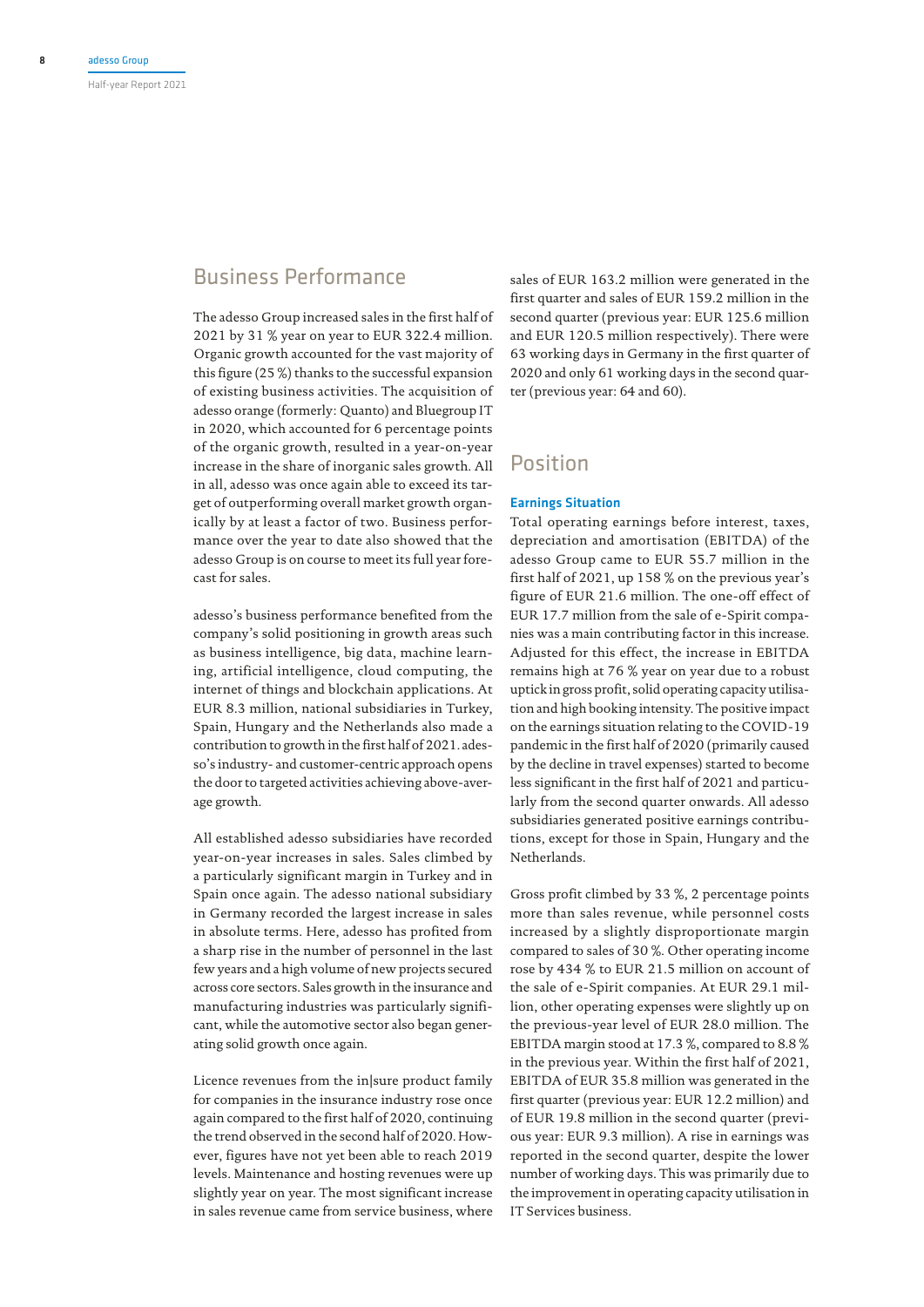Economic Report

Compared to the previous year, depreciation and amortisation rose by 28 %, mainly due to higher depreciation and amortisation for capitalised leases and company acquisitions made in the second half of 2020. Pre-tax profit amounted to EUR 37.7 million (previous year: EUR 7.7 million), and earnings per share came to EUR 4.90 (previous year: EUR 0.89)

#### Notes on Individual Items in the Income Statement

The cost of materials, which primarily related to services from external providers purchased within the scope of customer projects, did not increase as sharply as sales, rising by 20 % to EUR 36.5 million and standing at 11 % of sales. Gross profit increased by 33 % to EUR 285.9 million. Gross profit per employee was annualised in the first half of the year at EUR 110 thousand (previous year: EUR 103 thousand).

Personnel costs, which is the largest cost item, rose by 30 % to EUR 222.7 million and therefore by three percentage points less than gross profit. The average number of employees, converted into full-time equivalents, increased by 23 % year on year to 5,194 and therefore rose less sharply than personnel costs. As of the reporting date of 30 June 2021, adesso employed 5,309 people (full-time equivalents). At EUR 86 thousand, annualised personnel costs per employee were slightly up on the previous year's level of EUR 82 thousand.

Depreciation and amortisation of EUR 16.0 million (previous year: EUR 12.5 million) includes depreciation and amortisation of rights of use from leases in the amount of EUR 8.9 million (previous year: EUR 6.9 million). Operating depreciation and amortisation rose by 11 % to EUR 5.0 million, while amortisation of intangible assets recognised in the course of mergers increased by 91 % to EUR 2.1 million. No goodwill impairments were recognised.

Total income from financing and investment activities was lower compared to the previous year at EUR -1.9 million (previous year: EUR -1.4 million). Interest expenses from lease liabilities remained stable at EUR 0.8 million. The financial result was also impacted by interest expenses from acquisition loans. Negative income from investments of EUR -0.7 million (previous year: EUR -0.2 million) was primarily attributable to software development services at ROGON Technologies GmbH, in which adesso invested 25.01 % in the first quarter of 2021. Income tax expense came to EUR 7.2 million (previous year: EUR 2.2 million). Based on pretax profit of EUR 37.7 million, the tax rate was calculated at 19 % (previous year: 29 %). The decline in the tax rate was primarily due to the sale of e-Spirit companies, which generated income that is largely tax-free.

| In $F$ <i>IR</i> $k$     | $1st$ HV<br>2021                                  | $1$ st $HY$<br>2020 | 1stHY<br>2019            | 2021                                               | 01<br>2021                                                                            | 2020                                                 | 01<br>2N2N                                      | 2N 19                                            | 2N 19                                               |
|--------------------------|---------------------------------------------------|---------------------|--------------------------|----------------------------------------------------|---------------------------------------------------------------------------------------|------------------------------------------------------|-------------------------------------------------|--------------------------------------------------|-----------------------------------------------------|
| Sales                    | 322.433<br>-------------------------------------- | 246.073             | 213.305                  | 159.234                                            | 163.199                                                                               | 120.437                                              | 125.636                                         | 109.859                                          | 103.446<br>-------------------------------------    |
| FRITDA                   | 55.652                                            | 21.558              | 17.997                   | 19.825                                             | 35.827                                                                                | 9.335                                                | 12.223                                          | 9.363                                            | 8.634                                               |
| EBITDA margin<br>(in %)  | 17.3%                                             | <br>$8.8\%$         | <br>$8.4\%$<br>          | <br>12.5%<br>------------------------------------- | ------------------------------------<br>22 በ%<br>------------------------------------ | <br>$7.8\%$<br>------------------------------------- | ------------------------------------<br>97%     | <br>85%<br>------------------------------------- | <br>$8.3\%$<br>------------------------------------ |
| Consolidated<br>earnings | 30.453                                            | 5.474               | 4.096                    | 6.961                                              | 23.492<br>--------------------------------------                                      | 1.793                                                | 3.681<br>-------------------------------------- | 951<br>                                          | 145                                                 |
| Earnings per<br>share    | 4.90 $\epsilon$                                   | 0.89 f              | $0.66 \text{ } \epsilon$ | 1 1 2 €                                            | $3.78 \text{ } \in$                                                                   | 0.29 f                                               | 0.60 f                                          | $0.31 \notin$                                    | 0.35 f                                              |

#### KEY FIGURES PROFIT SITUATION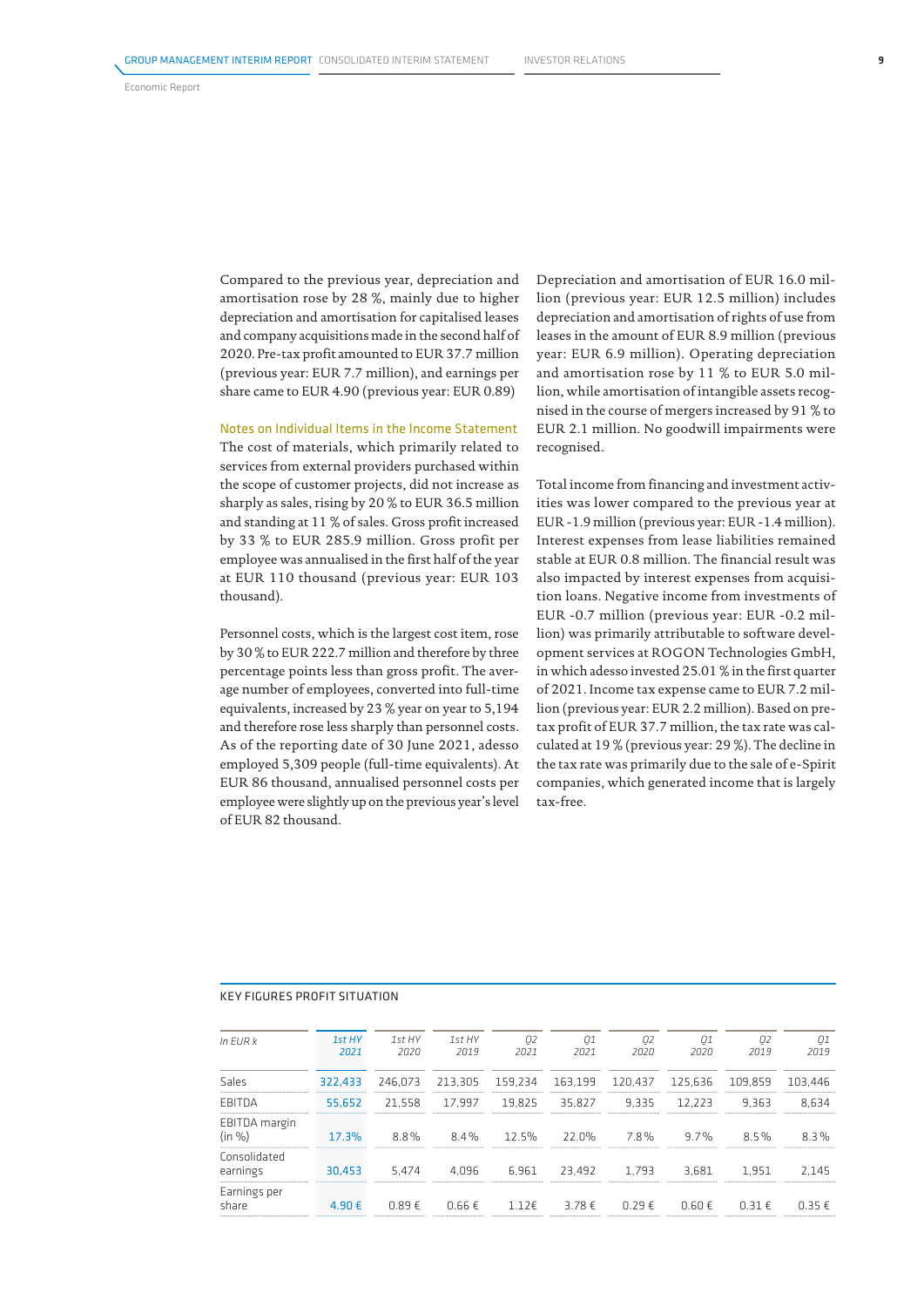#### Employee Key Figures

The total number of employees at the Group increased by 1,050 or 25 % (previous year: 544 or 15 %) from 4,259 to 5,309 full-time equivalents. In the first half of 2021, the number of employees rose by 334 (previous year: 226) from the figure reported on 31 December 2020. The number of employees outside of Germany increased year on year by a disproportionately high 29 % to 1,004. This rise is primarily attributable to new recruitment in Turkey and Switzerland. A marked increase was also reported in the Netherlands, although this was primarily due to the acquisition of Bluegroup IT in the second half of 2020

#### Financial Position and Results of Operations

As of 30 June 2021 after the distribution of the dividends from healthy consolidated earnings of EUR 30.5 million, equity rose by EUR 23.6 million to EUR 126.5 million compared to the 31 December 2020 figure. Compared to 30 June 2020, equity rose significantly by EUR 31.5 million. The equity ratio was 28.6 %, up on the previous year (31 December 2020: 27.6 %, 30 June 2020: 27.8 %).

while liquid assets stood at EUR 29.4 million as at the reporting date (31 December 2020: EUR 55.1 million, 30 June 2020: EUR 34.8 million). The decline in liquid assets over the first half of the year corre-

sponds in structural terms to the development of liquidity in previous years and primarily resulted from the scheduled payment of variable salary components for the previous year and the dividend payment. In addition, increased financing requirements from fixed-price projects in Germany and the pre-financing effects from further employee growth reduced the level of liquid assets.

The significant rise in net operating assets in the first half of 2021 and the payment of tax arrears for the previous year relating to the COVID-19 pandemic resulted in cash flow from operating activities standing at EUR -18.9 million, down from EUR 8.6 million in the previous year. Trade receivables and contract assets increased by 40 % overall, or EUR 49.0 million, to EUR 170.4 million. Cash flow from investment activities amounted to EUR -13.8 million, declining from EUR -6.9 million in the previous year due to the increased investment in property, plant and equipment compared to the previous year (EUR 7.8 million, previous year: EUR 3.9 million) resulting from the acquisition of KIWI Consulting EDV-Beratung GmbH, which led to cash outflow of EUR -4.2 million despite cash inflow from the sale of e-Spirit. Cash flow from financing activities stood at EUR 7.1 million (previous year: EUR -13.2 million). This positive trend was due to new financial liabilities of

#### EMPLOYEE KEY FIGURES

|                                                          | $1st$ HY<br>2021 | $1$ st $HY$<br>2020 | $1$ st H $V$<br>2019 | 2021  | 2020    | 2019  |
|----------------------------------------------------------|------------------|---------------------|----------------------|-------|---------|-------|
| Employees at the end of the period                       | 5.872            | 4.703               | 4.132                | 5.471 | 4.438   | 3.590 |
| Full-time equivalents (FTE) at the end of the period     | 5.309            | 4 2 5 9             | 3.715                | 4.975 | 4 N 3 3 | 3.280 |
| Full-time equivalents (FTE) average for the year         | 5.194            | 4.179               | 3.516                | 4392  | 3.732   | ורה ר |
| Sales annualised per average FTE (in EUR k)              | 174              | 118                 | 1 7 1                | 119   | 1 2 N   | 174   |
| Gross profit annualised per average FTE (in EUR k)       | 11 N             | 1 ก ว               | 1 N 7                | 1 N 5 | 1 N 7   |       |
| Personnel costs annualised<br>per average FTE (in EUR k) |                  |                     |                      | Яſ    |         |       |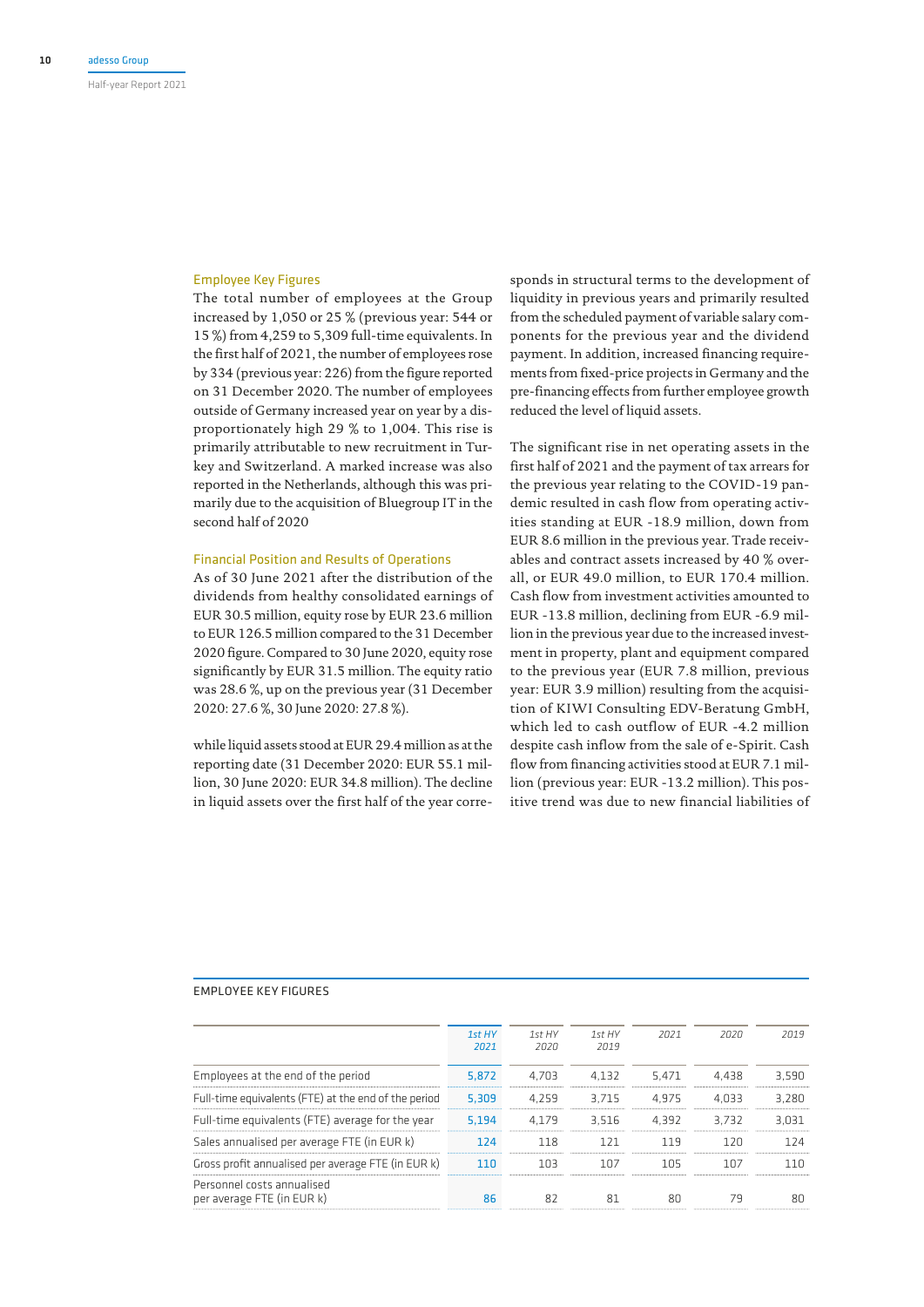EUR 28.5 million and came in spite of increased repayments of lease liabilities (EUR -8.9 million; previous year: EUR -6.3 million) and increased repayments of financial liabilities. All in all, loan repayments rose by 97 % to EUR -8.6 million (previous year: EUR -4.4 million) as a result of the refinancing measures.

Compared to 31 December 2020, financial liabilities rose by EUR 28.2 million net to EUR 88.9 million in the first half of 2021 as a result of ongoing repayments and new loans being taken out. Net liquidity came to EUR -59.6 million as of the reporting date (31 December 2020: EUR -5.6 million; 30 June 2020: EUR -20.1 million).

#### Investments and Company Acquisitions

Investments in property, plant and equipment amounted to EUR 7.8 million (previous year: EUR 3.9 million) and comprised regular investments in new and replacement factory and office equipment such as IT equipment and furnishings. There is no investment backlog to report.

In the reporting period, 70 % of shares in KIWI Consulting EDV-Beratung GmbH (Walldorf, Germany) were acquired along with all shares in Reachbird AG (Ruggell, Liechtenstein).

KIWI Consulting EDV-Beratung GmbH offers customised IT consulting and software development with a particular focus on banks, public-sector clients and mortgage lenders. It generates annual sales of over EUR 25 million with a pre-tax return of around 10 %. The purchase price for the majority stake stood at EUR 16.3 million.

Reachbird AG and its subsidiary, Reachbird Solutions GmbH (Munich, Germany), is a marketing agency specialising in influencer-based marketing through social media in the German-speaking region comprising Germany, Austria and Switzerland. The start-up generates annual sales revenues in the lower single-digit million range and made its first positive earnings contribution in 2020.

At the end of the first quarter of 2021, the e-Spirit Group, which develops and markets the FirstSpirit content management system (CMS), was sold to US company CrownPeak Technology Inc. The sales price generated from this transaction, which is still provisional, was EUR 23.0 million and includes a security retention of EUR 1.3 million for the purchaser in relation to the purchase price calculation.

Please refer to the notes to the consolidated interim financial statements for further details on these transactions.

#### LIQUIDITY AND BALANCE SHEET STRUCTURE

| $in$ FUR $k$                 | 02<br>2021 | 01<br>2021 | ΟZ<br>2020 | 01<br>2020 | 02<br>2019 | 01<br>2019 |
|------------------------------|------------|------------|------------|------------|------------|------------|
| Liquid assets                | 29.352     | 51.147     | 34.805     | 32.270     | 27.870     | 40.523     |
| <b>Financial liabilities</b> | 88.931     | 68.796     | 54.947     | 56.484     | 62.584     | 48.108     |
| Net liquidity                | $-59.579$  | $-17.649$  | -20.142    | -24.214    | $-34.714$  | $-7.001$   |
| Operating cash flow          | $-18.944$  | $-14.118$  | 8.629      | $-6.001$   | $-14.243$  | 2.060      |
| Goodwill                     | 67.084     | 58.767     | 48.753     | 48.819     | 48.352     | 46.307     |
| Equity                       | 126,460    | 126.328    | 94.912     | 96.144     | 79.328     | 80.347     |
| Equity ratio                 | 28.6%      | 30 2 %     | 27 8 %     | 29 1 %     | 25 በ %     | 26 በ %     |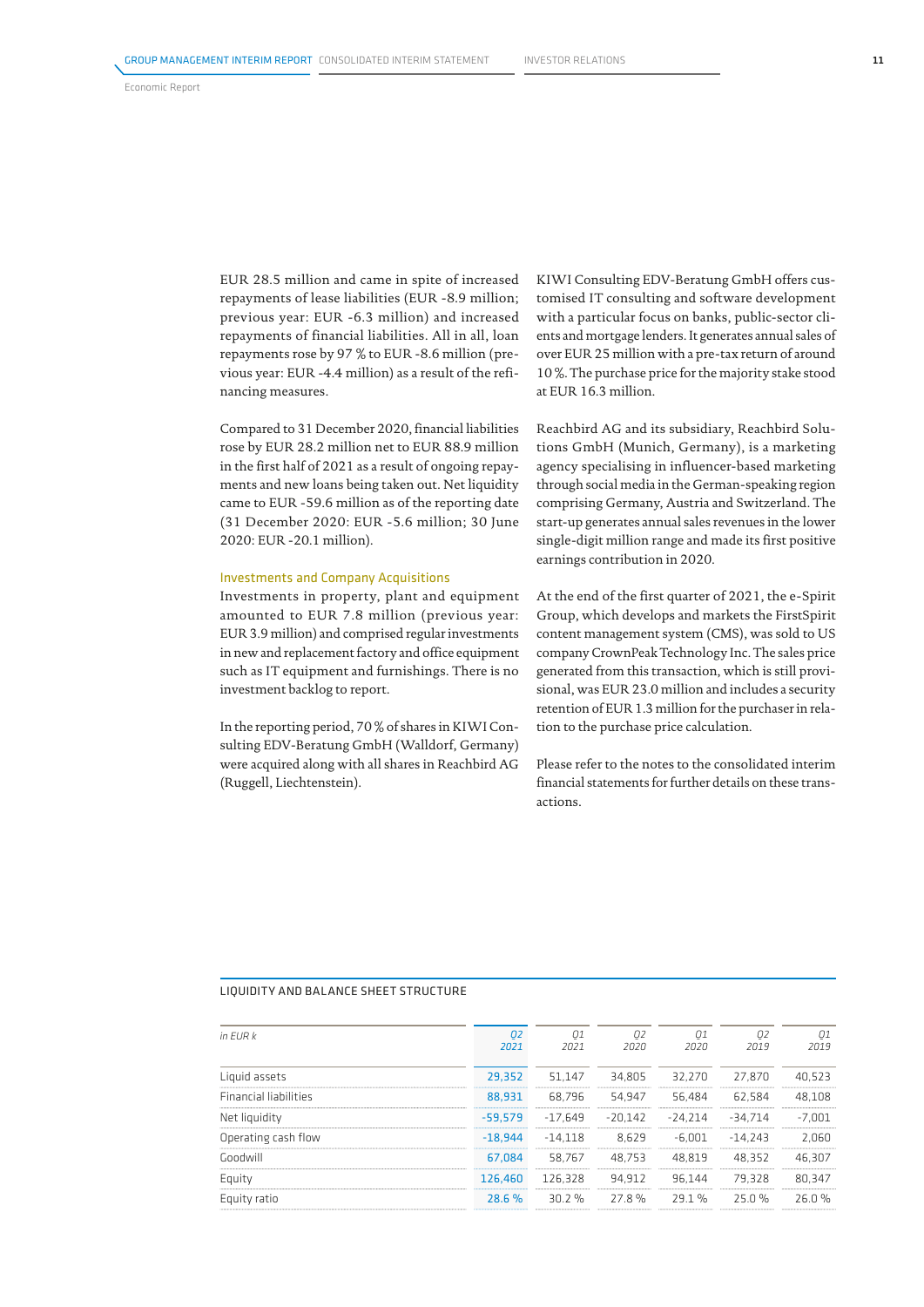### Subsequent Events

There were no significant events for adesso occurring after the balance sheet date.

# Forecast, Opportunities and Risk Report

Forecast Report

#### Framework Conditions

The original expectations among leading economists of economic development both in Germany and in international markets that are relevant to adesso has been adjusted over the course of 2021 in consideration of the anticipated easing of restrictions in the second quarter of 2021 onwards and successful progress in vaccination campaigns. Even though infection rates have been rising again in Germany since mid-July 2021, the federal government maintained its positive outlook for 2021 and beyond as part of its projection issued at the end of April. After growth of 3.5% in 2021, a rate of a similar magnitude of 3.6% is anticipated for 2022. The Swiss government's expert group also expects to see dynamic recovery; it has raised its GDP forecast for 2021 to 3.6% and is forecasting further growth of 3.3% in 2022. According to the forecast comparison issued by the Austrian Federal Ministry for Digital and Economic Affairs, growth of between 3.4 % and 4.0 % is expected for 2021. In 2022, growth rates could even rise to between 4.0% and 5.0%. According to the OECD, GDP growth in Turkey will slip from 5.7% in 2021 (previously: 2.6%) to 3.4% in 2022. Following considerable but non-sustainable quasi-fiscal measures, changes were made at the end of 2020 to achieve a more sustainable macroeconomic policy from the end of the first quarter of 2021, which affected market sentiment and expectations.

The sector-specific framework has also improved and give grounds for optimism moving forward, according to Bitkom. Strong growth is anticipated in two segments that are particularly relevant to adesso, software and IT services, in 2021 and 2022 in the

wake of the coronavirus-related slump in 2020. The software segment is expected to generate growth of 6.0% in 2021 (previous year: -1.0%), while growth of 3.7% (previous year: -3.2%) is anticipated in the IT services segment. The sub-segments that are particularly relevant to adesso are therefore expected to grow to EUR 27.5 billion (software) and EUR 41.1 billion (IT services) respectively. Bitkom predicts that the overall German IT market will grow by a further 3.4% in 2022 to EUR 184.3 billion. The number of jobs in the industry could rise beyond 1.3 million for the first time. The emergence of new coronavirus mutations, a potential fourth wave, the lack of clarity regarding the outcome of the federal elections in the autumn and the ongoing shortage of semiconductors may prove to be sources of uncertainty.

According to the latest estimates by the market research company Gartner in July 2021, global IT investment is increasing even more sharply and is expected to rise significantly by 8.6% year on year to USD 4.2 trillion. The IT services market is expected to grow by 9.8% compared to 2020. Enterprise software is expected to grow by 13.2% in 2021. Both segments are also expected to continue their robust growth into 2022. IT services are expected to grow by 8.5%, with enterprise software seeing growth of 11.7%.

As a result, adesso's macroeconomic and sector-specific framework conditions have improved noticeably compared to the forecasts issued in the 2020 annual report, particularly in the most important sub-segment for sales, IT services.

#### Anticipated Development of adesso SE

Business performance in the first half of 2021 is considered successful for the adesso Group, with growth of 31 %, 25 percentage points of which is organic growth. M&A acquisitions also made a solid contribution to growth of 6 percentage points as an additional component of the growth strategy. The sale of the e-Spirit Group helped to provide a further boost to earnings as a one-off effect. Even without this transaction, EBITDA would have risen by 78% in purely operating terms, resulting in an improvement to the overall margin on account of the solid capacity utilisation in service business.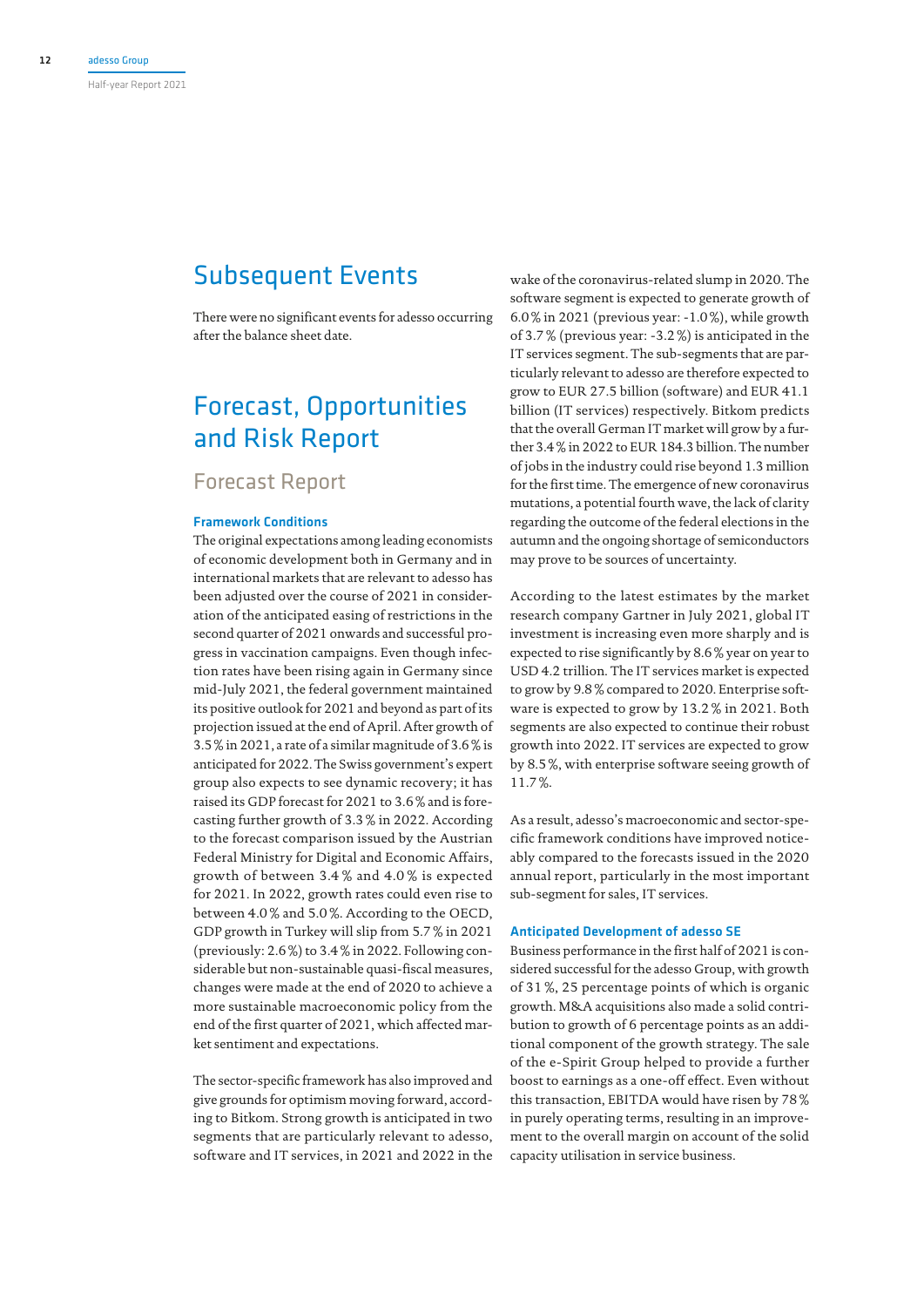Subsequent Events Forecast, Opportunities and Risk Report

> The IT Solutions segment was reduced in size through the sale of the e-Spirit Group and now contributes around 12% of adesso Group sales volume. However, additional in|sure Ecosphere licences were able to be sold in the first half of the year. The outlook for IT Solutions business in the second half of 2021 remains problematic as not all potential sales scenarios can be concluded. In terms of health business, adesso is investing in new products that are likely to be able to be sold in 2022. A new subsidiary, adesso manufacturing industry solutions GmbH, continues to operate in this segment, developing software products for traditional industry.

> The outlook in the IT Services segment remains positive across the board, including in the automotive sector, which has been struggling for a number of quarters. adesso believes there is sufficient potential in all industries to be able to continue the current growth course in the second half of the year.

> The internationalisation strategy continues apace, with operations in northern Europe being expanded through the new site in Finland. In addition, the new Corporate Development and M&A division continues to make progress stepping up the inorganic growth strategy.

### Opportunities and Risk Report

The adesso Group has continued its efforts to open up new business opportunities. adesso pursues a pronounced organic growth strategy. Current conditions are favourable to the continuation of the growth strategy. However, general risks from the coronavirus pandemic or a potential economic slump in one or more of adesso's core industries could lead to growth rates slipping. A potential recruitment bottleneck could also hamper adesso's growth. adesso is keeping all of these risks in check and is able to take suitable countermeasures at any time. Solid progress is being made in relation to recruitment in 2021, and so no increased risk is reported from this area.

adesso is subject to a number of risks that could have a negative impact on financial development. They arise from its business activities and in view of the Group's increasing size and complexity as well as its scope of activities in foreign countries. Please refer to the Group Management Report as of 31 December 2020 for a description of all risks and the applied risk management methods.

adesso is keeping the uncertainty linked to the pandemic under control through quality customer relationships, crisis-resistant customer industries, state-of-the-art infrastructure and suitable digital collaboration tools, meaning that the coronavirus pandemic currently poses few risks.

Group-wide risks from economic developments are explained in the forecast report of this interim report.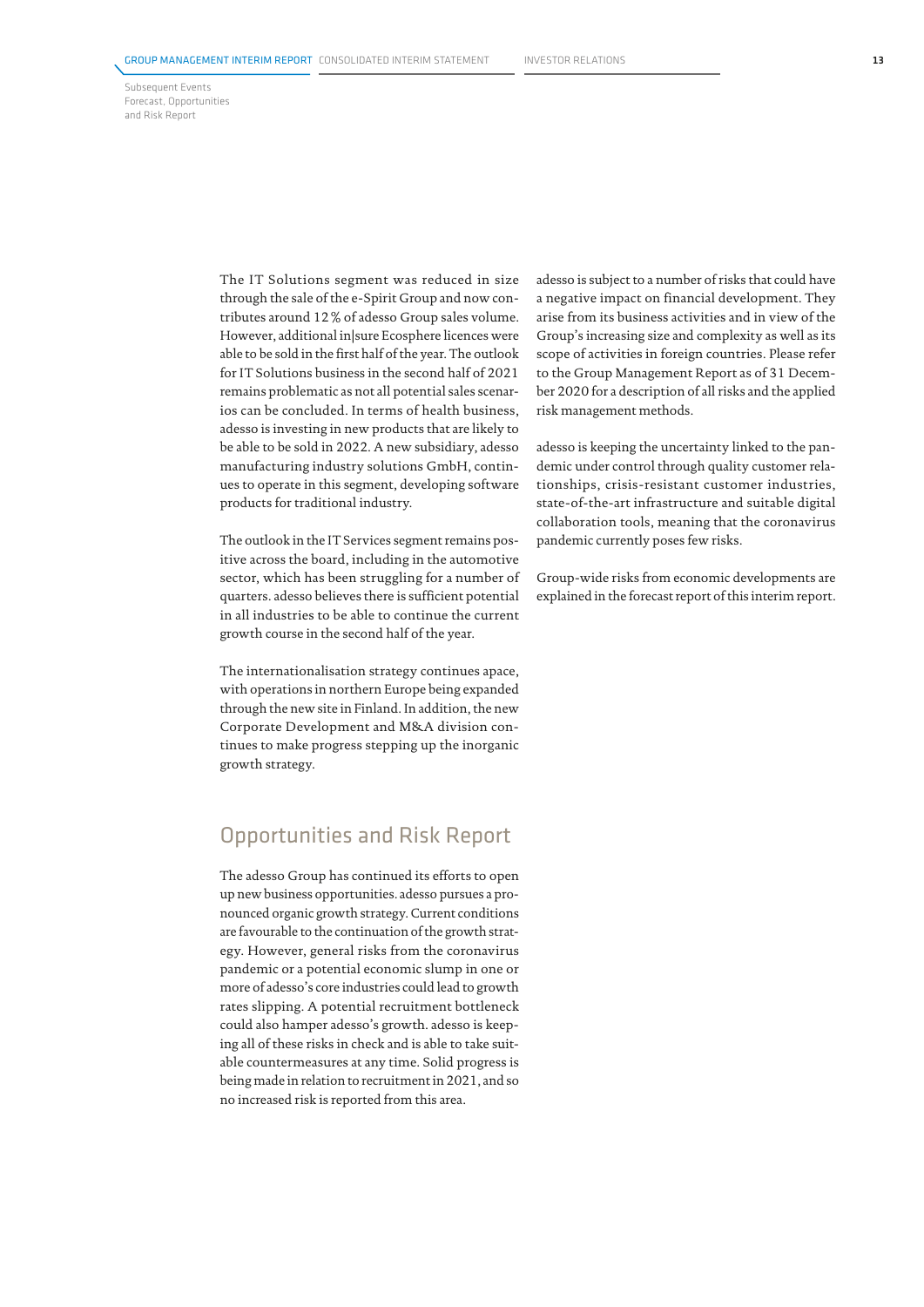Half-year Report 2021

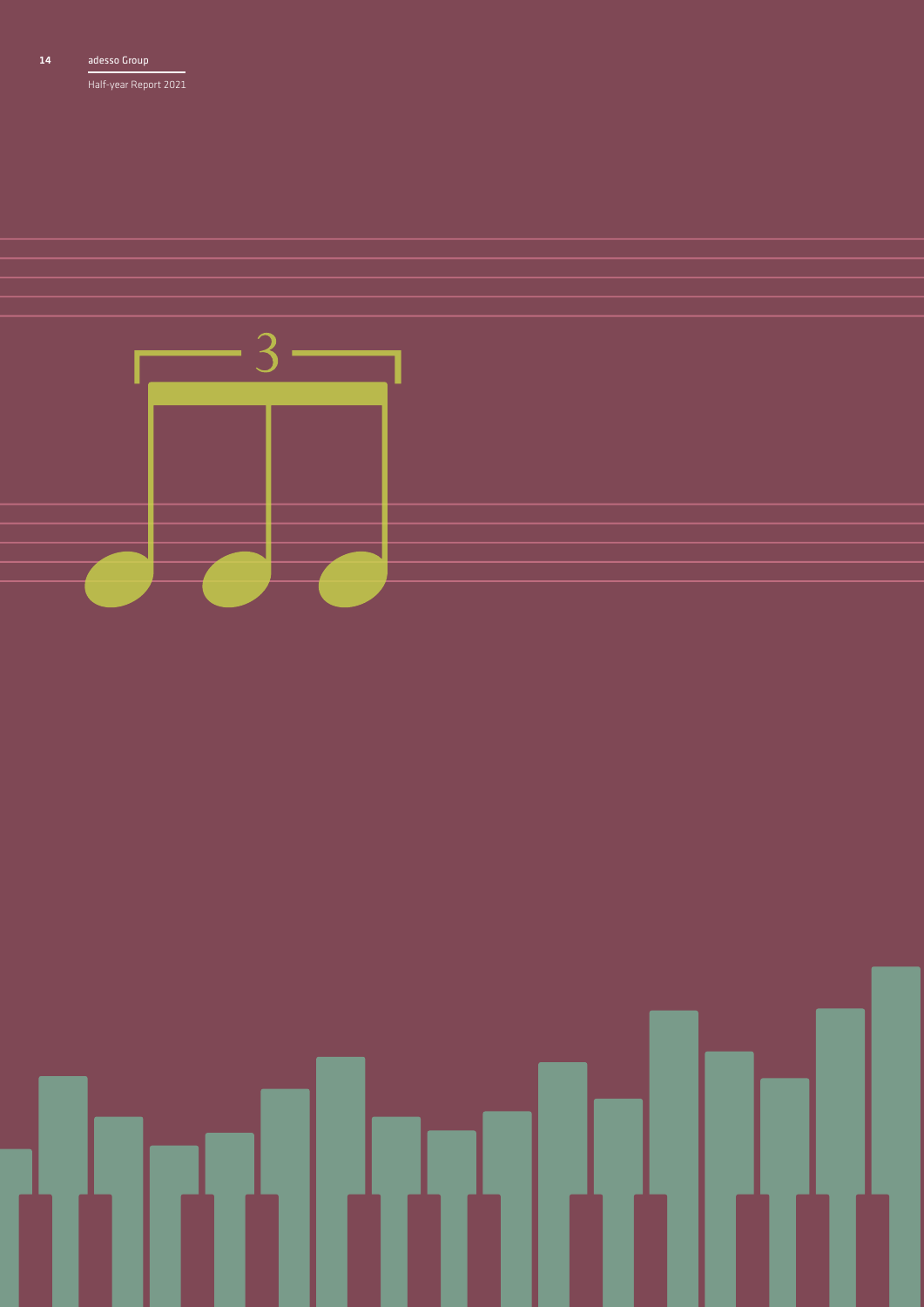# **CONSOLIDATED INTERIM STATEMENT**

- Consolidated Balance Sheet
- Consolidated Income Statement
- Consolidated Statement of Comprehensive Income
- Consolidated Cash Flow Statement
- Consolidated Shareholders Equity Statement
- Consolidated Notes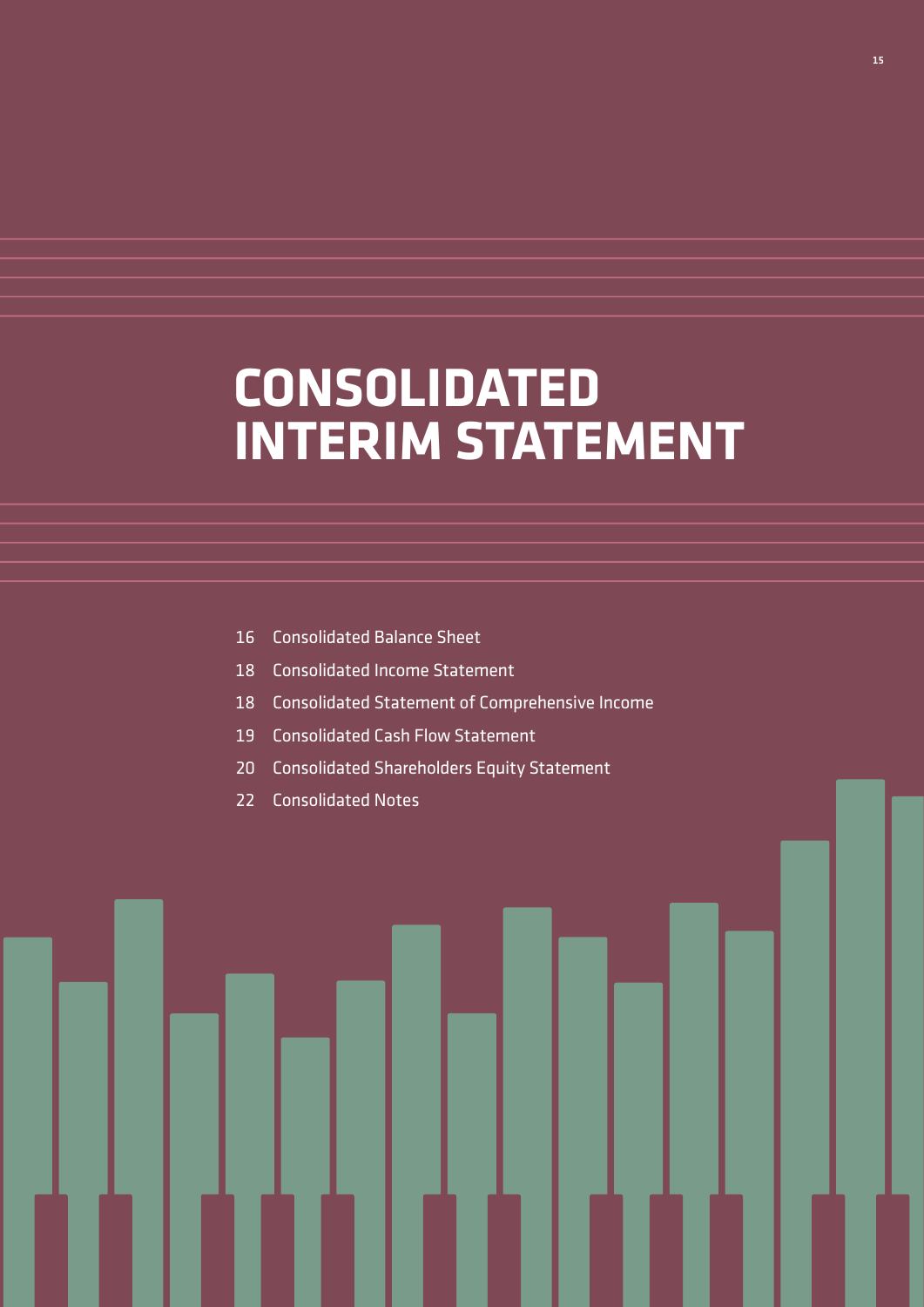# Consolidated Balance Sheet

OF ADESSO GROUP AS OF 30 JUNE ACCORDING TO IFRS

# ASSETS *in EUR k 30 June 2021 31 Dec 2020* NON-CURRENT ASSETS Goodwill 67,084 59,016 Intangible assets 28,290 21,625 Property, plant and equipment 23,124 23,124 18,131 Right-of-use assets 99,242 79,413 Shares accounted for using the equity method 3,215 3,864 Financial assets 8,091 4,796 Deferred taxes 1,822 1,610 *230,868 188,455* CURRENT ASSETS Cash on hand and at bank 29,352 55,053 Trade accounts receivable 110,294 92,829 Contract assets 60,069 28,485 Income tax receivables 2,836 892 Financial assets 124 1,095 Other assets 5,337 5,337 5,337 5,337 5,337 5,337 5,337 5,337 5,337 5,337 5,438 5,537 5,537 5,537 5,537 5,537 5,537 5,537 5,537 5,537 5,537 5,537 5,537 5,537 5,537 5,537 5,537 5,537 5,537 5,537 5,537 5,537 5,537 5,537 5,537 *211,882 183,691*

| <b>TOTAL ASSETS</b> | 442.750 | 372,146 |
|---------------------|---------|---------|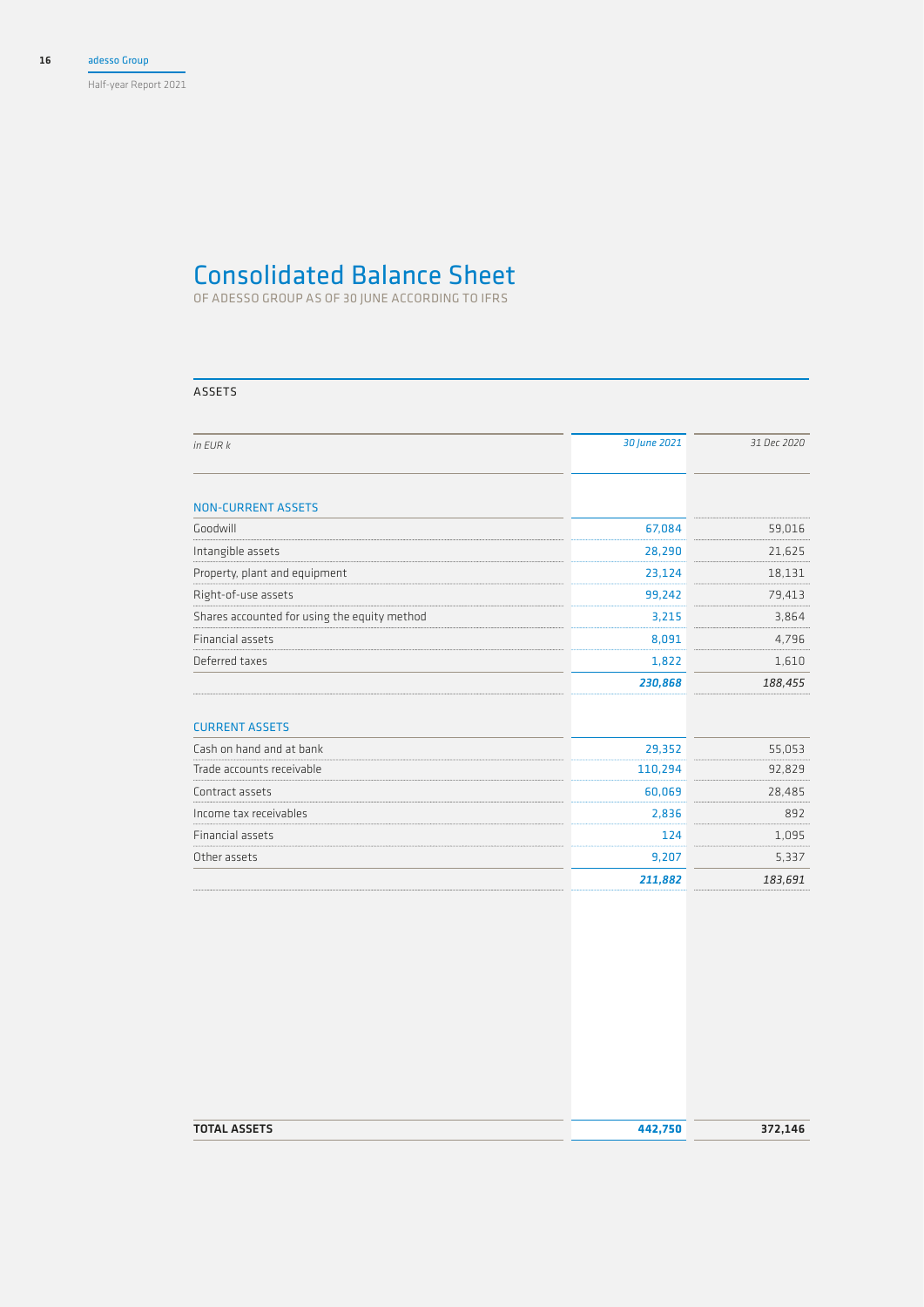Consolidated Balance Sheet

#### EQUITY AND LIABILITIES

| in EUR k                         | 30 June 2021 | 31 Dec 2020 |
|----------------------------------|--------------|-------------|
|                                  |              |             |
| <b>EQUITY</b>                    |              |             |
| Subscribed capital               | 6,194        | 6,185       |
| Capital reserve                  | 5,316        | 8,650       |
| Other retained earnings          | 114,812      | 87,732      |
| Currency translation reserve     | $-430$       | $-223$      |
| Non-controlling interests        | 568          | 530         |
|                                  | 126,460      | 102,874     |
| <b>NON-CURRENT LIABILITIES</b>   |              |             |
| <b>Financial liabilities</b>     | 59,328       | 49,278      |
| Pensions and similar liabilities | 154          | 162         |
| Provisions                       | 6,251        | 7,179       |
| Lease liabilities                | 87,704       | 66,744      |
| Deferred tax liabilities         | 4,086        | 2,230       |
|                                  | 157,523      | 125,593     |
| <b>CURRENT LIABILITIES</b>       |              |             |
| <b>Financial liabilities</b>     | 29,603       | 11,411      |
| Trade accounts payable           | 22,341       | 18,834      |
| Contract liabilities             | 10,783       | 8,583       |
| Lease liabilities                | 14,132       | 14,501      |
| Income tax liabilities           | 6,194        | 14,393      |
| Provisions*                      | 9,378        | 7,338       |
| Other liabilities*               | 66,336       | 68,619      |
|                                  | 158,767      | 143,679     |

| TOTAL EQUITY AND LIABILITIES | 442.750 | 372.146 |
|------------------------------|---------|---------|

\* Please see paragraph "Impact of changed accounting standards and retrospective amendments in accordance with IAS 8".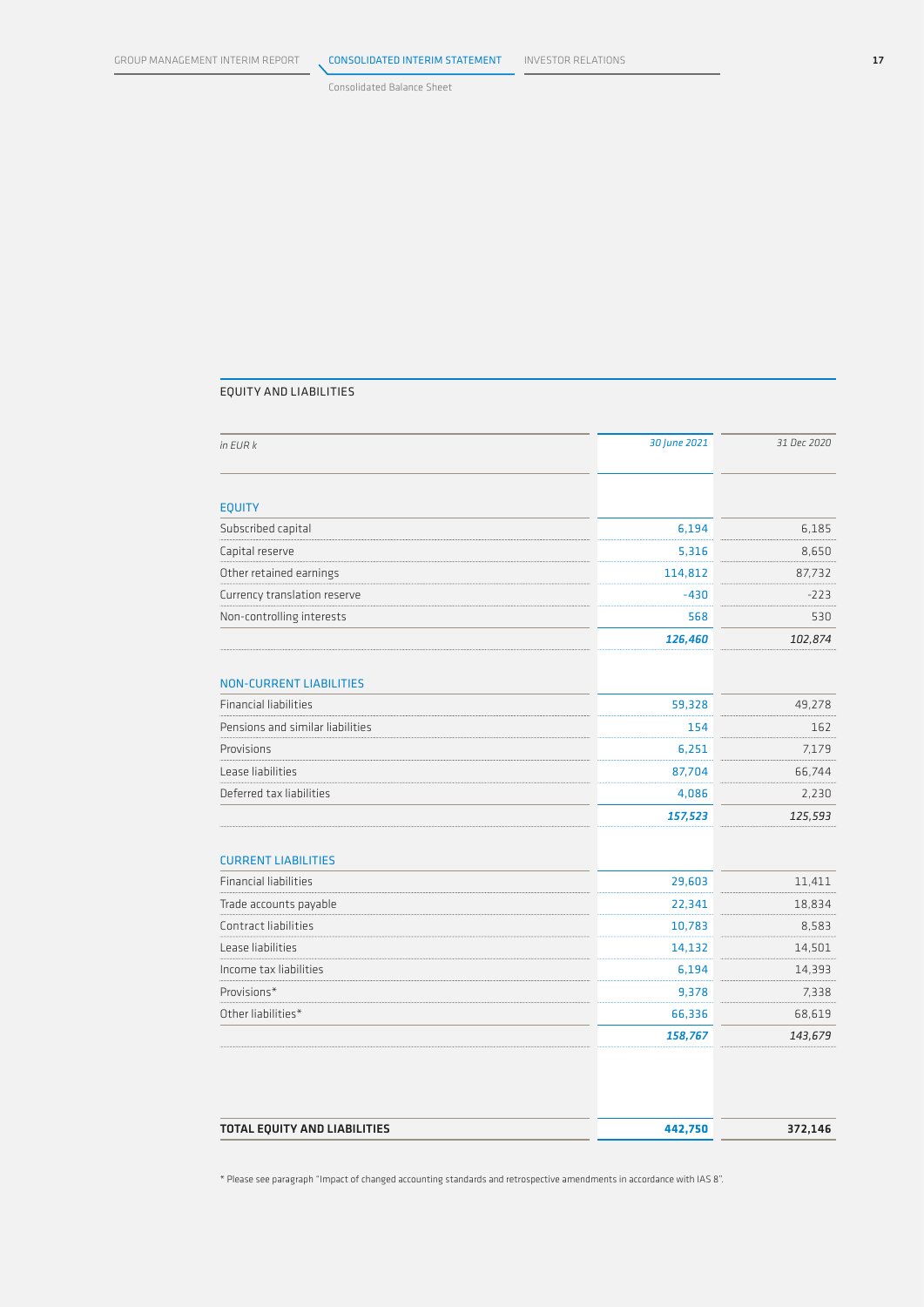# Consolidated Income Statement

OF ADESSO GROUP FOR THE PERIOD FROM 1 JANUARY TO 30 JUNE ACCORDING TO IFRS

| in EUR k                                                                            | 1st HY 2021 | 1st HY 2020 |
|-------------------------------------------------------------------------------------|-------------|-------------|
| Sales revenues                                                                      | 322,433     | 246,073     |
| Other operating income                                                              | 21,482      | 4,021       |
| Changes in inventories                                                              | 0           | 702         |
| Own work capitalised                                                                | 0           | 125         |
| <b>TOTAL INCOME</b>                                                                 | 343,915     | 250,921     |
| Costs of material                                                                   | $-36,500$   | $-30,291$   |
| Personnel costs                                                                     | $-222,702$  | $-171,075$  |
| Result from the derecognition of financial assets                                   | -8          | -2          |
| Result from the change in impairment on financial assets measured at amortised cost | $-615$      | $-1.994$    |
| Other operating expenses                                                            | $-28,438$   | $-26,001$   |
| EARNINGS BEFORE INTEREST, TAXES, DEPRECIATION<br>AND AMORTISATION (EBITDA)          | 55,652      | 21,558      |
| Scheduled depreciation of property, plant and equipment                             | $-16,031$   | $-12,497$   |
| <b>EARNINGS BEFORE INTEREST AND TAXES (EBIT)</b>                                    | 39,621      | 9,061       |
| Earnings from shares recognised under the equity method                             | $-694$      | $-222$      |
| Interest income and similar income                                                  | 17          | 25          |
| Interest expenses and similar expenses                                              | $-1,263$    | $-1,182$    |
| <b>EARNINGS BEFORE TAXES (EBT)</b>                                                  | 37,681      | 7,682       |
| Income taxes                                                                        | $-7,228$    | $-2,208$    |
| <b>CONSOLIDATED EARNINGS</b>                                                        | 30,453      | 5,474       |
| of which attributable to shareholders of adesso SE                                  | 30,296      | 5,501       |
| of which attributable to non-controlling interests                                  | 157         | $-27$       |
| Number of shares at the end of the period                                           | 6,193,593   | 6,176,093   |
| EARNINGS PER SHARE (BASIC, IN $\epsilon$ )                                          | 4.90        | 0.89        |
| EARNINGS PER SHARE (DILUTED, IN $\epsilon$ )                                        | 4.89        | 0.89        |

# Consolidated Statement of Comprehensive Income

OF ADESSO GROUP FOR THE PERIOD FROM 1 JANUARY TO 30 JUNE ACCORDING TO IFRS

| $in$ FUR $k$                                                                        | 1st HY 2021 | 1st HY 2020 |
|-------------------------------------------------------------------------------------|-------------|-------------|
| <b>Consolidated Earnings</b>                                                        | 30,453      | 5.474       |
| OTHER COMPREHENSIVE INCOME, SUBSEQUENTLY NOT TRANSFERRED<br>TO THE INCOME STATEMENT |             |             |
| Actuarial gains $(+)$ and losses $(-)$                                              | n           | $\Box$      |
| Deferred taxes on actuarial gains and losses                                        | n           | -1          |
| OTHER COMPREHENSIVE INCOME, SUBSEQUENTLY TRANSFERRED<br>TO THE INCOME STATEMENT     |             |             |
| Currency translation differences                                                    | $-177$      | $-223$      |
| OTHER COMPREHENSIVE INCOME                                                          | $-177$      | $-224$      |
| <b>TOTAL INCOME</b>                                                                 | 30,276      | 5,250       |
| of which attributable to shareholders of adesso SE                                  | 30.089      | 5.277       |
| of which attributable to non-controlling interests                                  | 187         | $-27$       |
|                                                                                     |             |             |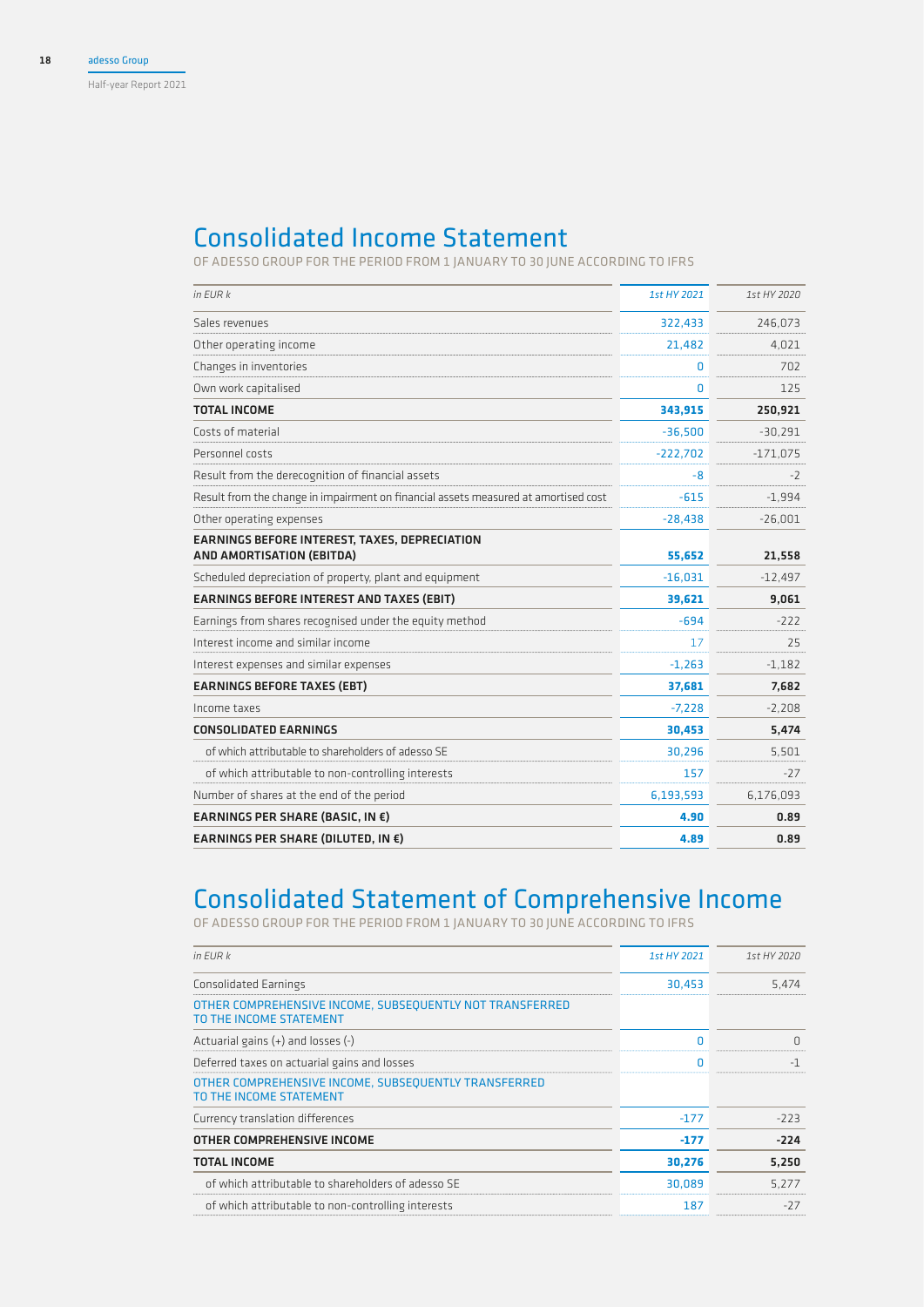Consolidated Income Statement Consolidated Statement of Comprehensive Income Consolidated Cash Flow Statement

# Consolidated Cash Flow Statement

OF ADESSO GROUP FOR THE PERIOD FROM 1 JANUARY TO 30 JUNE ACCORDING TO IFRS

| in EUR k                                                                                          | 1st HY 2021 | 1st HY 2020 |
|---------------------------------------------------------------------------------------------------|-------------|-------------|
| <b>EARNINGS BEFORE TAX</b>                                                                        | 37,681      | 7,682       |
| Income from financing activities                                                                  | 1,246       | 1,157       |
| Scheduled depreciation and amortisation on property, plant and equipment and<br>intangible assets | 16,031      | 12,497      |
| Result from shareholdings recognized under the equity method                                      | 694         | 222         |
| Non-cash income (-) / expenses (+)                                                                | $-97$       | 343         |
| Income (-) / expenses (+) from the disposal of consolidated subsidiaries                          | $-17,636$   | 0           |
| Change in pension provisions                                                                      | -8          | $-7$        |
| Change in other provisions                                                                        | 1,193       | 188         |
| Tax payments                                                                                      | $-19,108$   | $-3,554$    |
| Change to net operating assets                                                                    | $-38,940$   | -9,899      |
| CASH FLOW FROM OPERATING ACTIVITIES                                                               | $-18,944$   | 8,629       |
| Sale of shares recognised at-equity                                                               | 100         | $\Omega$    |
| Payments for shareholdings recognized at-equity                                                   | -421        | $-1,344$    |
| Investments in property, plant and equipment                                                      | $-7,750$    | $-3,904$    |
| Investments in intangible assets                                                                  | -796        | -874        |
| Investments in financial assets                                                                   | $-714$      | $-743$      |
| Acquisition / Disposal of subsiduaries (less purchased cash and cash equivalents)                 | $-4,188$    | 0           |
| <b>CASH FLOW FROM INVESTMENT ACTIVITIES</b>                                                       | $-13,769$   | $-6,865$    |
| Dividend payments                                                                                 | $-3,216$    | $-2,903$    |
| Dividends from shares recognised under the equity method                                          | 249         | 525         |
| Capital Increase                                                                                  | 390         | $\Omega$    |
| New liabilities to banks                                                                          | 28,451      | 1,075       |
| Repayment of financial liabilities                                                                | $-8,661$    | $-4,394$    |
| Repayment of liabilities from leasing obligations                                                 | $-8,847$    | $-6,312$    |
| Payments for the acquisition of additional shares in subsidiaries                                 | n           | -83         |
| Interest paid                                                                                     | $-1,263$    | -1,184      |
| Interest received                                                                                 | 17          | 27          |
| CASH FLOW FROM FINANCING ACTIVITIES                                                               | 7,120       | $-13,249$   |
| Currency differences                                                                              | $-108$      | -62         |
| CHANGE IN CASH AND CASH EQUIVALENTS                                                               | $-25,701$   | $-11,547$   |
| Cash and cash equivalents at the beginning of the period                                          | 55,053      | 46,352      |
| Cash and cash equivalents at the end of the period                                                | 29,352      | 34,805      |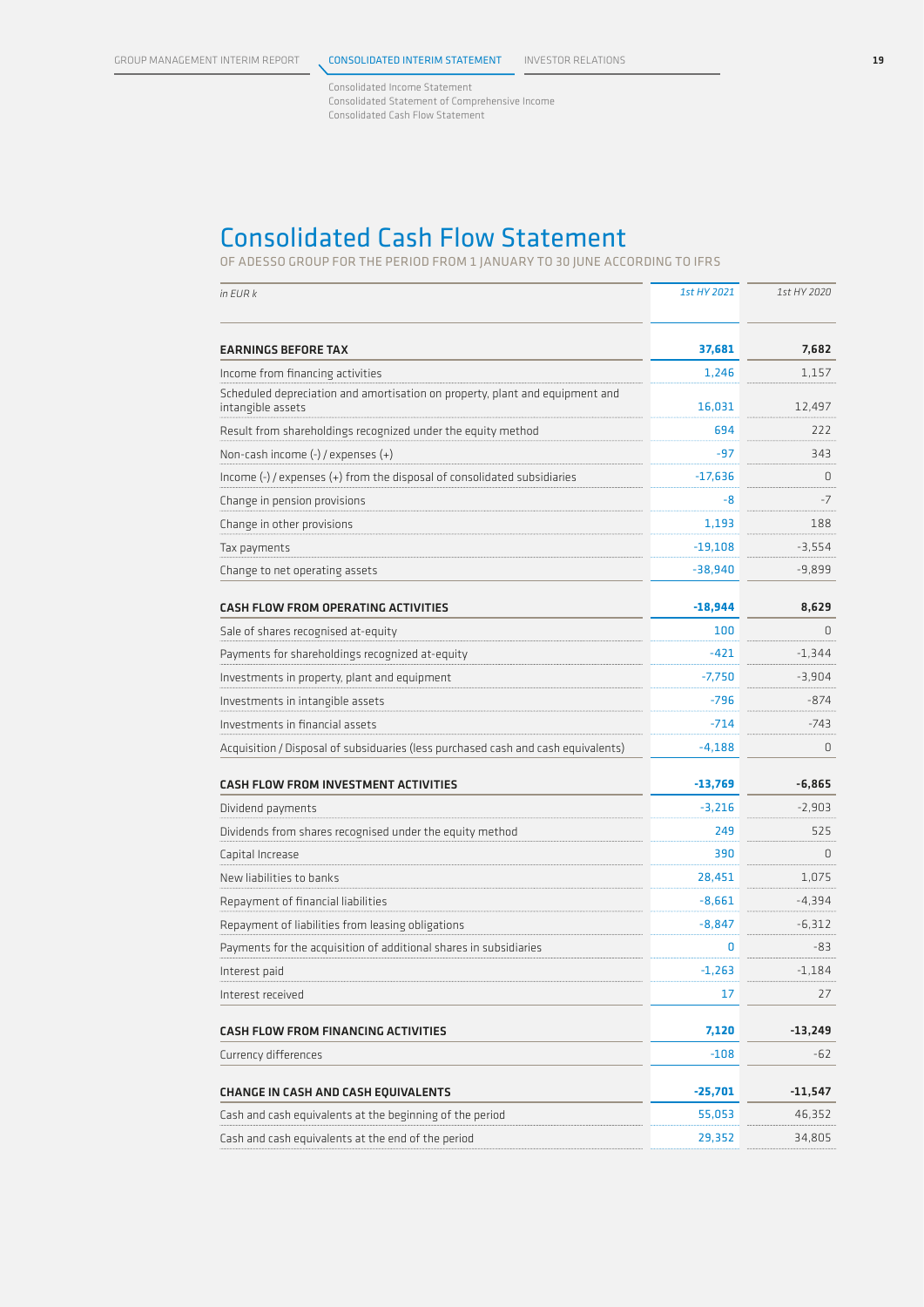# Consolidated Shareholders Equity Statement

OF ADESSO GROUP FOR THE PERIOD FROM 1 JANUARY TO 30 JUNE ACCORDING TO IFRS

| 01.01.2020                                                               | 6,176 | 16,306   |
|--------------------------------------------------------------------------|-------|----------|
| Share-based compensation                                                 |       | 42       |
| Effects from the acquisition of additional shareholdings in subsidiaries |       | $-111$   |
| Other comprehensive income for the period                                |       | $\Omega$ |
| Consolidated profit/loss                                                 |       | .<br>0   |
| Total comprehensive income                                               |       | $\Omega$ |
| Dividends                                                                |       | $\cup$   |
| 30.06.2020                                                               | 6,176 | 16,238   |

| 6,185 | 8,650    |  |
|-------|----------|--|
|       |          |  |
|       |          |  |
|       | $-3,724$ |  |
|       |          |  |
|       | 381      |  |
|       |          |  |
|       |          |  |
|       |          |  |
|       |          |  |
|       |          |  |
| 6,194 | 5,316    |  |
|       |          |  |

\* Dividend payment of EUR 3,216 thousand corresponds to EUR 0.52 per share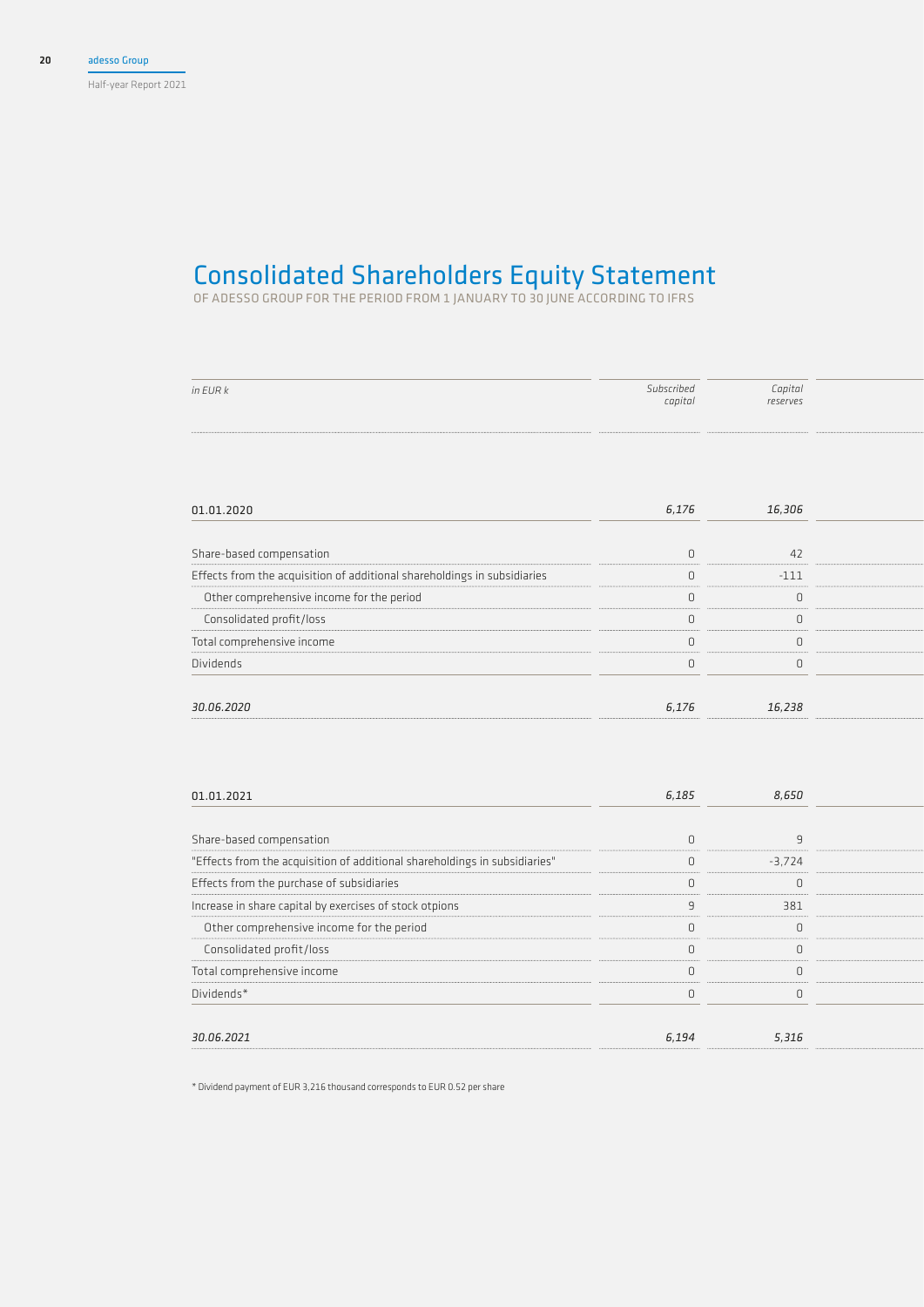Consolidated Shareholders Equity Statement

| Total<br>Equity | Other<br>non-controlling<br>shareholders | Equity of<br>adesso SE<br>shareholders | Accumulated<br>other comprehensive<br>income | Other<br>reserves |
|-----------------|------------------------------------------|----------------------------------------|----------------------------------------------|-------------------|
|                 |                                          |                                        |                                              |                   |
| 92,482          | $\bm{0}$                                 | 92,482                                 | 313                                          | 69,687            |
|                 |                                          |                                        |                                              |                   |
| 42              | $\overline{0}$                           | 42                                     | $\mathbb O$                                  | $\mathbb O$       |
| $-84$           | 27                                       | $\textcolor{red}{\textbf{-111}}$       | $\mathbb O$                                  | $\mathbb O$       |
| $-100$          | $\overline{0}$                           | $-100$                                 | -99                                          | $\textnormal{-}1$ |
| 5,474           | $-27$                                    | 5,501                                  | $\mathbb O$                                  | 5,501             |
| 5,374           | $-27$                                    | 5,401                                  | $-99$                                        | 5,500             |
| $-2,903$        | $\overline{0}$                           | $-2,903$                               | $\mathbb O$                                  | $-2,903$          |
|                 |                                          |                                        |                                              |                   |
| 94,912          | $\bm{\mathit{O}}$                        | 94,912                                 | 214                                          | 72,284            |
|                 |                                          |                                        |                                              |                   |
|                 |                                          |                                        |                                              |                   |
| 102,874         | 530                                      | 102,344                                | $-223$                                       | 87,732            |
| $\overline{9}$  | $\mathbb O$                              | -9                                     | $\mathbb O$                                  | $\mathbb O$       |
| $-7,317$        | $-3,593$                                 | $-3,724$                               | $\mathbb O$                                  | $\mathbb O$       |
| 3,444           | 3,444                                    | $\mathbf 0$                            | $\mathbb O$                                  | $\mathbb O$       |
| 390             | $\mathbb O$                              | 390                                    | $\mathbb O$                                  | $\mathbb O$       |
| $-177$          | 30 <sup>°</sup>                          | $-207$                                 | $-207$                                       | $\mathbb O$       |
| 30,453          | 157                                      | 30,296                                 | $\mathbb O$                                  | 30,296            |
| 30,276          | 187                                      | 30,089                                 | $-207$                                       | 30,296            |
| $-3,216$        | $\mathbb O$                              | $-3,216$                               | $\mathbb O$                                  | $-3,216$          |
| 126,460         | 568                                      | 125,892                                | $-430$                                       | 114,812           |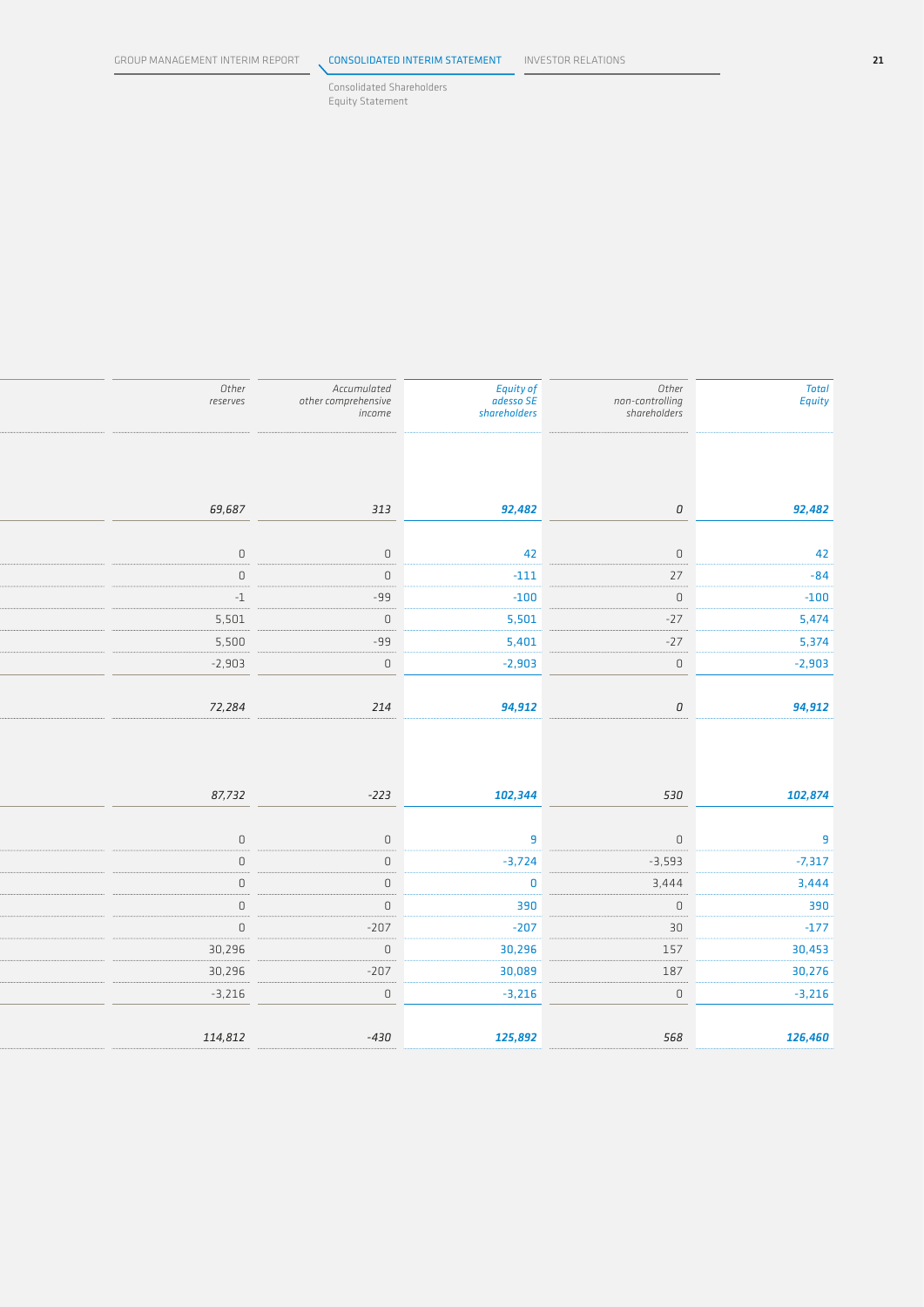# Consolidated Notes

TO THE CONDENSED INTERIM REPORT AS AT 30 JUNE 2021

### General Information and Accounting Principles

The consolidated interim financial statements as at 30 June 2021 were prepared by adesso SE in accordance with International Accounting Standard (IAS) 34 in condensed form in accordance with the requirements of the International Financial Reporting Standards (IFRS) as applicable on the reporting date in the version recognised by the European Union as well as under application of Section 315e (1) of the German Commercial Code (HGB). The interim report contains all information required by all of these standards. It provides an update to the information reported by adesso in the 2020 consolidated financial statements.

The consolidated interim report was not audited pursuant to Section 317 of the German Commercial Code (HGB), nor was it assessed.

#### Impact of changed accounting standards and retrospective amendments in accordance with IAS 8

In general, the accounting and valuation methods used to prepare the financial statements as at 31 December 2020 were also applied to this interim report. Changed accounting standards which were to be applied for the first time as of 1 January 2021 had no material impact on the adesso consolidated financial statements. Please refer to page 69 of the 2020 consolidated financial statements for more information on the changes. As part of a balance sheet analysis, the management of adesso has decided it is more appropriate to recognise accrued liabilities for discounts and bonuses as "Other liabilities", in contrast to the 2020 consolidated financial statements. Previously, these were recognised as "Other provisions". The following provides an overview:

| in EUR k                  | 31 Dec 2020 | Reclassification | 31 Dec 2020<br>adjusted |
|---------------------------|-------------|------------------|-------------------------|
| Current provisions        | 12.607      | $-5.269$         | 7.338                   |
| Current other liabilities | 63,350      | 5.269            | 68.619                  |

#### COVID-19 pandemic

When preparing the financial statements, the adesso management analysed the effects of the COVID-19 pandemic on financial reporting. In particular, the effects of the pandemic on the estimates and assumptions regarding the going concern premise, default risks from receivables, recoverability of assets (including goodwill) along with customer contracts were analysed. In connection with the latter, the necessity of utilising contingency reserves was also analysed.

In contrast to 2020, adesso did not apply for short-time allowance for employees in the first half of 2021 as part of the COVID-19 pandemic. Pandemic-related tax deferrals from the previous year were settled in the first half of 2021. No liquidity shortfalls are currently expected in connection with the COVID-19 pandemic, so no further hedging countermeasures have been taken. The management has come to the conclusion that the COVID-19 pandemic is not having any direct negative impact on the asset, financial and profit situation of adesso.

Regarding the impact on the asset, financial and profit situation for the first half of 2021 and the general assessment of the COVID-19 pandemic, we refer to the Economic Report as well as the Forecast, Opportunities and Risk Report in the consolidated interim management report.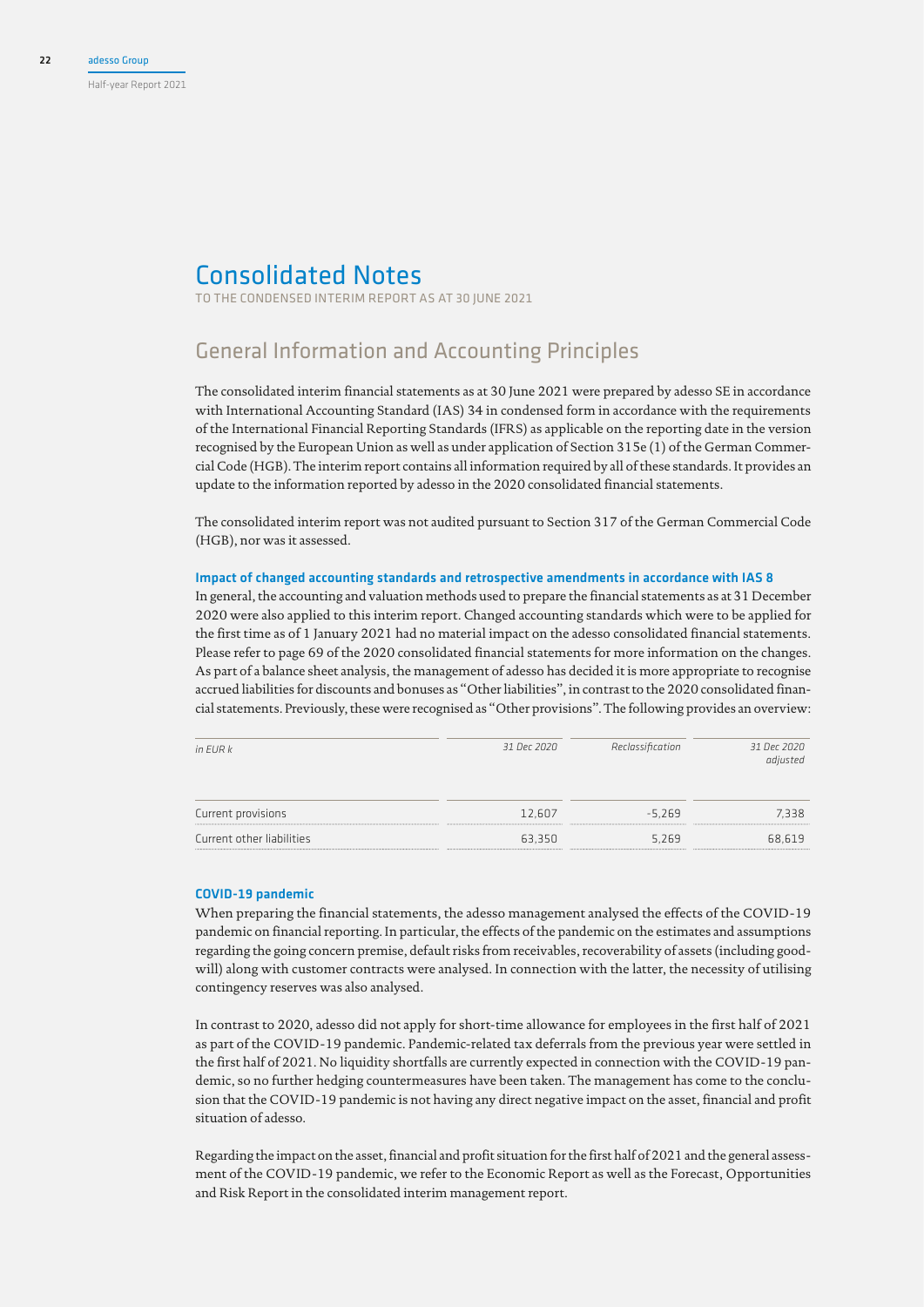Consolidated Notes

#### Mergers

#### KIWI Consulting EDV-Beratung GmbH (KIWI Consulting)

On 23 June 2021, adesso acquired 70% of the shares in KIWI Consulting, Walldorf, Germany. KIWI Consulting offers customised IT consulting and software development with a particular focus on banks, public-sector clients and mortgage lenders. In particular, KIWI Consulting holds framework agreements with the Deutsche Bundesbank in the realm of individual payment transactions and securities processing of the Eurosystem.

A total of EUR 16,258 thousand was paid, of which EUR 11,258 thousand was a fixed purchase price. It has been agreed that the sellers must repay adesso EUR 5 million if KIWI Consulting does not achieve a specific earnings target in the 2021 financial year. adesso considers it highly likely that the earnings target will be achieved and that the sellers of the shares will not have to repay the EUR 5 million. The fair value of the receivable from the claim for repayment therefore amounts to EUR 0.

A combined call/put option was agreed for the purchase of the remaining 30% of the shares in KIWI Consulting. The exercise price, which is restricted to a minimum of EUR 6.3 million and a maximum of EUR 10.0 million, depends on the average EBIT of the three financial years 2021 to 2023. The options can be exercised in the period from 23 June 2024 to 31 December 2024. Since the structure of the combined call/put option does not mean adesso is to be regarded as the economic owner of the 30% stake, the combined call/put option was not taken into account in the reporting of the company acquisition. As of 30 June 2021, however, the financial statements are presented as if adesso had acquired the shares at this time. As a result, other financial liabilities of EUR 7,224 thousand are recognised, while the non-controlling interests are reduced by EUR 3,444 thousand and the capital reserve by EUR 3,780 thousand.

The business operations acquired are assigned to the "IT services" segment.

The fair value of the acquired trade receivables amounted to EUR 8,127 thousand. This corresponds to the contractual cash flows from receivables. Ancillary acquisition costs totalled EUR 100 thousand. These are recognised under "Other operating expenses" in the consolidated income statement.

Goodwill resulting from the merger mainly represents the workforce of the company and other synergy effects, which cannot be capitalised. The goodwill is not tax-deductible.

The consolidated profit and loss report contains sales revenues from the acquired company amounting to EUR 0 thousand as well as earnings of EUR 0 thousand.

The presentation of the merger is provisional, as the information needed for the identification and valuation of the assets and liabilities acquired has not yet been conclusively determined.

#### Reachbird

On 28 June 2021, adesso acquired all shares in Reachbird AG, Ruggell, Liechtenstein, and in its subsidiary, Reachbird Solutions GmbH, Munich, Germany. The subsidiary Reachbird Solutions GmbH is a marketing agency specialising in influencer-based marketing through social media in the German-speaking region comprising Germany, Austria and Switzerland. The company offers the cloud- and AI-based platform RTECH, which is one of the leading software solutions in this field.

The fixed purchase price amounted to EUR 1,112 thousand and was paid in cash.

The business operations acquired are assigned to the "IT Solutions" segment.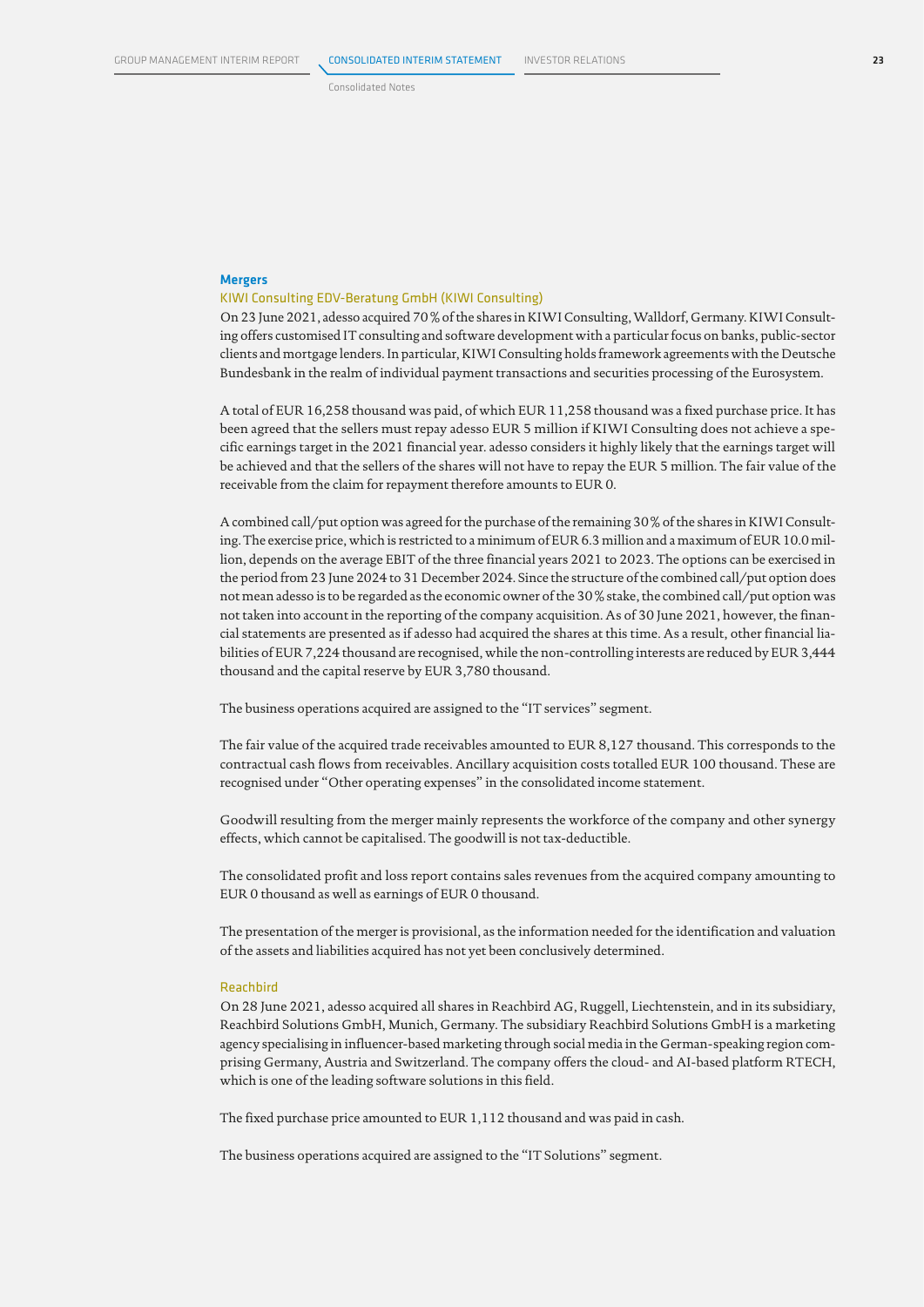The fair value of the acquired trade receivables amounted to EUR 908 thousand. This corresponds to the contractual cash flows from receivables. Ancillary acquisition costs totalled EUR 136 thousand. These are recognised under "Other operating expenses" in the consolidated income statement.

Goodwill resulting from the merger mainly represents the workforce of the company and other synergy effects, which cannot be capitalised. The goodwill is not tax-deductible.

The consolidated income statement does not contain any sales revenues or earnings from the acquired company.

| in EUR k                           | <b>KIWI Consulting</b> | Reachbird | TOTAL  |
|------------------------------------|------------------------|-----------|--------|
| Goodwill                           | 8,221                  | $\Omega$  | 8,221  |
| Customer contracts                 | 6,361                  | 1,120     | 7,481  |
| Software                           | 0                      | 749       | 749    |
| Order backlog                      | 2,027                  | 66        | 2,093  |
| Other non-current assets           | 800                    | 26        | 826    |
| Right-of-use from leasing          | 43                     | 0         | 43     |
| Trade receivables                  | 8,127                  | 908       | 9,035  |
| Other current assets               | 4                      | 13        | 17     |
| Cash and cash equivalents          | 873                    | 273       | 1,146  |
| <b>Total Assets</b>                | 26,456                 | 3,155     | 29,611 |
|                                    |                        |           |        |
| Provisions                         | 0                      | 9         | 9      |
| Lease liabilities                  | 43                     | 0         | 43     |
| Trade payables                     | 3.854                  | 26        | 3,880  |
| <b>Tax liabilities</b>             | 532                    | 8         | 540    |
| <b>Financial liabilities</b>       | 0                      | 908       | 908    |
| Contract liabilities               | З                      | 375       | 378    |
| Other liabilities                  | 156                    | 77        | 233    |
| Deferred tax liabilities           | 2,166                  | 640       | 2,806  |
| <b>Total Liabilities</b>           | 6,754                  | 2,043     | 8,797  |
| <b>NET ASSETS</b>                  | 19,702                 | 1,112     | 20,814 |
| Net assets attributable to adesso  | 16,258                 | 1,112     | 17,370 |
| Consideration                      | 16,258                 | 1,112     | 17,370 |
| of which made in cash              | 16,258                 | 1,112     | 17,370 |
| Cash and cash equivalents received | 873                    | 273       | 1,146  |
| Cash outflows from acquisitions    | 15,385                 | 839       | 16,224 |
|                                    |                        |           |        |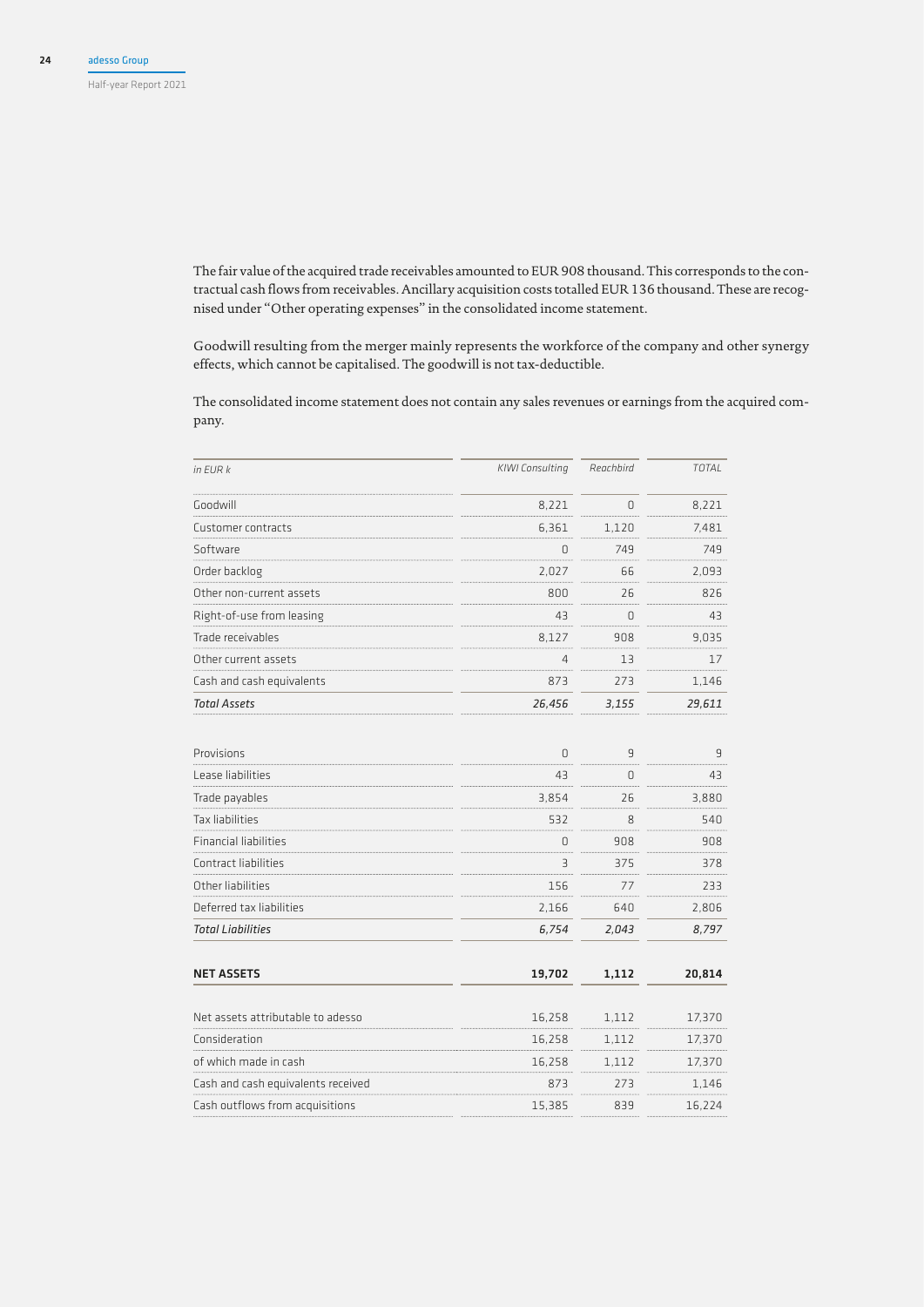Consolidated Notes

#### Company disposals

On 19 March 2021, adesso SE sold the subgroup of e-spirit AG (included in adesso's consolidated financial statements), which develops and distributes the content management system (CMS) FirstSpirit, to the US company CrownPeak Technology Inc. with economic effect as of 31 March 2021. The transaction also gave CrownPeak Technology Inc. the rights to the source code of the FirstSpirit product, which has enjoyed worldwide renown for many years. The transaction allows adesso SE to continue to focus on its core business with industry-specific IT services and products.

The preliminary sales price amounts to EUR 23,047 thousand, of which EUR 21,768 thousand has already been paid. The remaining amount is a security retention for the purchaser in connection with the calculation of the purchase price. This is due by 30 September 2022 at the latest. The security retention is measured at fair value as at the balance sheet date.

In relation to the sale of the subgroup, currency translation differences of EUR -248 thousand previously recognised in "Other comprehensive income" have been reclassified from "Accumulated other comprehensive income" to the income statement. Overall, this results in a preliminary pre-tax profit from the sale of EUR 17,655 thousand, which is reported under "Other operating income". Impairments did not have to be recognised from the classification as a disposal group. The companies that were sold were allocated to the IT Solutions segment until the sale.

#### Other acquisitions and foundations

On 19 May 2021, adesso joined with the Finnish 1001 Lakes Oy, Espoo, Finland, to establish the subsidiary adesso Nordics Oy, Helsinki, Finland. adesso holds 70% of the shares. With the newly founded subsidiary, adesso is now marketing its own portfolio in Scandinavia and the Baltic States too.

#### Currency conversion principles

The functional currency for the companies included in the adesso consolidated financial statements corresponds to the respective currency of the country where the company has its registered office. Conversion of the financial statements prepared in the national currency of companies whose functional currency is not the euro is performed according to the modified closing rate method. The amounts below are stated at standard indirect quotations. As an example, as at 30 June 2021: EUR 1 equated to CHF 1.10.

|                                  | Closing rate |             | Average rate |            |
|----------------------------------|--------------|-------------|--------------|------------|
| Rate of foreign currency / EUR 1 | 30 Jun 2021  | 31 Dec 2020 | 1. HY 2021   | 1. HY 2020 |
|                                  |              |             |              |            |
| Swiss franc (CHF)                | 1.10         | 1.08        | 1.09         | 1.06       |
| British pound (GBP)              |              |             |              | 0.87       |
| US dollar (USD)                  |              | 1.23        | 1.21         | 1.10       |
| Turkish lira (TRY)               | 10.32        | 9.11        | 9.51         | 7.15       |
| Bulgarian lev (BGN)              | 1.96         | 1.96        | 1.96         | 1.96       |
| Hungarian forint (HUF)           | 351.68       | 368.89      | 357.85       | 345.4      |
|                                  |              |             |              |            |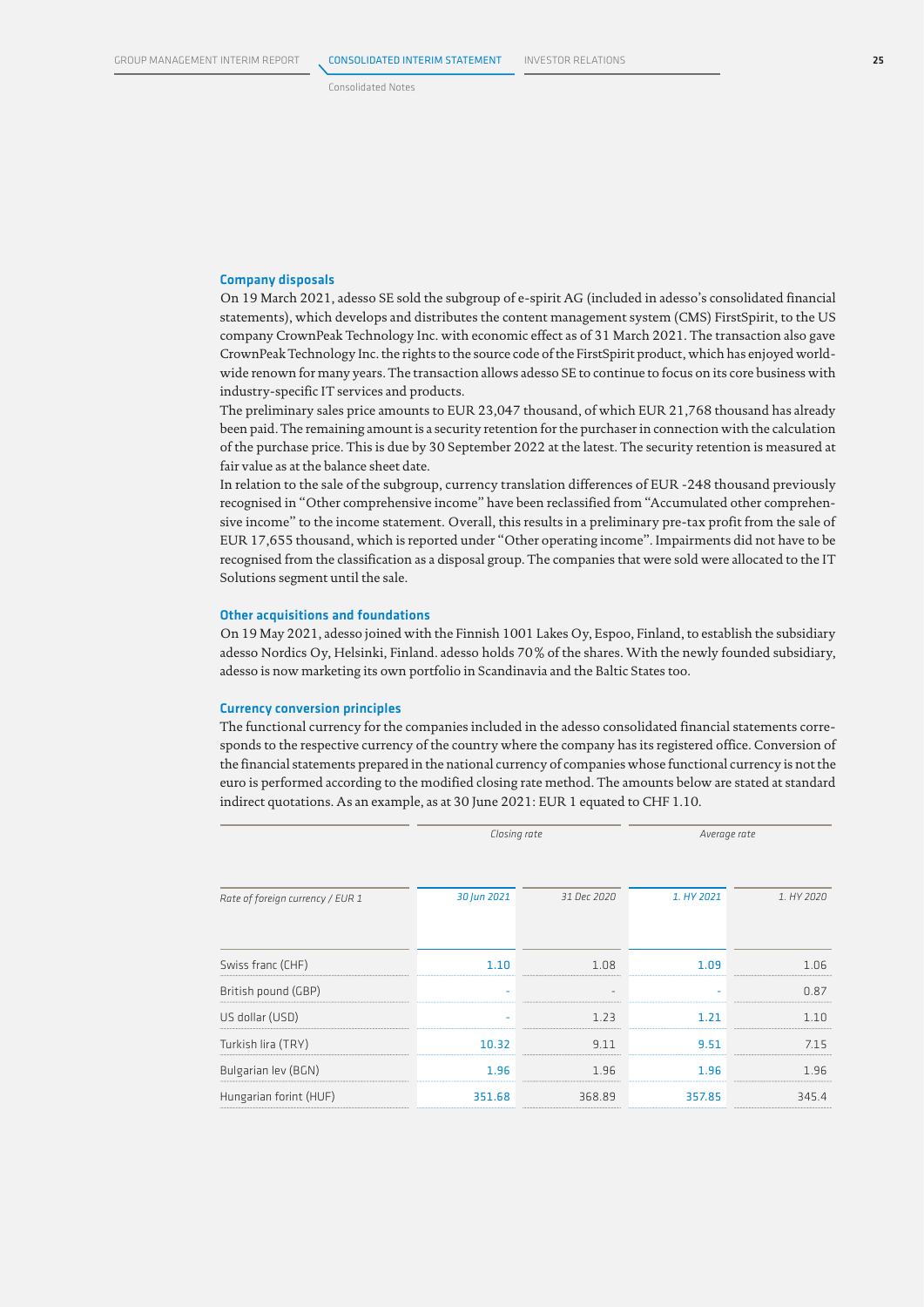# Selected Information

#### Sales revenues

Sales revenues comprise service revenues and licence sales.

| in EUR k                                | 1st HY 2021 | 1st HY 2020 |
|-----------------------------------------|-------------|-------------|
| Services                                | 313.413     | 241.796     |
| of which maintenance / hosting revenues | 16,401      | 15.876      |
| Licence revenues                        | 9.020       | 4.277       |
| TOTAL                                   | 322,433     | 246,073     |

#### Goodwill

For impairment testing purposes pursuant to IAS 36, goodwill has to be assigned to the (groups of ) cash-generating units that benefit from the merger. Under IAS 36.80, the highest allocation level in the company is the level on which goodwill is observed by management, and no higher than the level of operating segments before they are combined into reportable segments. For the purpose of impairment testing, adesso allocates goodwill to the operating segments according to IFRS 8. The following table provides an overview of goodwill for the operating segments at the end of the reporting period:

|                                              |                           | 2021                                       |                                                   |                    | 2020                             |                                           |
|----------------------------------------------|---------------------------|--------------------------------------------|---------------------------------------------------|--------------------|----------------------------------|-------------------------------------------|
| in EUR k                                     | <b>Carrying</b><br>amount | <b>Interest</b><br>before<br>taxes<br>in % | <b>Gross margin and</b><br><b>EBT</b> margin in % | Carrying<br>amount | Interest<br>before taxes<br>in % | Gross margin<br>and EBT margin<br>$in \%$ |
| <b>IT SERVICES SEGMENT</b>                   |                           |                                            |                                                   |                    |                                  |                                           |
| adesso SE (incl. Arithnea GmbH)              | 29,219                    | 9.40                                       | 9.9                                               | 29,219             | 8.86(8.45)                       | 8.5(7.8)                                  |
| adesso Schweiz AG                            | 10,194                    | 8.92                                       | 8.5                                               | 10,361             | 7.34                             | 4.4                                       |
| KIWI Consulting EDV-Beratung GmbH            | 8,221                     | 9.58                                       | 13.0 bis 15.5                                     |                    |                                  |                                           |
| adesso orange AG<br>(previously: Quanto AG)* | 8,169                     | 11.30                                      | 17.2                                              | 7.957              | 10.61                            | 5.9 bis 31.9                              |
| adesso Austria GmbH                          | 3,552                     | 9.74                                       | 14.1                                              | 3,552              | 8.75                             | 11.2                                      |
| adesso experience GmbH                       | 1,158                     | 11.66                                      | 16.8                                              | 1,158              | 10.52                            | 16                                        |
| Bluegroup IT                                 | 665                       | 9.76                                       | 15.6                                              | 665                | 10.54                            | 15.8                                      |
| Lean Networking Kft.                         | 432                       | 11.25                                      | 25.0                                              | 417                | 10.47                            | 25                                        |
| Solbicon GmbH (previously: Solbicon<br>AG)   |                           |                                            |                                                   | 213                | 10.56                            | 4 bis 6                                   |
| <b>TOTAL IT SERVICES SEGMENT</b>             | 61,610                    |                                            |                                                   | 53,542             |                                  |                                           |
| <b>IT SOLUTIONS SEGMENT</b>                  |                           |                                            |                                                   |                    |                                  |                                           |
| adesso insurance solutions GmbH              | 3.034                     | 8.97                                       | 5.1                                               | 3,034              | 9.74                             | $-0.8$ bis $3.6$                          |
| adesso insurance solutions GmbH              | 1,976                     | 8.88                                       | $-131.1$ bis $31.5$                               | 1,976              | 9.43                             | 11.1 bis 13.3                             |
| medgineering GmbH                            | 464                       | 9.00                                       | 14.2 bis 57.2                                     | 464                | 9.24                             | 44.6 bis 60.6                             |
| <b>TOTAL IT SOLUTIONS SEGMENT</b>            | 5,474                     |                                            |                                                   | 5,474              |                                  |                                           |
| <b>TOTAL AMOUNT</b>                          | 67,084                    |                                            |                                                   | 59,016             |                                  |                                           |

\* Due to the merger of Solbicon GmbH (previously: Solbicon AG) into adesso orange AG (previously: Quanto AG) in the first half of 2021, the goodwill allocated to the operating segment Solbicon AG in the previous year is allocated to the operating segment adesso orange AG.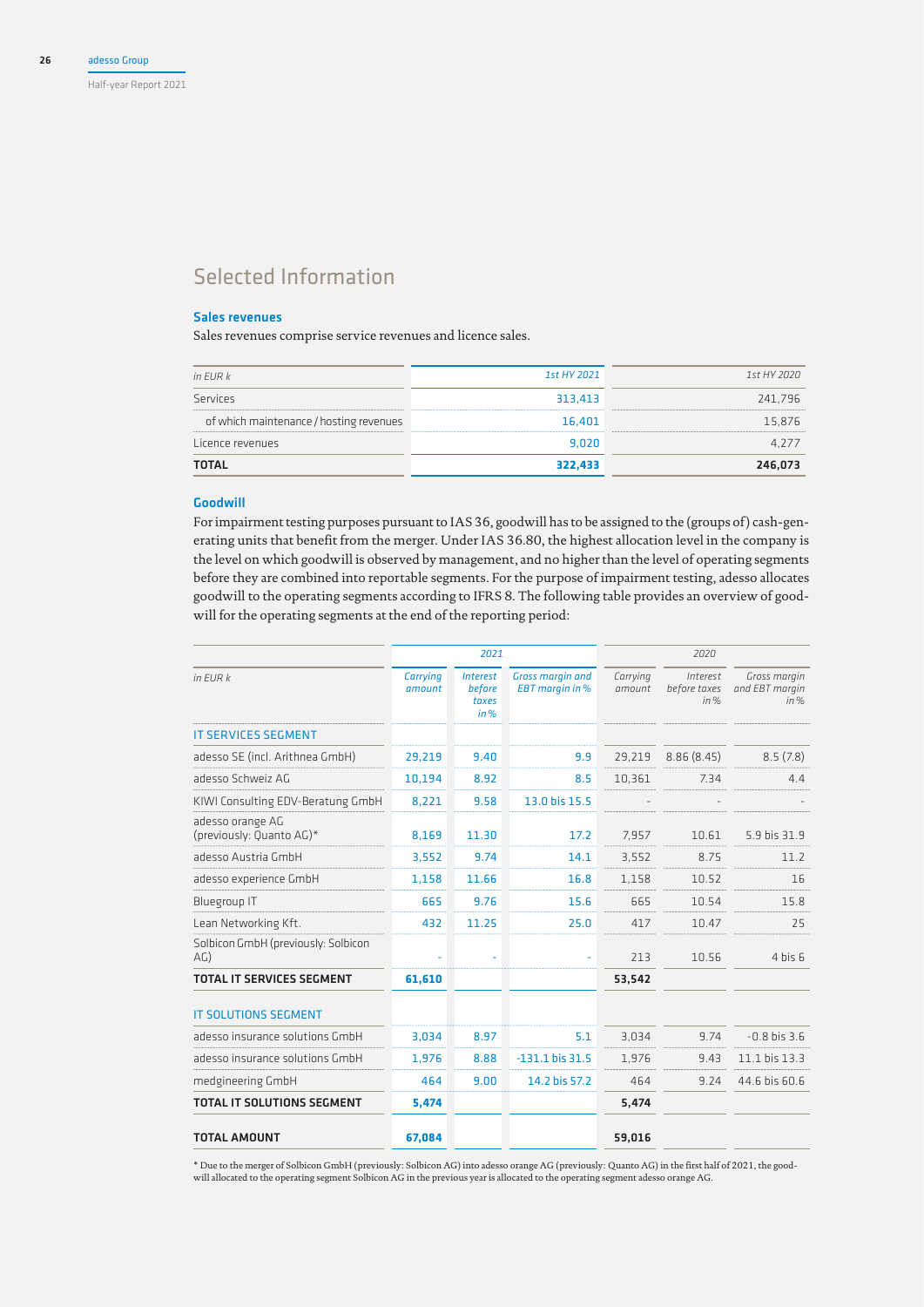Consolidated Notes

The change in the carrying amount of goodwill in the adesso Schweiz AG and LeanNetworking Kft. segments is due to the effect of exchange rate movements.

An impairment test for goodwill has to be performed on this basis at least once a year and whenever there are indications of impairment. The annual goodwill impairment test is performed by adesso as at 30 June of the financial year. The impairment test for goodwill was performed on 30 June for the companies acquired during the first half of the financial year. As the level of detail of the planning for KIWI Consulting EDV-Beratung GmbH, which was acquired in the first half of 2021, is not yet enough to indicate the planned gross margin, the EBT margin (EBT/sales revenues) on which the planning is based is shown in the table above.

The realisable value of the operating segments is the value in use determined using the discounted cash flow method. This is determined based on cash flows after taxes and interest. The management of adesso believes that the value in use of the cash-generating units mainly responds to changes in the estimated sales revenues growth, the estimated gross margin and the discount rate.

Estimating the value in use and therefore also estimating cash flow is based on management's most recent operational planning. Detailed planning covers one to three years. Revenue growth is calculated individually for each operating segment. If it is apparent with one year of planning and an expected increase of incoming cash flows that an impairment will not have to be recognised, further detailed planning is omitted. The average revenue growth per segment is between 0% and 25%. Future sales revenues growth estimates are based on past sales revenues development, expected sales revenues growth in the operating segments and the future development of the market and the overall economy. As in the previous year, adesso expects cash flows to grow by 1% p.a. in the long term. This growth rate does not exceed the long-term expected growth rate for adesso's markets. The company bases its estimates for future cash flows, where possible, on estimates by external analysts. The gross margin (EBT/(sales revenues less cost of materials (above all procured services))) results from the planning for the individual segments. In addition to sales revenues, they also result from the expected expenses incurred by the segments. These are determined individually on the basis of historical performance and expected future developments.

adesso conducts its impairment test based on an after-tax assessment. The interest rate before taxes is then calculated as required by IFRS. This is the interest where the cash value of cash flows before taxes corresponds to the amount calculated according to an after-tax assessment. This interest rate after taxes corresponds to the weighted average cost of capital determined using the capital asset pricing model. Key parameters for this calculation are the risk-free interest rate (0.3%, previous year: 0.0%), a beta factor derived separately for the IT Services and IT Solutions segments from a representative peer group (constituting systematic risk), a market risk premium (7.0%, previous year: 7.0%; as the difference between the expected yield of a reference market and the risk-free interest rate), the tax rate and the borrowing cost rate. The parameters underlying the calculation of the weighted average cost of capital are based on sources external to the company.

In the course of a sensitivity analysis, adesso examined whether goodwill would have to be written down on an unscheduled basis in case of possible changes to key parameters for the impairment test. An increase in the weighted average cost of capital by 1 percentage point before taxes, 10% lower cash flows and a 1 percentage point lower gross margin (EBT/(revenues less cost of materials)) were assumed as possible changes. No change in these variables would result in an impairment having to be recognised.

#### Financial assets and financial liabilities

The total financial assets held by adesso on the reporting date and in the previous year are assigned to the category "Loans and receivables", and the financial liabilities to the category "Financial liabilities measured at amortised cost". Only one conditional purchase price obligation is measured at fair value.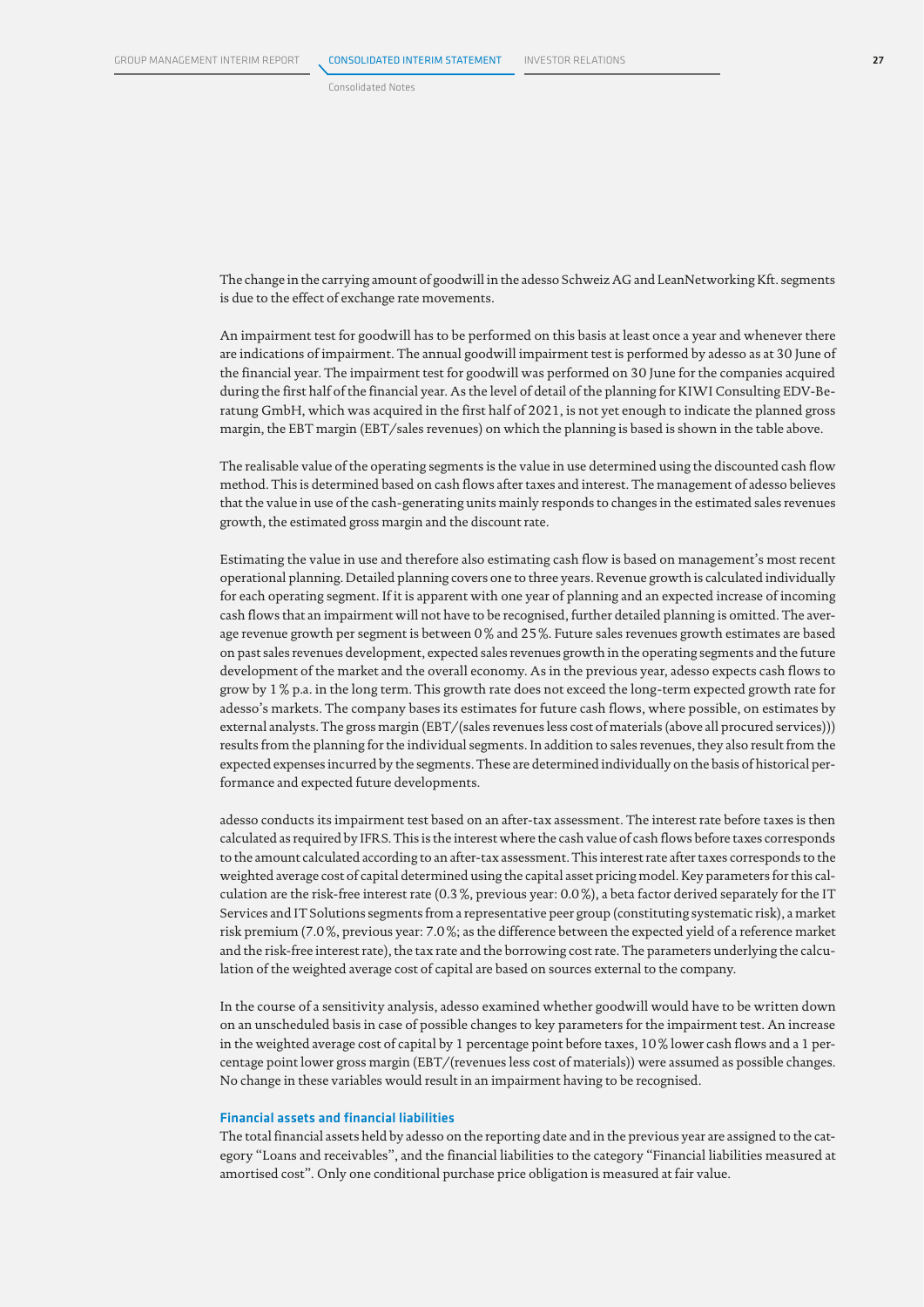The table below shows the carrying amounts as well as the fair value of the financial assets and liabilities. Determining fair values of financial assets and liabilities is based on the market rates of similar financial instruments. A separate disclosure of the fair value of the lease liability is not required pursuant to IFRS 7.29 (d).

|                                                                                    |                       | 30 June 2021              |                   |                                  | 31 December 2020   |            |                           |
|------------------------------------------------------------------------------------|-----------------------|---------------------------|-------------------|----------------------------------|--------------------|------------|---------------------------|
| in EUR k                                                                           | Valuation<br>category | <b>Carrying</b><br>amount | <b>Fair Value</b> | Fair<br><b>Value</b><br>$level*$ | Carrying<br>amount | Fair Value | Fair<br>Value<br>$level*$ |
| <b>ASSETS</b>                                                                      |                       |                           |                   |                                  |                    |            |                           |
| Cash and cash equivalents                                                          | AC                    | 29,352                    | 29,352            |                                  | 55,053             | 55,053     |                           |
| Trade receivables                                                                  | AC                    | 110,294                   | 110,294           |                                  | 92,829             | 92,829     |                           |
| of which measured at<br>amortised cost                                             | AC                    | 110,294                   | 110,294           |                                  | 92,721             | 92,721     |                           |
| of which measured at fair value<br>and recognised as profit or loss                | <b>FVPL</b>           |                           |                   |                                  | 108                | 108        | 3                         |
| <b>Financial assets</b>                                                            |                       | 8,215                     | 8,215             |                                  | 5,891              | 5,891      |                           |
| of which measured at<br>amortised cost                                             | AC                    | 4,469                     | 4,469             |                                  | 2,896              | 2,896      |                           |
| of which measured at fair value<br>through OCI with no effect on<br>profit or loss | <b>FVOCI</b>          | 2,732                     | 2,732             | з                                | 2,080              | 2,080      | 3                         |
| of which measured at fair value<br>and recognised as profit or loss                | <b>FVPL</b>           | 1,014                     | 1,014             | з                                | 915                | 915        | З                         |
| <b>TOTAL</b>                                                                       |                       | 147,861                   | 147,861           |                                  | 153,773            | 15,3773    |                           |
| <b>EQUITY AND LIABILITIES</b>                                                      |                       |                           |                   |                                  |                    |            |                           |
| Trade payables                                                                     | AC                    | 22,341                    | 22,341            |                                  | 18.834             | 18.834     |                           |
| Loans                                                                              | AC                    | 69,691                    | 70,423            | з                                | 48,575             | 49,065     | 3                         |
| Other financial liabilities                                                        |                       | 19,240                    | 19,240            |                                  | 12,114             | 12,114     |                           |
| of which measured at fair value**                                                  | <b>FV</b>             | 18,392                    | 18,392            | з                                | 11,069             | 11,069     | З                         |
| of which others                                                                    | AC                    | 848                       | 848               |                                  | 1,045              | 1,045      |                           |
| <b>TOTAL</b>                                                                       |                       | 111,272                   | 112,004           |                                  | 79,523             | 80,013     |                           |

\* For further information please refer to section "6.19 Fair values" in the consolidated notes for 2020, page 91.

\*\* of which EUR 17,123 thousand (previous year: EUR 9,806 thousand) in liabilities from put/call options, where the changes in value are ultimately recognised against the capital reserve and non-controlling interests, EUR 518 thousand (previous year: EUR 512 thousand) from put/call options where the changes in value are recognised in the consolidated income statement, EUR 292 thousand (previous year: EUR 292 thousand) from conditional purchase price obligations and EUR 459 thousand (previous year: EUR 459 thousand) from an obligation to be accrued in instalments, which depends on the future performance of certain individuals.

AC: Measured at amortised cost

FVPL: Measured at fair value with changes in value recognised in the consolidated income statement

FVOCI: Measured at fair value with changes in value recognised in other comprehensive income (OCI).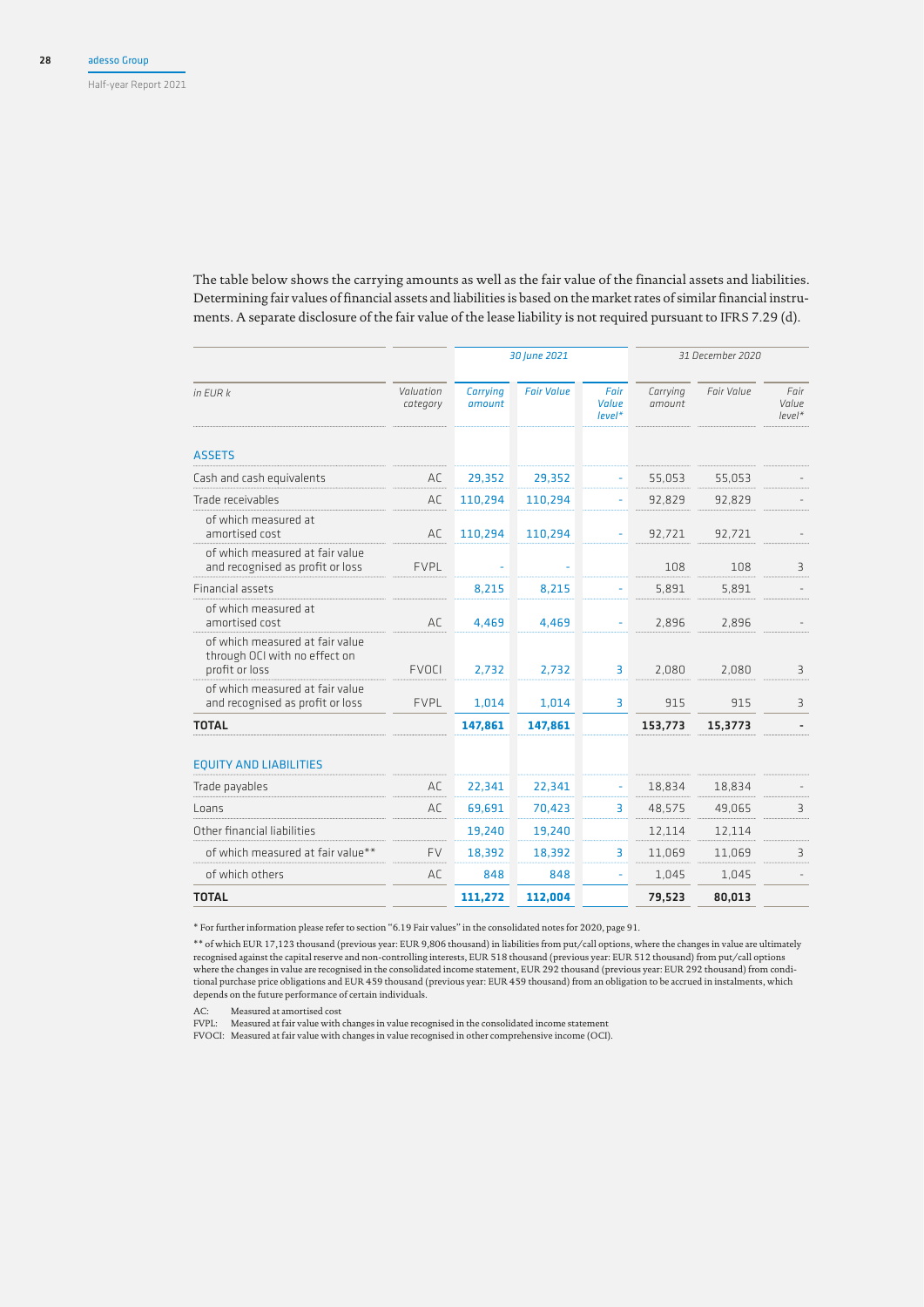Consolidated Notes

The fair value of the loans is calculated by discounting future cash flows from the loans by adesso's current borrowing rate.

The fair value of the liabilities from put/call options corresponds to the cash value of future amounts expected to be paid from the options.

The liabilities measured at fair value have developed in the first half of 2021 as follows:

| $in$ FUR $k$                            | 2021   | 2020  |
|-----------------------------------------|--------|-------|
| 1 January                               | 11.069 | በጸ4   |
| Allocation to capital reserve           | 7.317  |       |
| Allocation recognised in profit or loss |        |       |
| Repayments                              |        |       |
| Currency differences                    | h      |       |
| <b>30 JUNE</b>                          | 18.392 | 1 N45 |

#### Appropriation of net income

On 27 May 2021, the (virtual) Annual General Meeting of adesso SE resolved to pay a dividend of EUR 0.52 (previous year: EUR 0.47) per share for the 2020 financial year. The dividend payment made by adesso SE in the reporting period totalled EUR 3,216 thousand (previous year: EUR 2,903 thousand).

#### **Equity**

The share capital of adesso SE, Dortmund, Germany, was EUR 6,193,593 as at the reporting date (31 December 2020: EUR 6,185,343). It is divided into 6,193,593 (31 December 2020: 6,185,343) ordinary bearer shares (no-par shares). The nominal value per share is EUR 1. For information on the further development of the share capital, please refer to the section "Events after the balance sheet date".

#### Authorised capital

The new authorised capital 2018 resolved in the Shareholders' Meeting on 5 June 2018 (EUR 2,469,681) was unchanged as at 30 June 2021 and amounted to EUR 2,469,681.

#### Conditional capital

As at 30 June 2021, conditional capital amounted to EUR 528,500 (conditional capital 2015 and 2020). The conditional capital 2015 was partially cancelled at the Annual General Meeting on 3 June 2020, decreasing from EUR 500,000 to EUR 50,000 in accordance with the existing options. At the same time, new conditional capital 2020 in the amount of EUR 500,000 was resolved. The conditional capital increase is intended for exercising options granted to adesso SE employees, management personnel and members of the Executive Board, as well as employees and managers of affiliated companies under a 2020 stock option plan.

A total of 57,448 options from the conditional capital 2015 were issued in the issuing period. Of these, 9,000 options had expired at the time of the resolution of the Annual General Meeting on 3 June 2020 on the partial cancellation of the conditional capital 2015, resulting in 48,448 options still outstanding as at 30 June 2020. 17,500 of these options were converted by 30 June 2021. A further 4,000 options had expired by the reporting date.

2,204 options have been granted from the conditional capital 2020 as of the reporting date. None of these were eligible to be exercised as at 30 June 2021.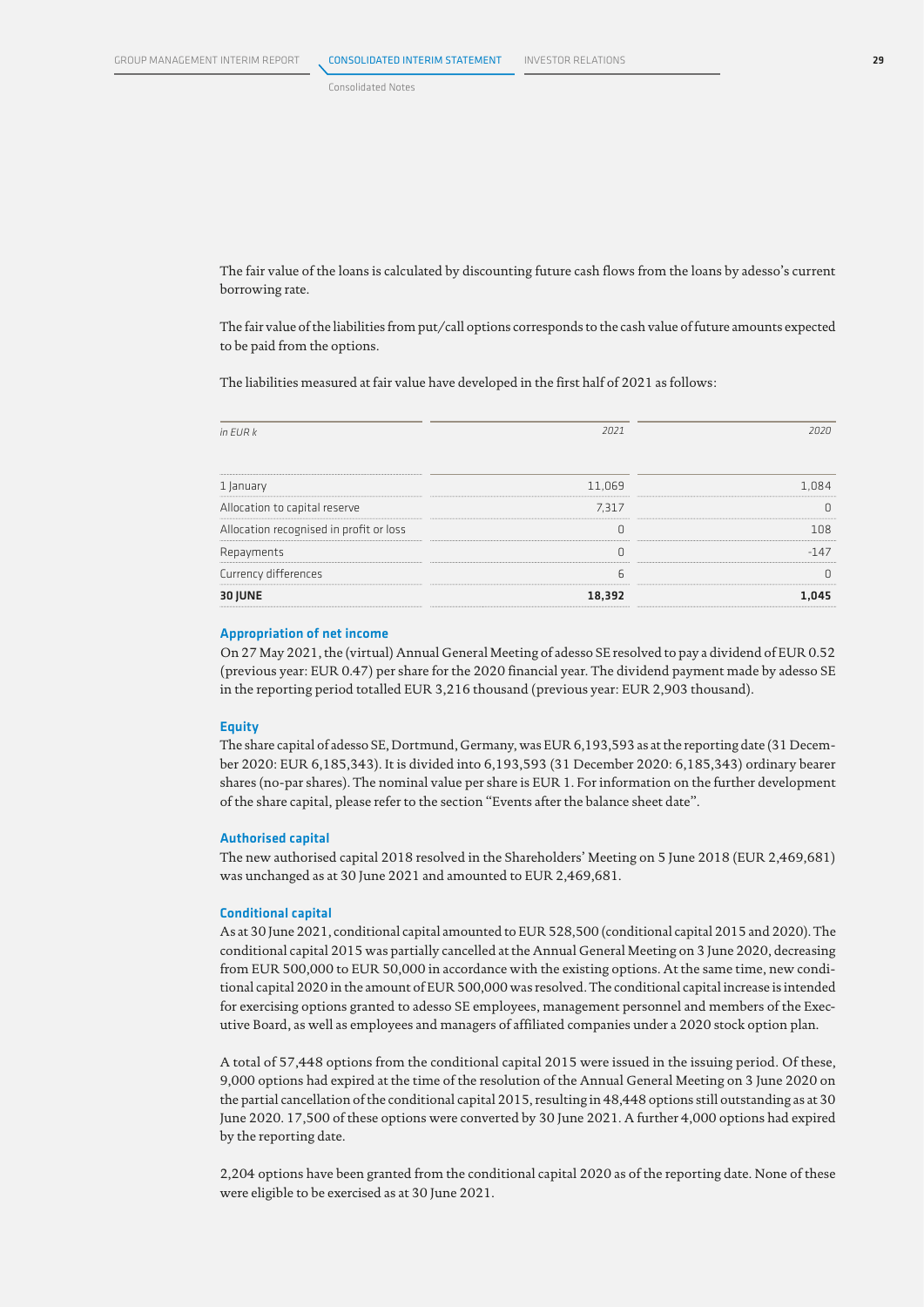# Segment Reporting

In the reconciliation of the segment figures to the Group figures, adjustments relating to mergers were previously shown in the column "Consolidation/other". From this financial year onwards, these adjustments are reported in the column "Reconciliation local laws/IFRS". The previous year was adjusted.

SEGMENT REPORTING 1st HY 2021

| in EUR k                                                 | <b>IT Services</b> | <b>IT Solutions</b> | Reconciliation<br>local laws /<br><b>IFRS</b> | Consolidation /<br>other | <b>Group</b>     |
|----------------------------------------------------------|--------------------|---------------------|-----------------------------------------------|--------------------------|------------------|
| Revenues with external customers<br>Services<br>Licences | 278,590<br>2,849   | 28,777<br>7,219     | 6,040<br>$-1,048$                             | 6                        | 313,413<br>9,020 |
| Revenues with other<br>operating segments                | 47,902             | 9,420               |                                               | $-57,322$                |                  |
| <b>TOTAL SALES</b>                                       | 329,341            | 45,416              | 4,992                                         | $-57,316$                | 322,433          |
| Other operating income                                   | 21,858             | 613                 | 1,795                                         | $-2,784$                 | 21,482           |
| Changes in inventories                                   | 3,164              | 1,895               | $-5,059$                                      |                          |                  |
| Cost of materials                                        | $-78,817$          | $-13,470$           |                                               | 55,787                   | $-36,500$        |
| Personnel costs                                          | $-194,759$         | $-27,666$           | $-582$                                        | 305                      | $-222,702$       |
| Other operating expenses                                 | $-34,953$          | $-4,958$            | 8,852                                         | 1,998                    | $-29,061$        |
| <b>EBITDA</b>                                            | 45,834             | 1,830               | 9,998                                         | $-2,010$                 | 55,652           |
| Depreciation and amortisation                            | $-4,223$           | $-830$              | $-10,616$                                     | $-362$                   | $-16,031$        |
| Amortisation of goodwill                                 | $-2,794$           | $-228$              | 3,022                                         |                          |                  |
| <b>EBIT</b>                                              | 38,817             | 772                 | 2,404                                         | $-2,372$                 | 39,621           |
| Income from financing and<br>investment activities       | 421                | 922                 | $-1,301$                                      | $-1,982$                 | $-1,940$         |
| <b>EARNINGS BEFORE TAX (EBT)</b>                         | 39,238             | 1,694               | 1,103                                         | $-4,354$                 | 37,681           |
| Amortisation of goodwill                                 | 2,794              | 228                 | $-3,022$                                      |                          |                  |
| EBT before amortisation of goodwill                      | 42,032             | 1,922               | $-1,919$                                      | $-4,354$                 | 37,681           |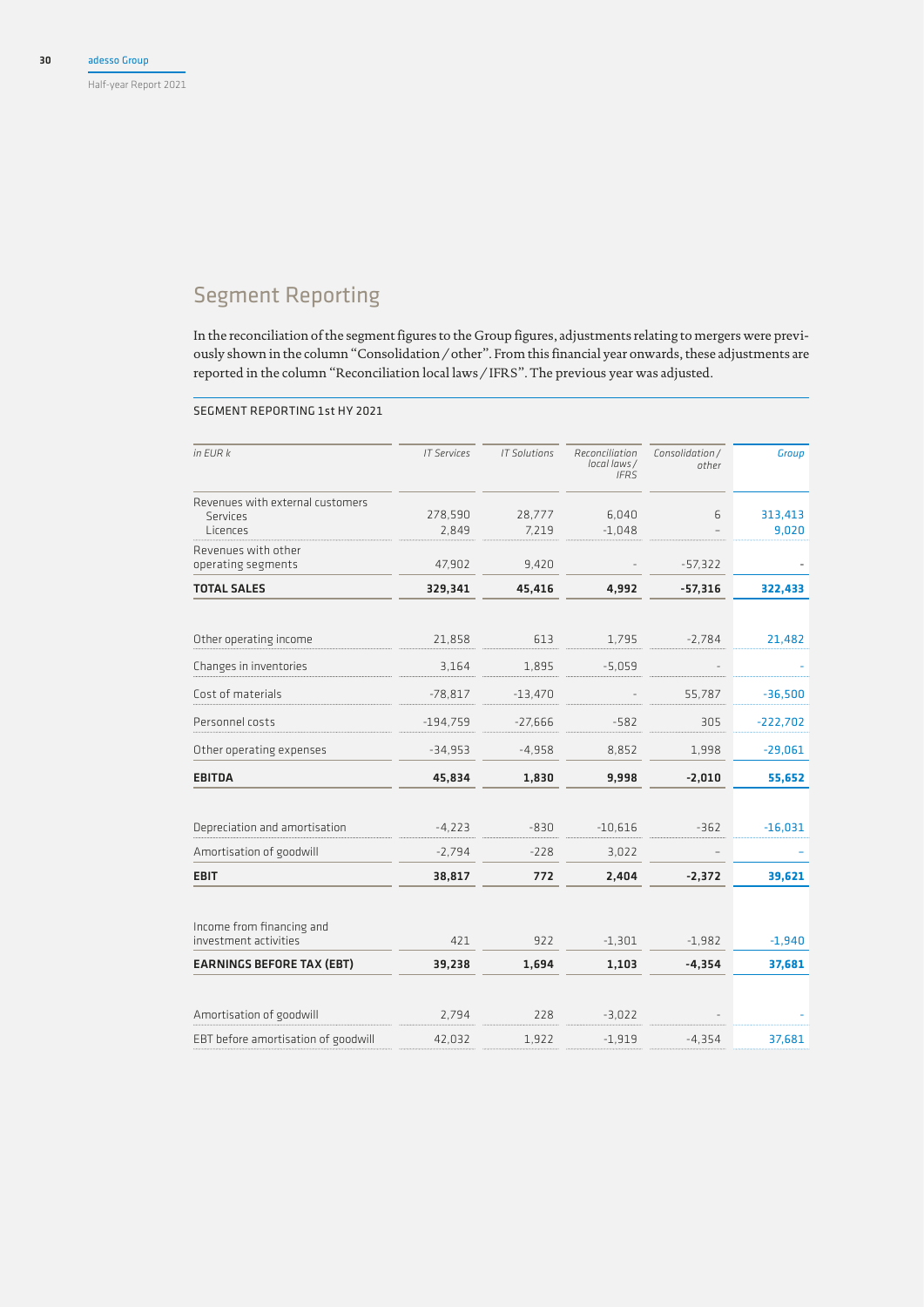Consolidated Notes

#### SEGMENT REPORTING 1st HY 2020

| in EUR k                                                 | <b>IT Services</b> | <b>IT Solutions</b> | Reconciliation<br>local laws /<br><b>IFRS</b> | Consolidation /<br>other | <b>Group</b>     |
|----------------------------------------------------------|--------------------|---------------------|-----------------------------------------------|--------------------------|------------------|
| Revenues with external customers<br>Services<br>Licences | 205,627<br>3,022   | 26,886<br>1,255     | 9,271                                         | 12                       | 241,796<br>4,277 |
| Revenues with other<br>operating segments                | 37,846             | 5,707               |                                               | $-43,553$                |                  |
| <b>TOTAL SALES</b>                                       | 246,495            | 33,848              | 9,271                                         | $-43,541$                | 246,073          |
| Other operating income                                   | 8,063              | 1,744               | $-3,670$                                      | $-2,116$                 | 4,021            |
| Changes in inventories                                   | 7,994              | 1,485               | $-8,777$                                      |                          | 702              |
| Own work capitalised                                     |                    |                     |                                               | 125                      | 125              |
| Cost of materials                                        | $-63,026$          | $-10,346$           |                                               | 43,081                   | $-30,291$        |
| Personnel costs                                          | $-150,219$         | $-25,934$           | 4,850                                         | 228                      | $-171,075$       |
| Other operating expenses                                 | $-29,702$          | $-5,378$            | 5,457                                         | 1,625                    | $-27,997$        |
| <b>EBITDA</b>                                            | 19,605             | $-4,581$            | 7,131                                         | $-598$                   | 21,558           |
| Depreciation and amortisation                            | $-3,278$           | $-883$              | $-7,987$                                      | $-349$                   | $-12,497$        |
| Amortisation of goodwill                                 | $-2,139$           | $-294$              | 2,433                                         |                          |                  |
| <b>EBIT</b>                                              | 14,189             | $-5,758$            | 1,577                                         | $-947$                   | 9,061            |
| Income from financing and<br>investment activities       | 305                | $-30$               | $-786$                                        | $-868$                   | $-1,379$         |
| <b>EARNINGS BEFORE TAX (EBT)</b>                         | 14,494             | $-5,788$            | 791                                           | $-1,815$                 | 7,682            |
| Amortisation of goodwill                                 | 2,139              | 294                 | $-2,433$                                      |                          |                  |
| EBT before amortisation of goodwill                      | 16,632             | $-5,494$            | $-1,642$                                      | $-1,815$                 | 7,682            |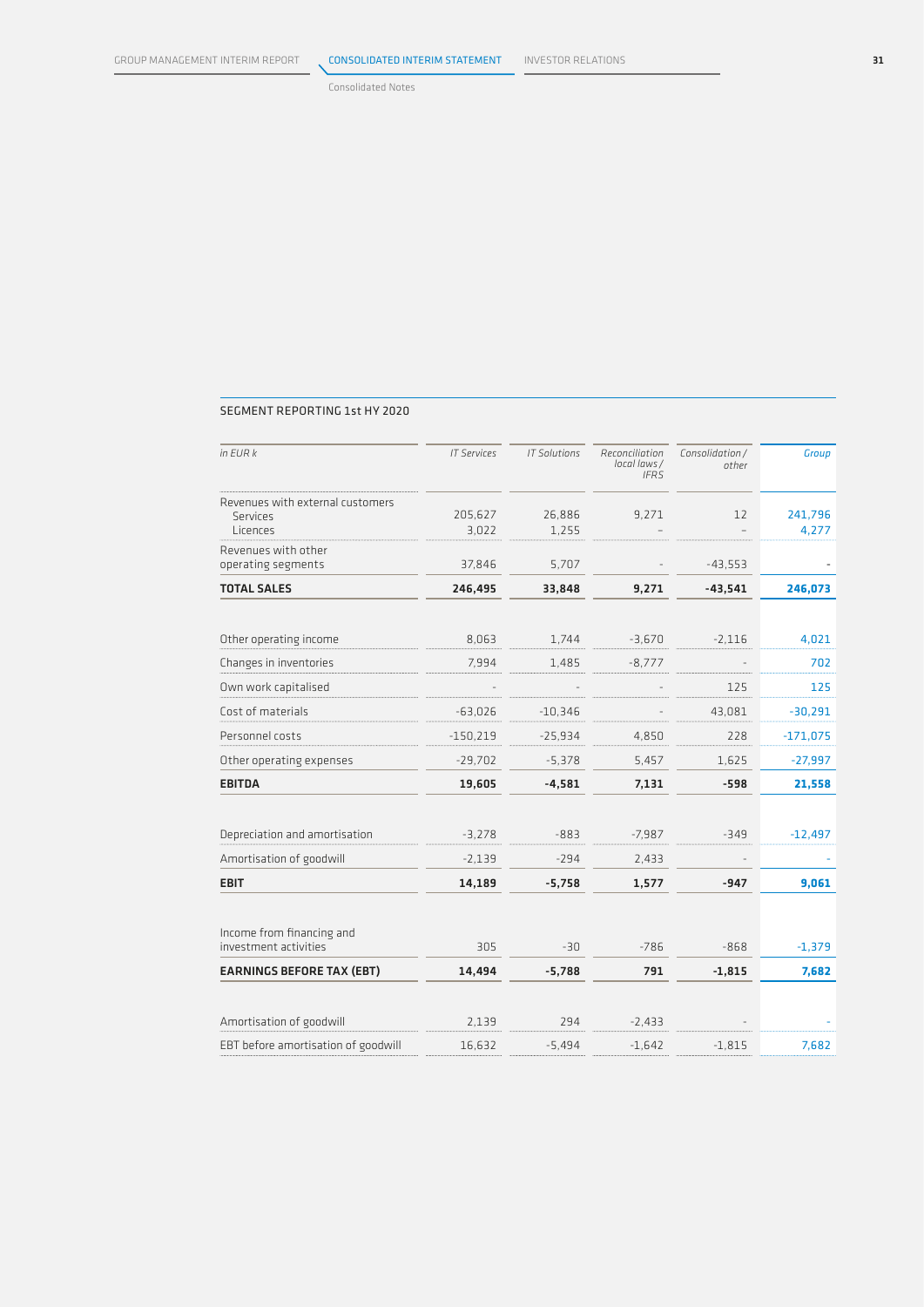The following table shows the allocation of sales with external customers by the customer's registered office and non-current material and intangible assets by the location of the assets to geographical segments as required by IFRS 8.

|                    | External sales revenues by<br>the customer's registered office |             | Non-current assets<br>(including rights of use from leases) |             |
|--------------------|----------------------------------------------------------------|-------------|-------------------------------------------------------------|-------------|
| $in$ FUR $k$       | 1st HY 2021                                                    | 1st HY 2020 |                                                             | 31 Dec 2020 |
| Germany            | 257.191                                                        | 193.694     | 190.431                                                     | 148.143     |
| of which: goodwill |                                                                |             | 52.240                                                      | 44.019      |
| Austria            | 7.753                                                          | 5.081       | 4.743                                                       | 4.694       |
| of which: goodwill |                                                                |             | 3.552                                                       | 3.552       |
| Switzerland        | 39.545                                                         | 36.252      | 15,320                                                      | 16.138      |
| of which: goodwill |                                                                |             | 10.194                                                      | 10.362      |
| Other              | 17.944                                                         | 11.046      | 7.246                                                       | 9 2 1 1     |
| of which: goodwill |                                                                |             | 1.098                                                       | 1.083       |

More than 10% of the sales generated by adesso were not applicable to any one customer in the interim reporting periods 2021 and 2020.

# Supplementary Information

#### Related party disclosures

adesso maintains ordinary business relationships with associated non-consolidated companies and other related parties at market terms and conditions. Loans were not granted to members of the Executive Board or Supervisory Board.

As at 30 June 2021, there were no significant changes to the related party disclosures included in the consolidated financial statements for 2020.

#### Earnings per share

As at 30 June 2021, 14,161 outstanding options for the purchase of one share under the employee participation plan (H1 2020: 5,563) had to be taken into account in calculating the diluted earnings per share.

| 1stHY                                                                                                    | 2021      | วกวก      |
|----------------------------------------------------------------------------------------------------------|-----------|-----------|
|                                                                                                          |           |           |
| Proportion of consolidated earnings allocated to adesso SE<br>shareholders (in EUR k)                    | 30.296    | 5.501     |
| Average number of shares issued and outstanding                                                          | 6.185.618 | 6.176.093 |
| Undiluted earnings per share (in EUR)                                                                    | 4.90      | 0.89      |
| Average number of shares issued and outstanding, including the<br>dilution effect of outstanding options | 6.199.779 | 6.181.656 |
| Diluted earnings per share (in EUR)                                                                      | 489       | በ ጸዓ      |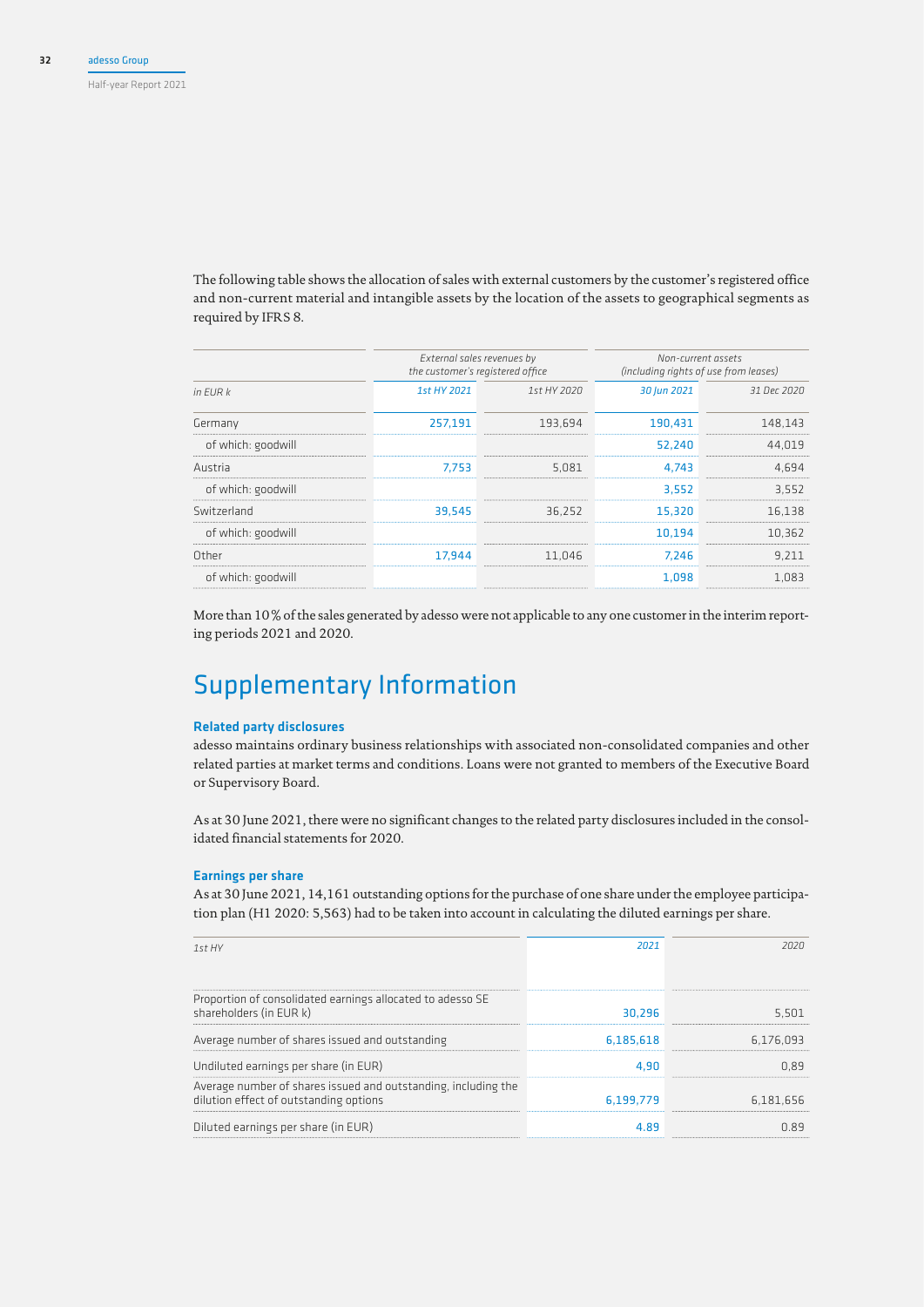Consolidated Notes

#### Other disclosures

Torsten Wegener joined the Executive Board of adesso SE on 1 April 2021. He has taken over the cross-disciplinary "Data & Analytics", "Microsoft" and "Digital Experience" technology divisions. His Executive Board contract runs for three years until 31 March 2024.

The Chairman of the Executive Board, Michael Kenfenheuer, has extended his Executive Board contract, which expires on 31 December 2021, by two years to 31 December 2023. Likewise, Executive Board member Dirk Pothen has extended his Executive Board contract, which expires on 30 September 2021, by five years to 30 September 2026.

The Executive Board and Supervisory Board found approval of their actions at the Annual Shareholders' Meeting on 27 May 2021. Ernst & Young GmbH Wirtschaftsprüfungsgesellschaft, Dortmund, Germany was appointed by the Annual Shareholders' Meeting as auditor of the annual financial statements and consolidated financial statements for financial year 2021.

#### Events occurring after the balance sheet date

On 28 May 2021, the German Bundesrat passed the Act to Strengthen Financial Integrity (Finanzmarktintegritätsstärkungsgesetz – FISG), which came into force on 1 July 2021. The Act contains new regulations at company level for auditors and for financial reporting enforcement. As a result, the formation of an audit committee was approved and implemented at the Supervisory Board meeting on 27 May 2021. Supervisory Board member Hermann Kögler is chairman of the audit committee, with Rainer Rudolf as deputy chairman. The main duties of the audit committee are to monitor the accounting process, the effectiveness of the risk management and/or the internal control system, and to support the audit of the financial statements.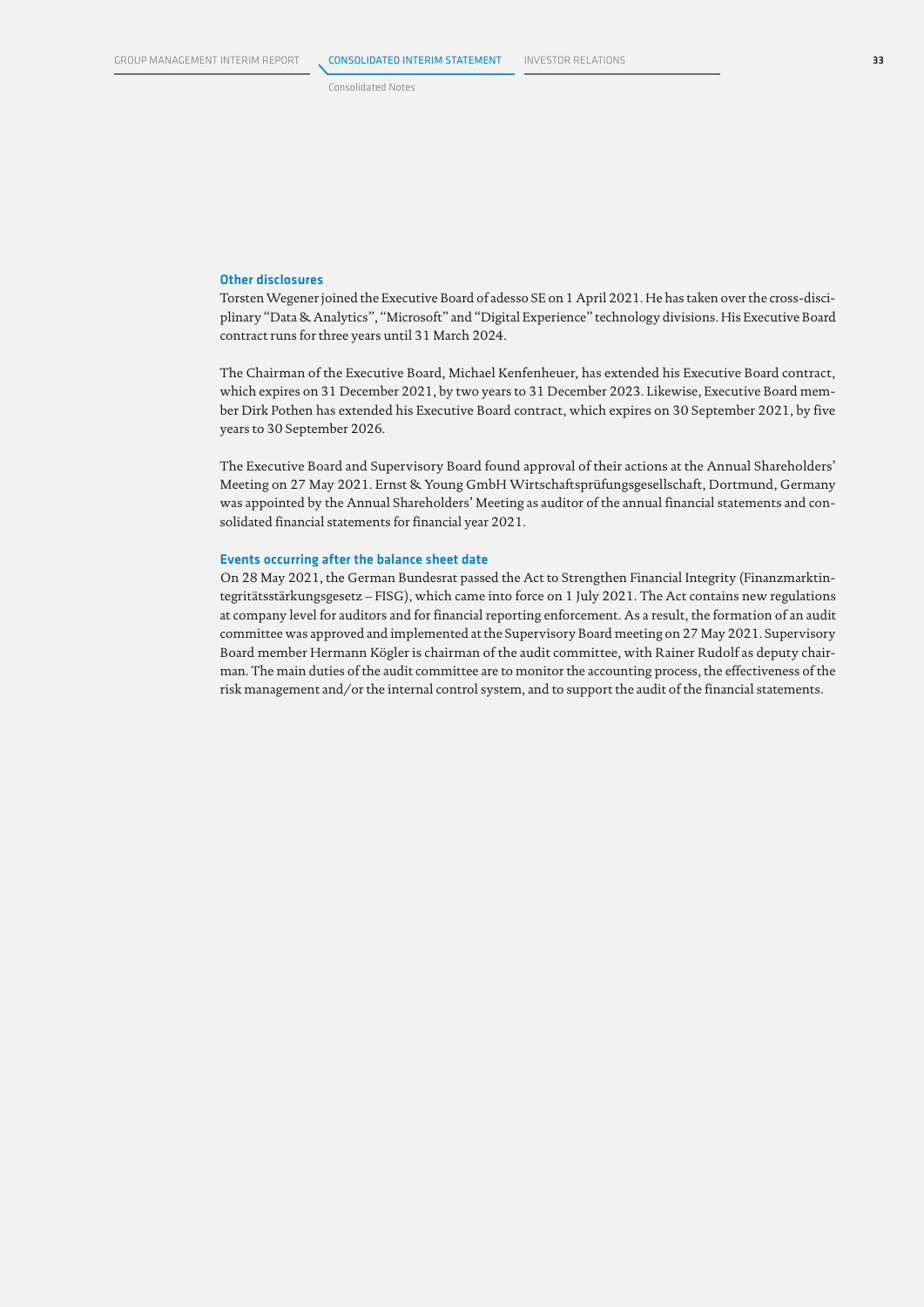# Statement of the Legal Representatives

We confirm that the Consolidated Interim Statement, in accordance with the applicable accounting principles in observation of the principles of proper accounting and to the best of our knowledge, present a true and fair view of the group's net assets, financial position and results of operations, and that the consolidated interim management report presents a true and fair view of the group's results of operations and position in addition to describing the material opportunities and risks for the expected development of the group over the remaining course of the financial year.

Dortmund, August 2021

adesso SE

Michael Kenfenheuer

Fichis's

Andreas Prenneis

 $J_{\mathcal{M}_{\Lambda_{\alpha}}}$ 

Dirk Pothen

Slidel

Stefan Riedel

Jörg Schroeder

Took &

Torsten Wegener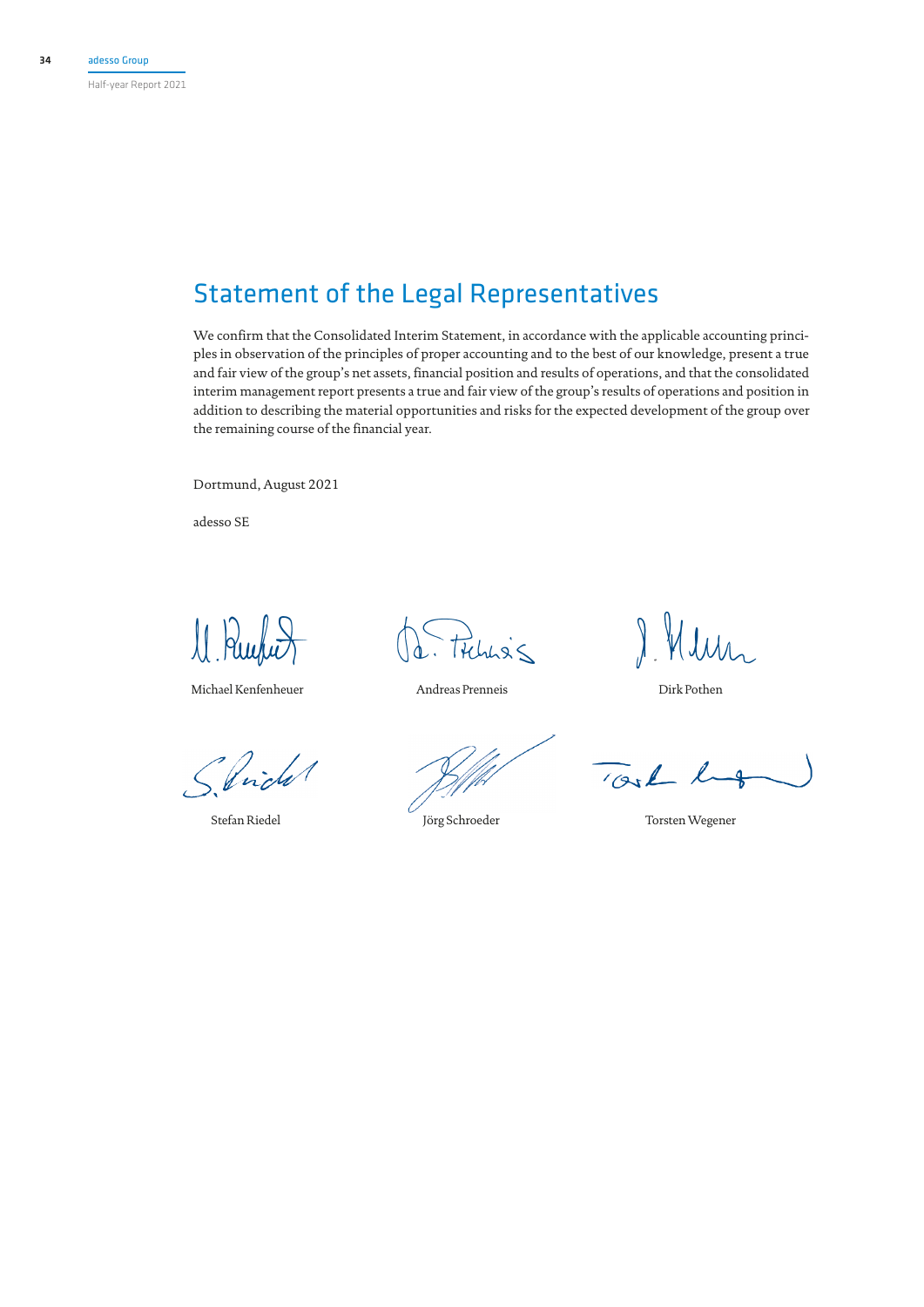# Forward-looking Statements

This interim report contains forward-looking statements that pertain to the business, financial position and income of adesso SE. Forward-looking statements are not historical facts and are indicated by a number of terms, including "believe", "expect", "predict", "intend", "forecast", "plan", "estimate", "endeavour", "foresee", "assume", "pursue the goal" and other similar expressions. Forward-looking statements are based on current plans, estimates, forecasts and expectations and are therefore subject to risks and elements of uncertainty that could result in significant deviations between actual developments, income and performance and the developments, income and performance explicitly stated or implicitly supposed in the forwardlooking statements.

Readers are advised not to place undue faith in these forward-looking statements, which are valid solely at the moment at which they are made. adesso SE does not intend to publish an update of these forward-looking statements to take into account events or circumstances that take place or arise after the date of publication of this interim report and does not assume any liability for doing so.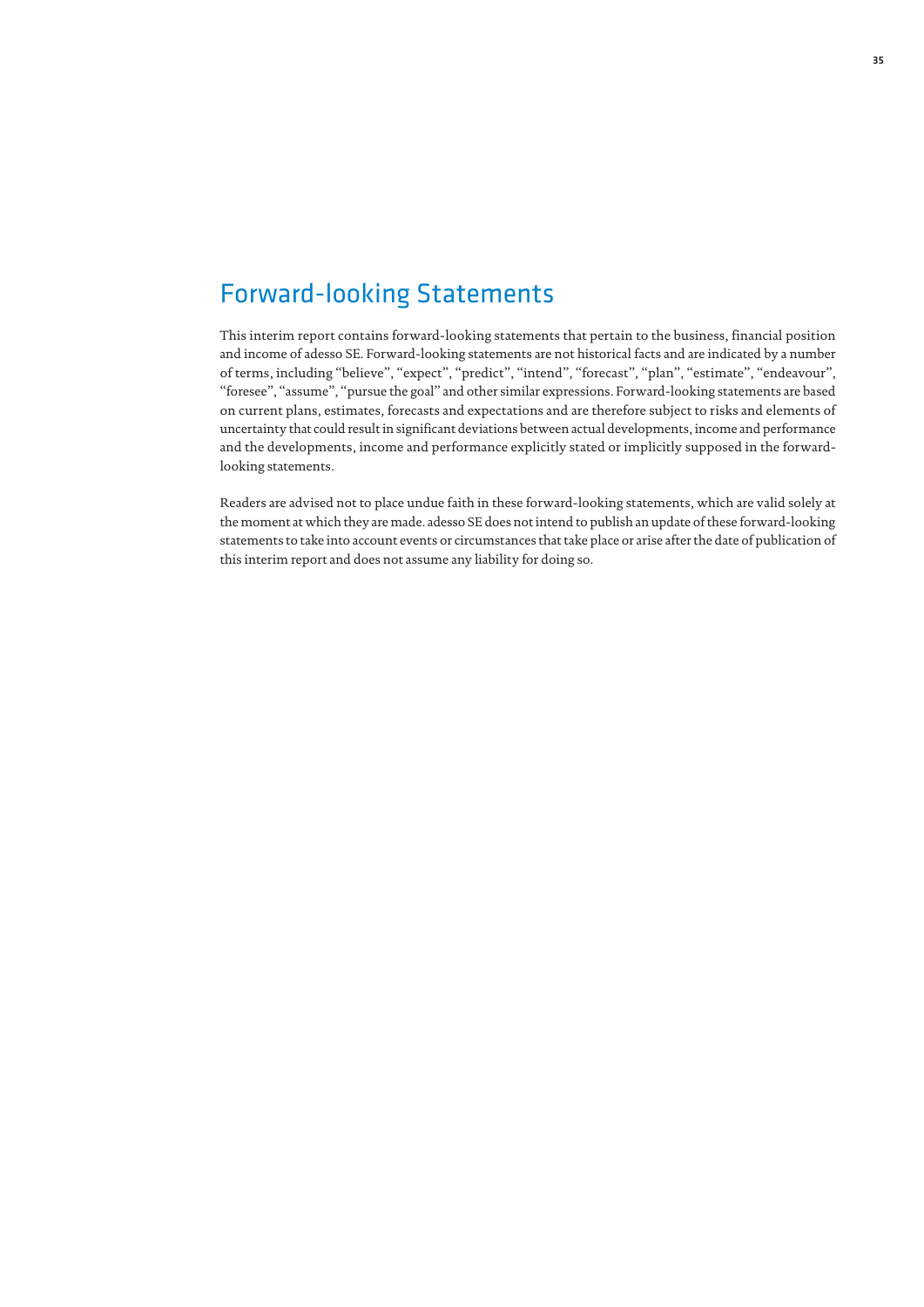# Investor Relations

### The share

#### First half of the trading year 2021 – general conditions

The positive mood on the stock markets at the end of 2020 continued in the first half of 2021. The DAX climbed by 13 % compared to the previous year's close and finished the first half of the year at 15,531 points on 30 June 2021 – not far from its new alltime high of 15,730 points on 15 June 2021. At the start of 2021, the strong development was due to the better-than-expected economic data and progress in the fight against the coronavirus through the start of immunisation activities, as well as gradually declining infection figures and the resulting easing of restrictions. The change in government in the United States, along with the expected more moderate attitude, had a further stabilising effect. During the first week of trading, the DAX already exceeded its all-time high from December 2020 and breached the 14,000-point mark. Investors' courage subsequently failed them at this high level. Profit-taking as a result of fears of inflation and rising bond interest, as well as concerns regarding a third wave of the pandemic, caused a temporary downturn in share trading and the DAX. Since late January, the benchmark index has been caught in an upward trend that lifted it to a new all-time high of 15,730 points on 15 June 2021. As at the reporting date, the DAX had retained 13 percentage points of its interim gains of 15% compared to the previous year's close following renewed profit-taking. After a good start to the year, the MDAX and TecDAX saw significantly more volatile development and shed all of their provisional gains by 5 March 2021. The subsequent strong performance that lasted until mid-April, resulting in gains of 10% for the TecDAX and 8% for the MDAX, was nearly wiped out again by 12 May 2021. As a result, the TecDAX and MDAX rose by a mere 2% and 3% respectively. However, both selection indices performed positively between then and 30 June 2021. At the end of trading on 30 June 2021, the TecDAX stood at 3,564 points, with the MDAX coming in at 34,050 points. Consequently, both indices closed the first half of the year with gains of 11%, only slightly underperforming the DAX.

#### Development of adesso shares

In a fundamentally positive market environment, shares in adesso significantly outperformed the selection indices in the first half of 2021. In response to the presentation of adesso at three capital market conferences and recommendations in the financial media, adesso's share initially rose to its all-time closing price high of EUR 124.50 at the close of trading on 8 February 2021, boosted by the ongoing high trading volumes. At the time, the new high marked an increase of 28% compared to the previous year's closing price. The share was unable to maintain this level following an initial slight decline in trading volume and a subsequent drop in the TecDAX from mid-February. By 24 March 2021, the share had lost all but 3 percentage points of its previous gains, falling back to EUR 100.00. Even the ad hoc announcement of the sale of a subsidiary on 19 March 2021 was initially unable to change the situation, despite proceeds of roughly USD 30 million. The share finally regained sustained upward momentum following the publication of the annual and consolidated financial statements for 2020 and the growth forecast for 2021 on 31 March 2021. Accompanied by above-average trading volume, the share gained EUR 5.50 in value compared to its closing price on the previous day to stand at EUR 108.50 at the close of trading. Between then and the end of June, the share subsequently saw rapid development on a comparatively volatile path. Trading volume picked up again significantly thanks to additional support from the publication of strong quarterly figures on 12 May 2021, along with an increase in the EBITDA guidance to include the positive effect from the sale of a company. Positive analyst opinions on the heels of the quarterly figures and the presentation of adesso at additional capital market conferences also contributed to this development. Ultimately, the adesso share closed the quarter on 30 June 2021 at a high for the year to date of EUR 141.00. The price also marked an all-time high for the share and represents a book profit of 45% compared to the previous year's closing price, as well as an outperformance of 34 percentage points in comparison to the TecDAX.

adesso's market capitalisation therefore increased in the first half of 2021 by 46% to EUR 873.3 million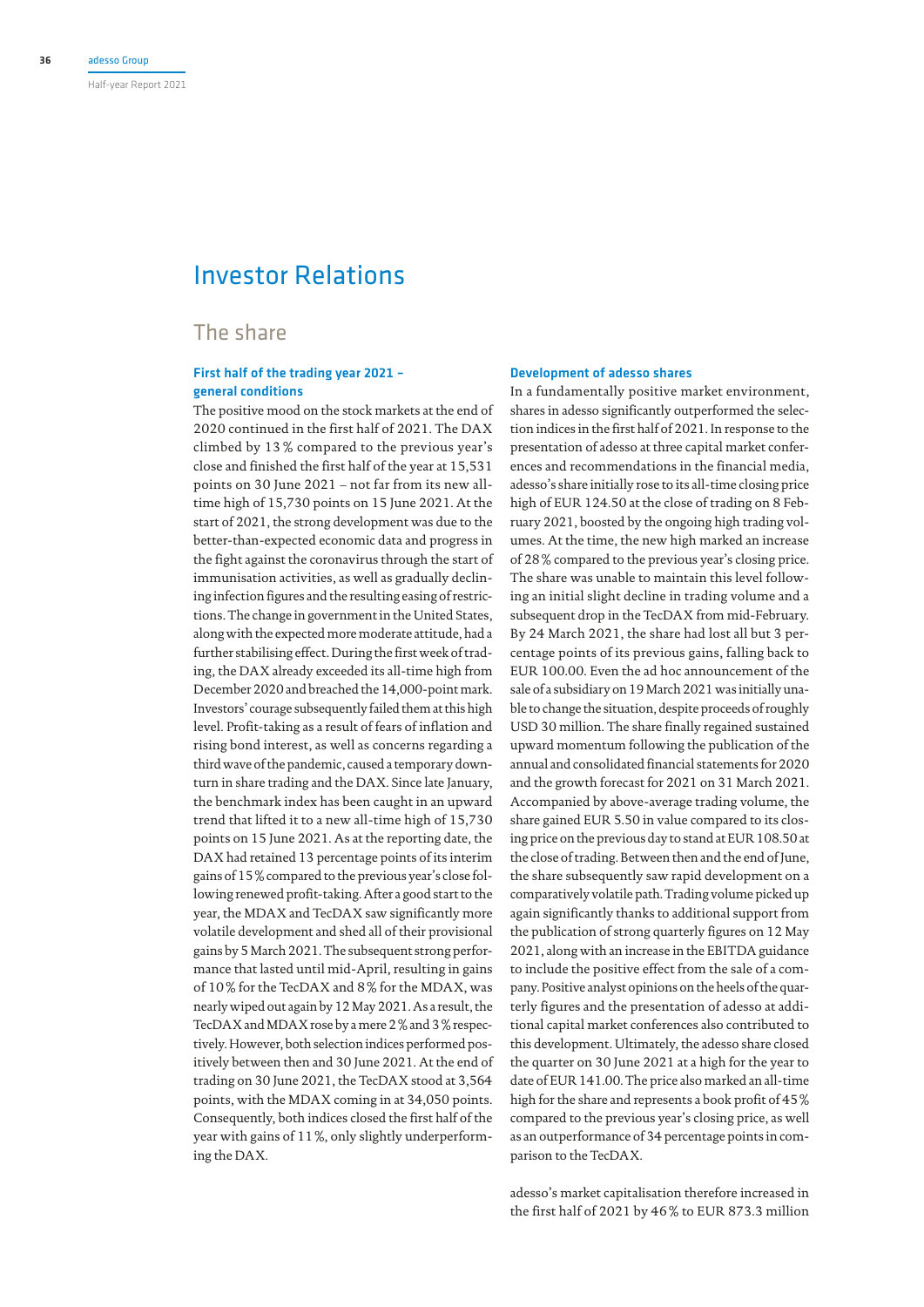

DEVELOPMENT OF THE ADESSO SHARE AND TRADING VOLUMES (XETRA) *in EUR/trading volumes in shares*

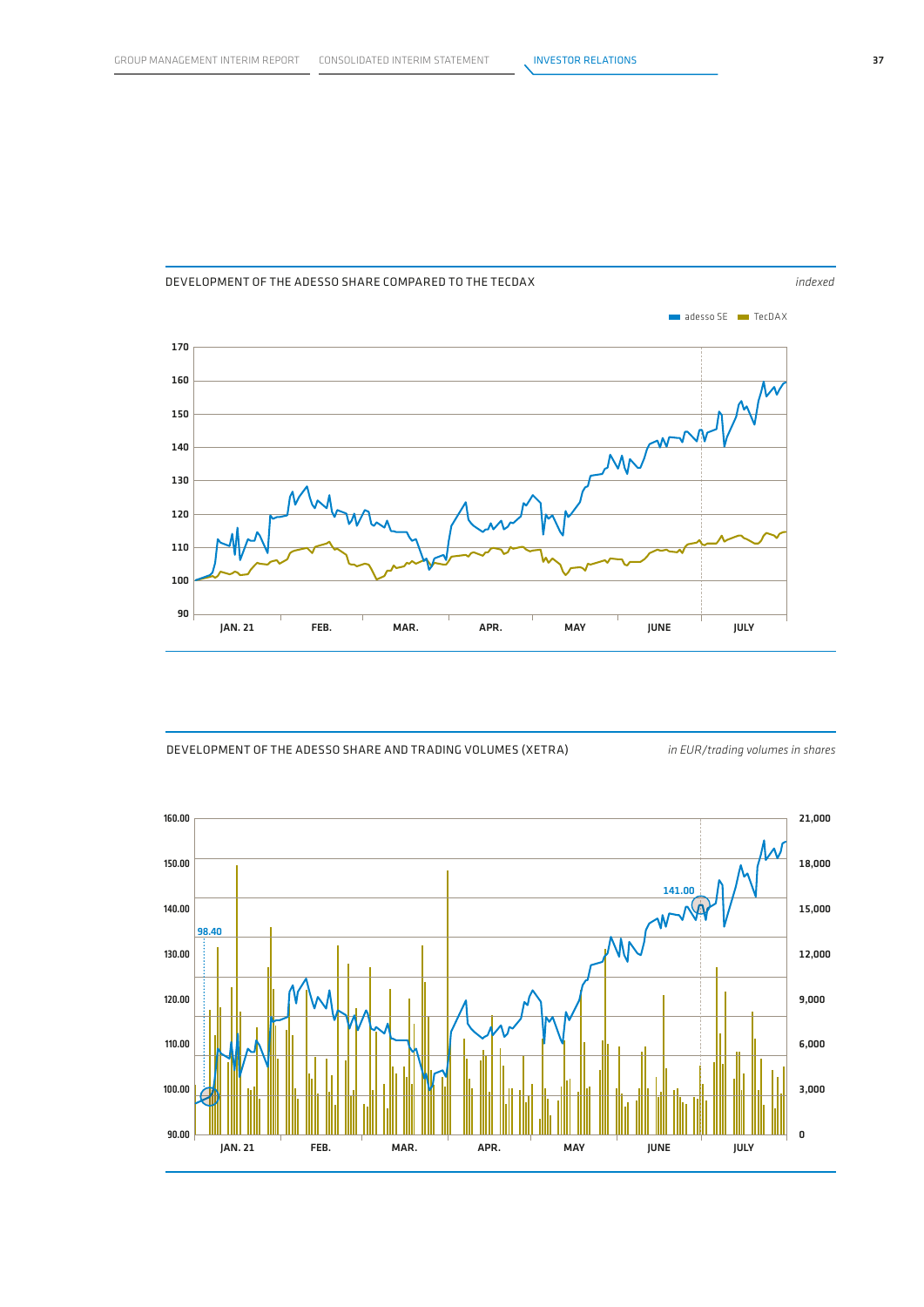from EUR 600.0 million at the end of 2020. The average monthly volume of adesso shares traded in the first half of the year was EUR 16.0 million, an increase of 41% in trading volume compared to 2020 as a whole. In the first half of the year, an average of 6,621 shares were traded each day. The strongest trading day was 14 January 2021, with 19,440 shares, 17,877 of which were traded via Xetra. On average, 137,928 adesso shares were traded monthly.

#### Development so far in the second half of 2021

While the DAX saw sideways development in July, the MDAX and TecDAX gained ground on the German benchmark index and posted gains of three and four percentage points respectively. Mounting concerns about inflation and an increase in infections with the Delta variant, which were seen as a danger for the global economic recovery, weighed the indices down from the second half of July on. At 15,544 points, the DAX ended July 13% higher than at the end of the previous year, matching the level already achieved in late June. The TecDAX and MDAX posted gains since the start of the year of 15% and 14% respectively as at 30 July 2021, only slightly overtaking the DAX in the process. The adesso share has so far continued to perform astonishingly well in the second half of the year, gaining a further 15 percentage points in July alone to achieve growth of 60% compared to the end of 2019. Undeterred by a few setbacks, the share price climbed to EUR 155.00 to finish July just 20 cents short of its all-time high from 22 July 2021, allowing the adesso share to increase its outperformance in comparison to the benchmark index (TecDAX) to 45%.

#### Capital measures

In June 2021, share capital increased by EUR 8,250, from EUR 6,185,343 to EUR 6,193,593, after stock options from the company's stock option programme were exercised.

#### **Dividends**

The (virtual) Annual General Meeting on 27 May 2021 approved the proposal of the Executive Board and Supervisory Board regarding the appropriation of net income and resolved to increase the dividend by 4% to EUR 0.52 per share. The dividend was paid to the entitled shareholders from 1 June 2021 on.

#### Shareholder structure

The largest shareholder of adesso SE, with 27.8 % of the voting rights, is Prof. Dr. Volker Gruhn, who holds his shares indirectly via the Group company Setanta GmbH. Prof. Dr. Volker Gruhn is the Chairperson of the Supervisory Board of adesso SE and its co-founder. At 17.6%, Rainer Rudolf – co-founder, former Executive Board member and a member of the Supervisory Board since 2013 – holds the second-largest share of voting rights. adesso SE's Supervisory Board holds 45.8% of the company's share capital, while its Executive Board holds 0.5 % of the share capital. The majority of the assigned voting rights, 68.0%, are still held by private investors. A further 21.2% are held by institutional investors. The remaining 10.8% of the company's shares cannot be clearly assigned to a specific class of investor. According to the definition promulgated by Qontigo, a subsidiary of Deutsche Börse Group, the free float is 44.7%. It has increased by 0.1 percentage points compared to the value in the 2020 annual report due to the exercising of options under the company's stock option programme.

#### Investor relations activities

Our investor relations activities are dedicated to active communication and ensure that our business activities are transparent. We not only strive to offer ultimate transparency and ready access to information, but also actively seek dialogue with institutional and private investors, analysts and financial media. To this end, we regularly present the development of the company in the course of conferences, one-onone meetings or roadshows. We also take advantage of numerous investor conferences to present adesso SE and enhance our contact with the capital market.

In the first half of 2021, adesso SE and its equity story were presented at six (virtual) capital market conferences. Relations with analysts and professional investors were also strengthened in numerous one-to-one meetings. Three further conferences are planned in the second half of the year. They include participation in German Equity Forum Online, Europe's largest capital market event for corporate financing. Due to the coronavirus, most events this year will once again be carried out by video conference rather than on site.

#### Analyses / research

The adesso SE share has been evaluated regularly by Warburg Research with updates and comments since the publication of the baseline study in October 2016. Furthermore, valuations are published by the independent analysts of SMC Research, who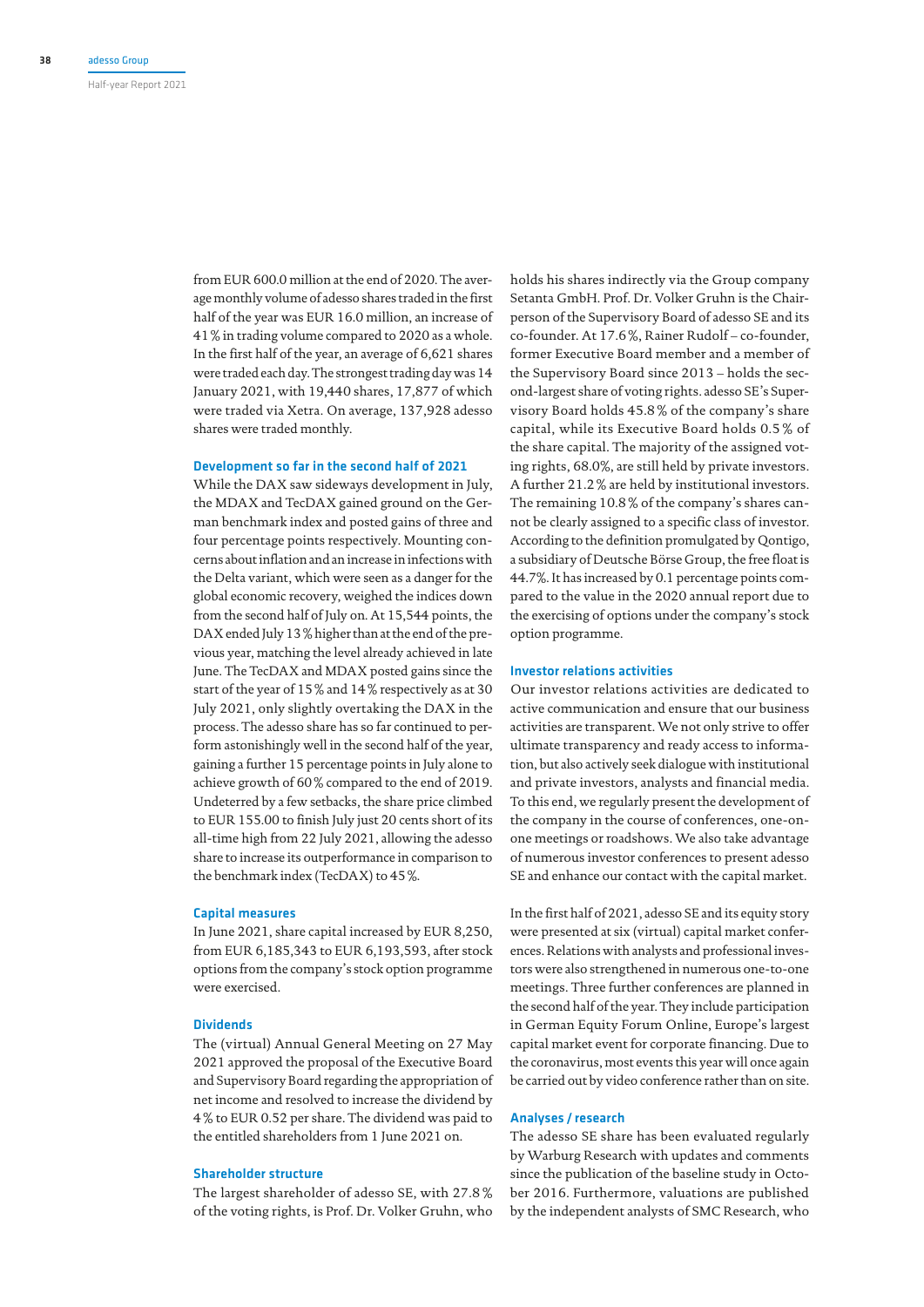SHARE DATA

#### The following table shows the most important share data for the first half of 2021 and for each quarter:

|                                                     | 01        | 02        | 1st HY 2021 |
|-----------------------------------------------------|-----------|-----------|-------------|
| Price at the end of the period                      | 108.50    | 141.00    | 141.00      |
| Development (in %)                                  | 12        | 45        | 45          |
| Development of TecDAX (in %)                        | 6         | 11        | 11          |
| Highest price in EUR                                | 124.50    | 141.00    | 141.00      |
| Lowest price in EUR                                 | 98.40     | 110.20    | 98.40       |
| Volatility (90 days at the end of the quarter in %) | 46.7      | 46.8      | 46.8        |
| Trading volumes in shares per trading day           | 8.107     | 5.111     | 6,621       |
| Trading volumes in EUR per trading day              | 899,684   | 635,812   | 768,803     |
| Number of shares                                    | 6.185.343 | 6.193.593 | 6,193,593   |
| Market capitalisation in EUR million                | 671.1     | 873.3     | 873.3       |

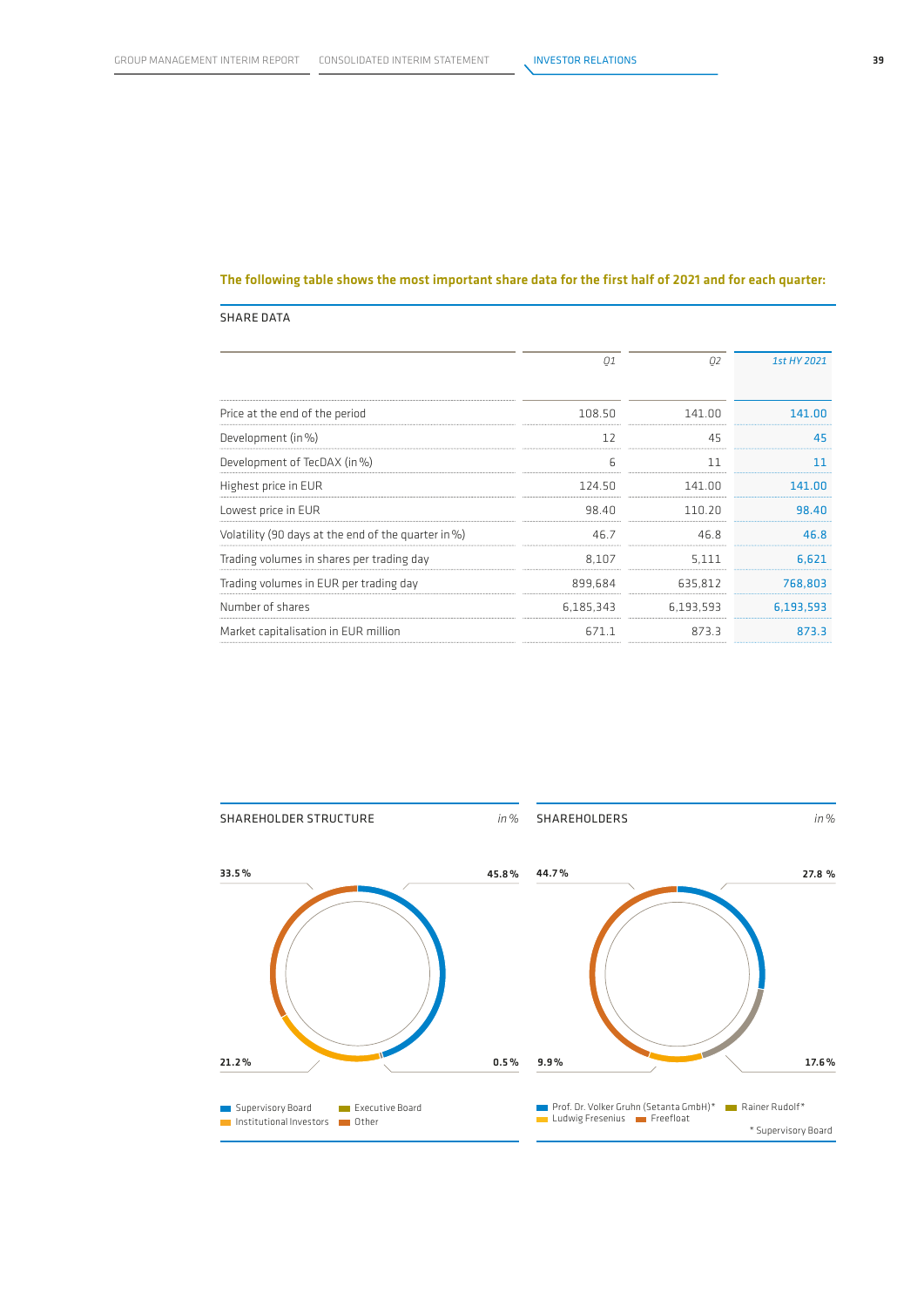have been tracking adesso's development since May 2013. In order to strengthen transparency and further expand capital market relations, adesso has been collaborating with the independent European financial services company Kepler Cheuvreux since the second quarter of 2019. The baseline study was published in September 2019. After a period of familiarisation by its analysts, Berenberg additionally started covering adesso in the second quarter of 2021, leading to the publication of its first study in July 2021. adesso therefore has a strong presence on the capital market. mendation for the adesso share, with a target price of EUR 150.00 (8 June 2021). SMC Research also issued a "buy" recommendation with an estimated fair value of EUR 142.00 (14 May 2021). Since the beginning of 2011, trading of the adesso share has been supported by the market leader in designated sponsoring, ODDO BHF Corporates & Markets AG (formerly: Oddo Seydler Bank AG).

#### **Contact:**

Martin Möllmann Manager Investor Relations T +49 231 7000-7000 F +49 231 7000-1000 E ir@adesso.de

The latest updates from analysts were published in May, June and July 2021. Berenberg estimates a price target of EUR 183.00 and has issued a "buy" recommendation (21 July 2021). Warburg Research has also issued a "buy" recommendation with a price target of EUR 145.00 (1 June 2021). The analyst from Kepler Cheuvreux has issued a "buy" recom-

#### BASIC SHARE DATA

| <b>ISIN</b>                                      | DE000A0Z2305                                                                                                       |
|--------------------------------------------------|--------------------------------------------------------------------------------------------------------------------|
| WKN (national security<br>identification number) | A0Z230                                                                                                             |
| Symbol/Code                                      | ADN1                                                                                                               |
| Reuters Instrument Code                          | ADNGk.DE                                                                                                           |
| Bloomberg Symbol                                 | ADN1:GR                                                                                                            |
| First day of trading                             | 30 June 2021                                                                                                       |
| Trading platforms                                | Xetra, Tradegate<br>Exchange                                                                                       |
| Market segment                                   | General Standard/Reguli-<br>erter Markt                                                                            |
| Number of shares                                 | 6,193,593                                                                                                          |
| Currency                                         | <b>FUR</b>                                                                                                         |
| Nominal value                                    | Stückaktien ohne Nenn-<br>betrag; rechnerisch 1.00 €                                                               |
| Share capital                                    | 6,193,593                                                                                                          |
| Voting rights per share                          |                                                                                                                    |
| Index                                            | CDAX, DAX sector All<br>Software, DAXsubsector<br>All IT-Services, General<br>All-Share, General<br>Standard Index |
| Reporting standard                               | IFRS                                                                                                               |
| End of financial year                            | 31 December.                                                                                                       |

|                                                                    | 1st HY 2021 | 1st HY 2020 |
|--------------------------------------------------------------------|-------------|-------------|
| Number of shares at<br>the end of the period                       | 6,193,593   | 6.176.093   |
| Xetra closing price at the<br>end of the period (EUR)              | 141.00      | 55 NN       |
| Market capitalisation<br>at the end of the period<br>(EUR million) | 873.3       | 339.7       |
| Earnings per share (EUR)                                           | 4 9N        | በ ጸዓ        |
| Cash flow per share (EUR)                                          | -3.06       | 1 4N        |
| P/E Ratio                                                          | 14.4        | 30 Y        |
| Price-To-Cash-Flow Ratio                                           | $-23.0$     | 197         |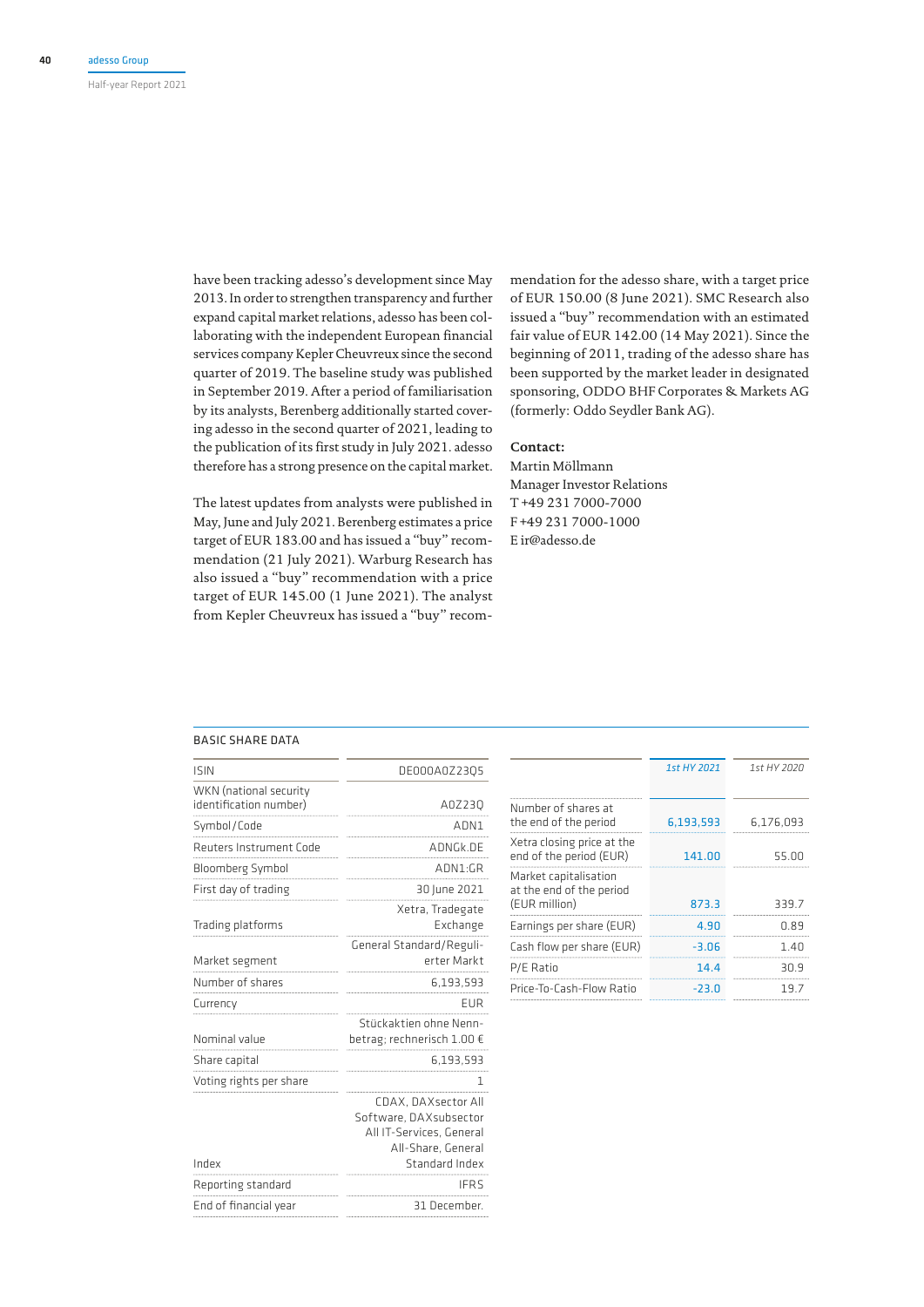#### RECOMMENDATIONS FROM THE FINANCIAL MEDIA AND ANALYSTS' OPINIONS

| Date       | Subject/<br>recommendation                                                                    | <b>Evaluation</b>                                                                                                                                                                                                                                                                                                                                                                       | <b>Source</b>                |
|------------|-----------------------------------------------------------------------------------------------|-----------------------------------------------------------------------------------------------------------------------------------------------------------------------------------------------------------------------------------------------------------------------------------------------------------------------------------------------------------------------------------------|------------------------------|
| 2021-08-07 | It doesn't<br>always have<br>to be GAFAM:<br>Tech made in<br>Germany                          | [] With an estimated 2022 P/E of 29.3 and a 2023 P/E of just<br>under 25, the stock is also still attractively valued in comparison.<br>L.I                                                                                                                                                                                                                                             | AnlegerPlus                  |
| 2021-07-21 | Buy                                                                                           | Target price: EUR 183.00                                                                                                                                                                                                                                                                                                                                                                | Berenberg                    |
| 2021-07-16 | Buy/Higher<br>profits:<br>Germany's 30<br>highest-growth<br>equities [adesso<br>ranked thirdl | [] With annual profit growth of nearly 40 %, the company is<br>almost on a par with the previous year's winner, Hypoport, and top<br>performers such as adesso, Secunet or Steico. Two new additions,<br>the biofuel manufacturer Verbio (4th place) and the measuring<br>technology specialist Nynomic (7th place), are also members of the<br>40 % league. []                         | Börse Online                 |
| 2021-07-12 | Platow fund in<br>$ ulv - no end in$<br>sight                                                 | [ / DWS Concept Platow] achieved multiple all-time highs. It also<br>left the German benchmark index DAX and the most comparable<br>index, the SDAX, in the dust, thereby building on its outper-<br>formance over both these indices since the fund's launch. In June,<br>the biggest contributions came from higher-weighted equities,<br>such as Steico, Nagarro, PSI and adesso. [] | Platow Börse                 |
| 2021-06-25 | Interview with<br>adesso CFO<br>Jörg Schroeder                                                | [] Accordingly, we remain as optimistic as before when it comes<br>to the equity in the speculative sample portfolio, where it is one of<br>the clear top performers.                                                                                                                                                                                                                   | Zürcher Trends /<br>NTG24.de |
| 2021-06-01 | Buy                                                                                           | Target price: EUR 145.00                                                                                                                                                                                                                                                                                                                                                                | Warburg Research             |
| 2021-06-08 | Buy                                                                                           | Target price: EUR 150.00                                                                                                                                                                                                                                                                                                                                                                | Kepler Cheuvreux             |
| 2021-05-14 | Buy                                                                                           | Target price: EUR 142.00                                                                                                                                                                                                                                                                                                                                                                | <b>SMC Research</b>          |
| 2021-05-06 | <b>Price gains</b><br>fundamentally<br>justified                                              | [] However, it is only a matter of time before we see new<br>highs, provided the development continues as before (all signs<br>suggest it will) and adesso SE continues to take advantage of its<br>opportunities. []                                                                                                                                                                   | Nebenwerte<br>lournal        |
| 2021-04-25 | German<br>champions:<br>megatrends<br>fuel prices                                             | [] Even here in Germany, there are shares that are gaining value<br>by leaps and bounds on the stock market. Eleven top equities<br>known for high returns and security. [adesso ranked eighth, with<br>a 2,101 % increase in value in 10 years].                                                                                                                                       | Welt am Sonntag              |
| 2021-04-02 | All aboard for<br>growth                                                                      | [] Investors also like the targets to date. The share [] has<br>gained over 10 % and has left its correction phase [] behind it.<br>New readers should get on board with adesso for a trip north to<br>EUR 114.00. Next stop: EUR 87.50.                                                                                                                                                | Der Platow Brief             |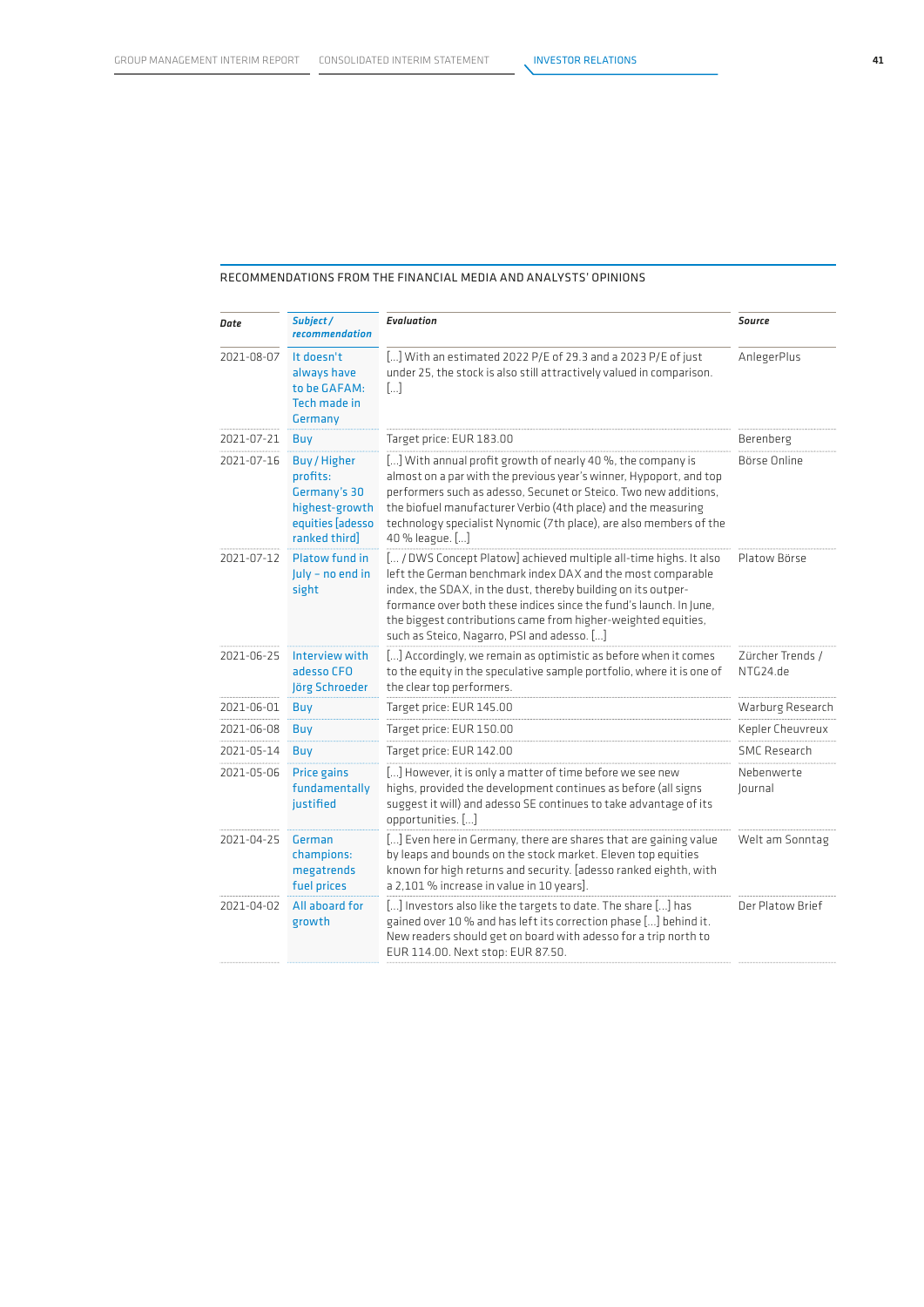# Financial Calendar

| <b>Date</b>      | Fvent                                                                                           |
|------------------|-------------------------------------------------------------------------------------------------|
| 2021-01-11       | 24nd ODDO BHF Forum, Lyon (virtual)                                                             |
| 2021-01-19       | 20. German Corporate Conference (GCC) of UniCredit/Kepler Cheuvreux (virtual)                   |
| 2021-02-25       | ODDO SEYDLER Digital Small & Mid Cap Conference 2021, Frankfurt/Main (virtual)                  |
| 2021-03-31       | Publication of the 2020 annual report, financial press / analyst conference, Dortmund (virtual) |
| 2021-04-20       | German TechITServices Conference of Pareto Securities (virtual)                                 |
| 2021-05-12       | Interim announcement of the group within the 1st half-year                                      |
| 2020-05-17 to 18 | Spring Conference 2021, Frankfurt/Main (virtual)                                                |
| 2021-05-27       | Regular ASM, Dortmund (virtual)                                                                 |
| 2021-06-01       | Dividend payment                                                                                |
| 2021-06-10       | Quirin Champions 2021 (virtual)                                                                 |
| 2021-08-30       | Publication of the 2021 half-year report                                                        |
| 2021-09-06 to 07 | German Fall Conference 2021, Frankfurt/Main                                                     |
| 2021-09-20 to 22 | Berenberg and Goldman Sachs Tenth German Corporate Conference, Unterschleißheim (virtual)       |
| 2021-10-19       | Berenberg US Discovery Conference (virtual)                                                     |
| 2021-11-02       | Roadshow Warburg (virtual)                                                                      |
| 2021-11-15       | Interim announcement of the group within the 2nd half-year                                      |
| 2021-11-22 to 24 | German Equity Forum, Frankfurt/Main (virtual)                                                   |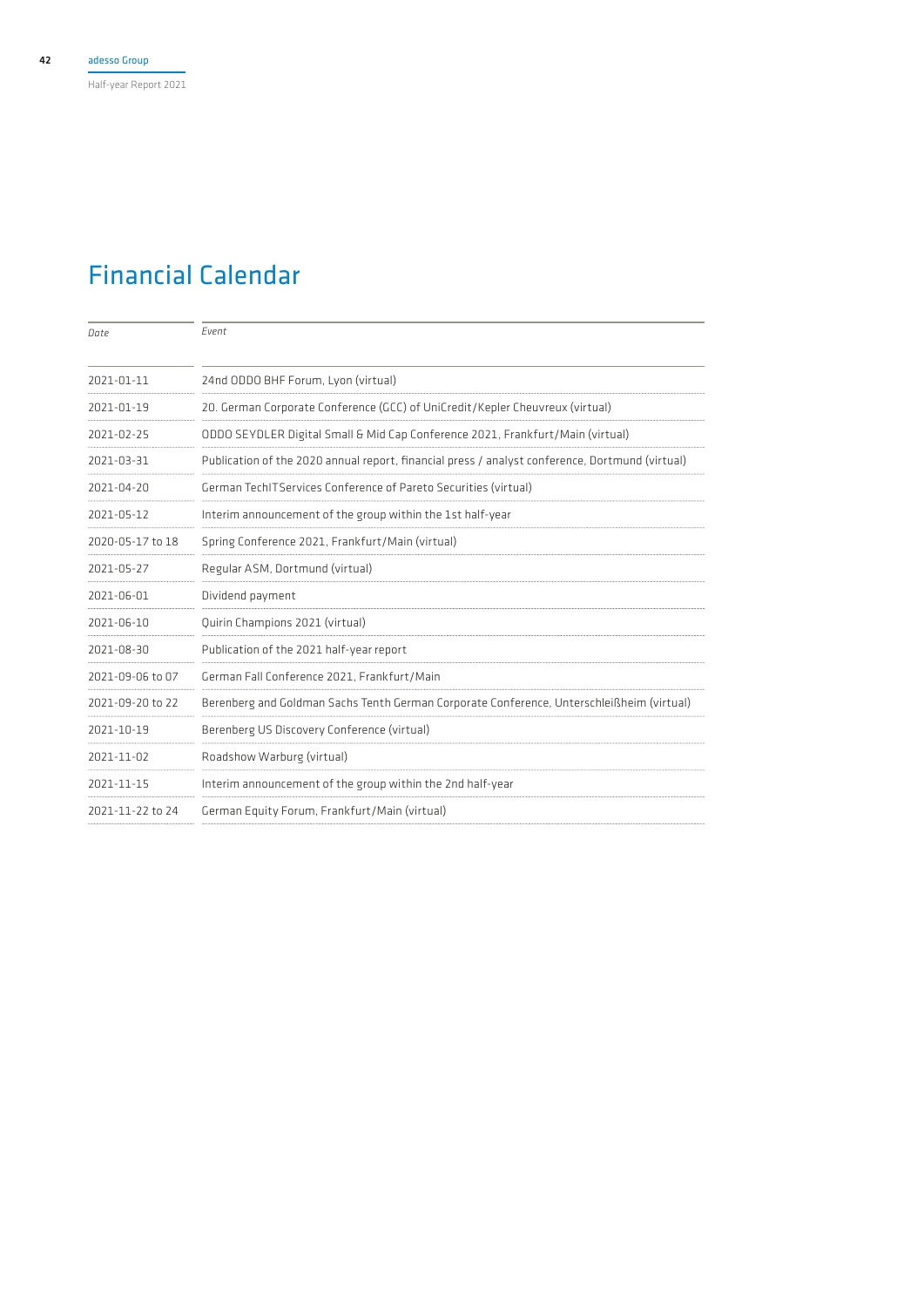# Imprint

adesso SE | Adessoplatz 1 | 44269 Dortmund | Germany | T +49 231 7000-7000 | F +49 231 7000-1000 ir@adesso.de | www.adesso-group.de/en/ | www.adesso.de/en/ Concept: adesso SE | Layout: Marcus Lazzari, www.roeske-lazzari.de